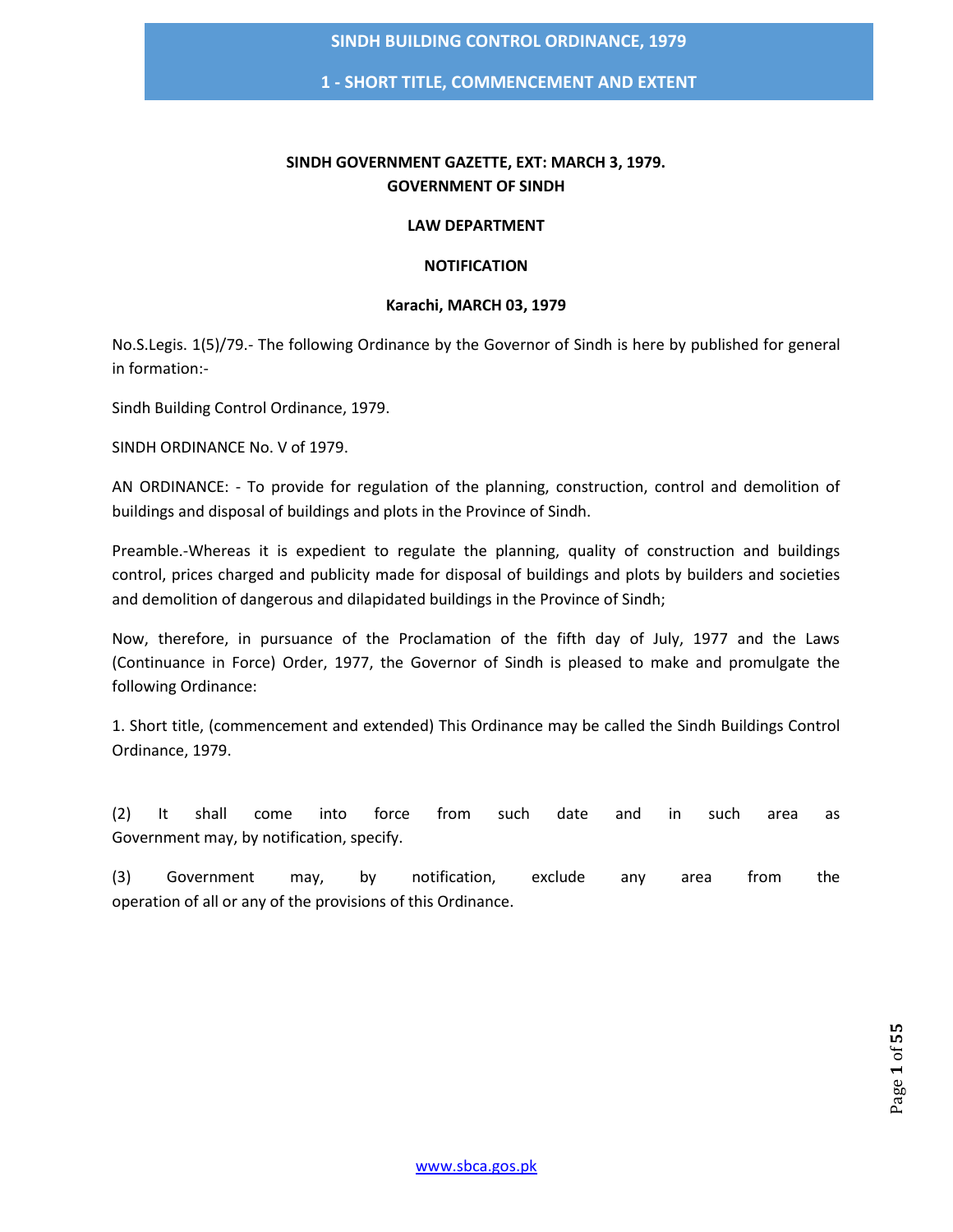**2 - NON APPLICATION OF LAW**

#### **Comments**

Preamble - Object and Scope of Ordinance V of 1979.

The Sindh Building Control Ordinance, 1979 is a special statute enacted to regulate certain situations and serve public interest after applying certain norms. The substance and legislative intent behind this provision should be paramount rather than procedural trappings and formalities. There may be cases where the building should be demolished within minutes but to save human lives and property, would it still be necessary to resort to all the procedure prescribed by the regulations for exercise of this power? The determination that the building is dangerous has not been controverted by any evidence in rebuttal. No affidavit of any technical man and no opinion of any architect has been filed by the applicant/tenants to controvert the finding of the technical committee or for that matter the authority. The allegation of malafide which has been made remains un-substantiated and un-specified. As matter of fact neither in these proceedings nor indeed before the two lower Courts even a casual mention has been made to the allegation of mala fide which was the main plea in the written statement. Now, the arguments have switched over to find technical fault in the notice and make a fetish formality by pressing the regulations rather than substantiating the allegation of malafide against the authority. The regulations are framed to ensure proper implementation of the parent statute and restrict abuse of power and not to delay or defeat the very purpose for which the parent statute was enacted. A dangerous and shattered structure cannot be sustained on a challenge to the regulations, and the life and limb of persons occupying such a heap of bricks and mortar is more important than the procedural technicalities sought to be spelt out in the regulations.

(M/s. Pakistan Pharmaceutical Products Ltd. and 4 other V Karachi Building Contract Authority • 1986.  $CLC$  581).

The Ordinance is very important one. as not only that it prevents the construction work in haphazard and mushroom like manner, but also encourages orderly and well planned development, but, above all keeps a hawkish eye on the quality construction of the buildings, which, needless to say is of utmost importance in the present pattern of living.

Application of Ordinance: The areas covered by this Ordinance are to be specified by the Government of Sindh through notification, and the provisions of the Ordinance shall be effective from the date of notification in the area specified in the notification. Similarly in the like manner, the Government may exclude any area from the application of the provisions of this Ordinance.

2. Non-application of a law.-Nothing contained in any other law for the time being in force shall apply to any matter regulated by this Ordinance.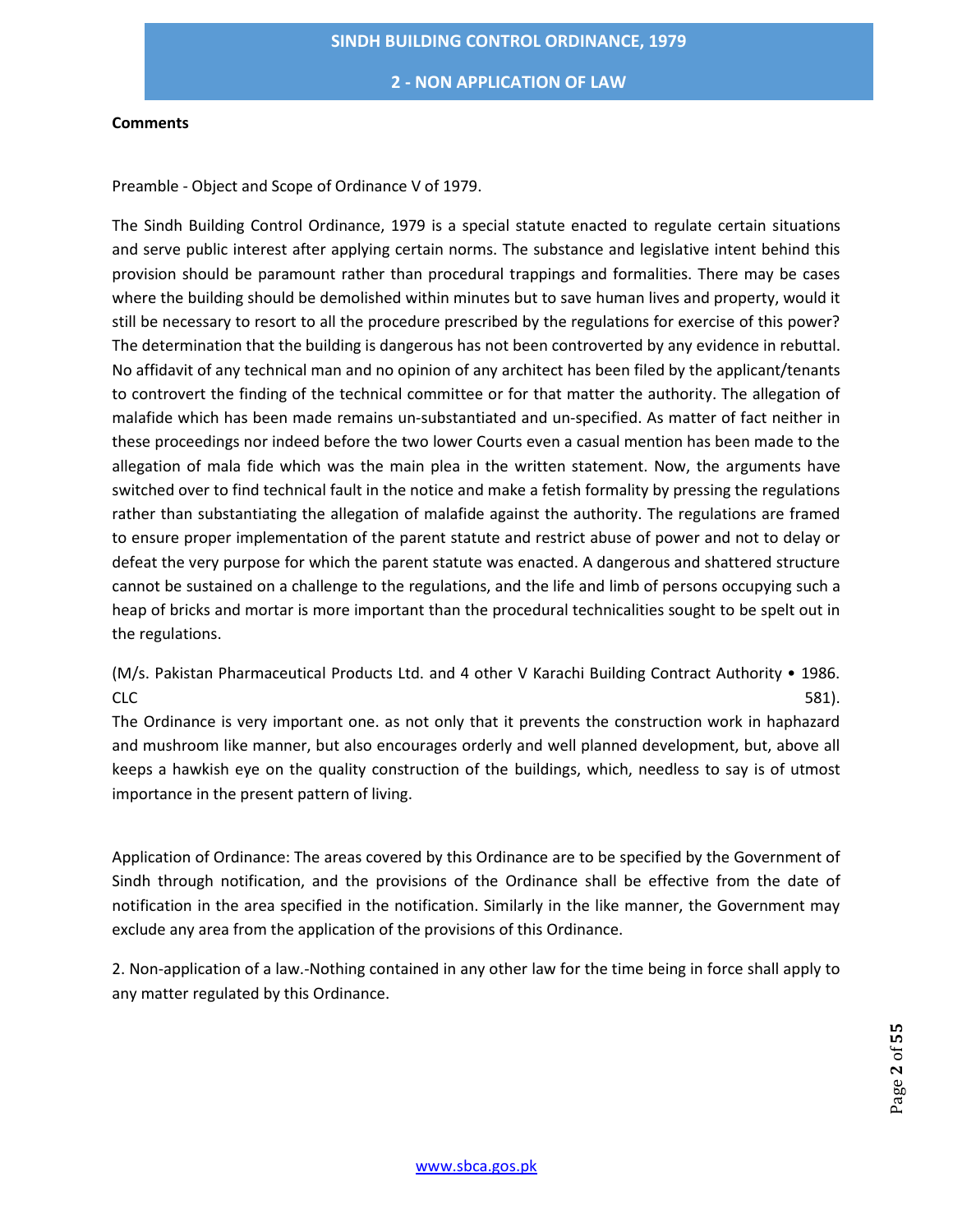**3 - DEFINITIONS**

#### **Comments**

The matters governed or regulated by this Ordinance are to be dealt with exclusively by the provisions of this Ordinance, and nothing contained in any other law for the time being in force shall apply to such matters.

Order declaring a building dangerous without lawful Authority:-

Building regulations not having been published in gazette. The buildings regulations No. 157 could not be pressed into service to fix opinion of committee or controller of buildings and Director General of Karachi Development Authority. The opinion of committee merely recommendatory in nature. Held, recommendations of committee and action proposed by controller of buildings, however could not be by passed by Director General K.D.A. without assigning cogent reasons. Order declaring a building dangerous passed by Director General K.D.A. after enforcement of Ordinance of 1979. Held, without lawful authority and of no legal effect.

(Amjad Mirza V Deputy Controller of Buildings, Zone III, Karachi • PLD • 1983 Kar-579).

' [3. Definitions.- (1) In this Ordinance, unless there is anything repugnant in the subject or context.-

(a) "architect" means an architect who has been granted a licence under this Ordinance; (b) "authority" means the Authority appointed under Section 4; (c) "builder" means a person or body of persons, including a society engaged in construction of a building on contract, or, as owner or agent of the owner for the purpose of transferring such building on hire or by sale or on the basis of ownership, but does not include a person or persons engaged as masons or such other artisan; and the control of the control of the control of the control of the control of the control of the control of the control of the control of the control of the control of the control of the control of the cont

(d) "building" means a building or part thereof and includes all fittings, fixtures, installations, signs and display structures of the building, but. does not include any building notified by the Authority; (e) "building designer" means a building designer who has been granted a licence under this Ordinance; (f) "building supervisor" means a building supervisor who has been granted a licence under this Ordinance;

Section 3 substituted by the Sindh Building Control (Amendment) Ordinance, 19»2, (Sindh Ord.,Ill of 1982), dated 6-3-1982. (g) "developer" means a person or body of persons including a society, engaged In developing a plot, or plots for any kind of building activity, for transfer by allotment to the members if the developer be a society, or to other persons on basis of ownership or the control of the control of the control of the control of the control of the control of the control of the control of the control of the control of the control of the control of the control of the control of the contr (h) "fund" means the fund of the Authority, constituted under Section 4-C; (i) "Government" means the Government of Sindh; (j) "inspecting architect" means an inspecting architect who has been granted a licence under this Ordinance;

(k) "inspecting engineer" means an inspecting engineer who has been granted a licence under this Ordinance;

(1) "prescribed" means prescribed by rules or regulations made under this Ordinance; (m) private building" means a residential building of not more than three floors including ground floor constructed on a plot of any size or a commercial building of not more than three floors including ground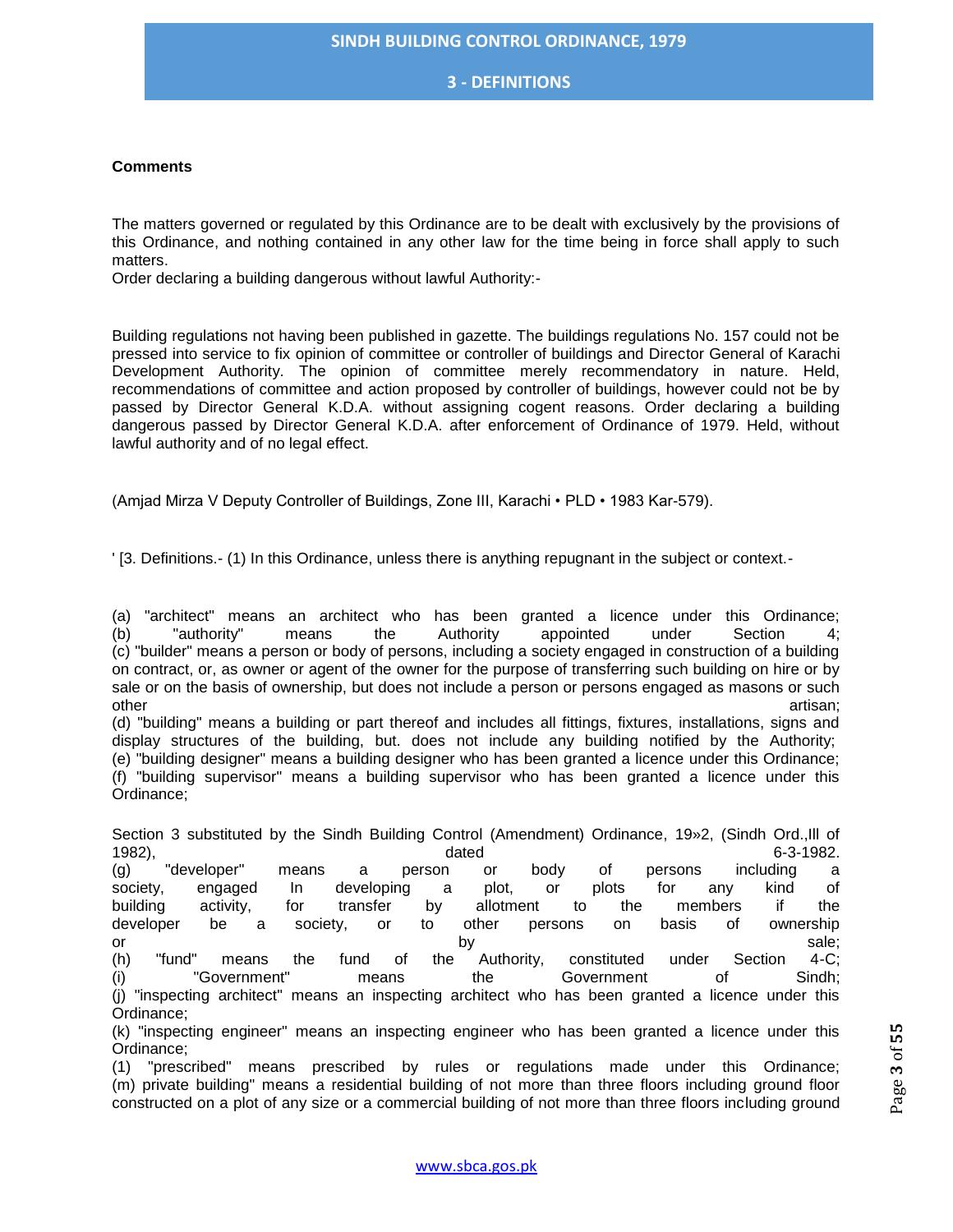## **3 - DEFINITIONS**

floor constructed on a plot not exceeding four hundred square yards, (367 sq. meters) not meant for transfer by sale or on the basis of ownership and does not include a building like a mosque, auditorium, cinema or such other building; (n) proof engineer" means a structural engineer whose name is borne on the panel of proof engineers maintained the by the the Authority; (o) "public building" means a building other than a private building; (p) "quality control" means the standards fixed or any code of practice of quality control recognized by the Authority for construction of buildings or development of plots; (q) "regulations" means the regulations made under this Ordinance; (r) "rules" means rules made under this Ordinance; (s) "Society" means a society which directly or indirectly deals with providing plots to its members for housing, commercial or industrial purposes; (t) "structural engineer" means a structural engineer who has been

(u) "town planner" means a town planner who has been granted a licence under this Ordinance.

(2) The expressions used but not defined, in this Ordinance shall have the meanings assigned to them in the Sindh Local Government Ordinance, 1979.]

#### **Comments**

It may be useful to elaborate certain terms/words used in this Ordinance as under:-

(c) "Builder" • In its plain dictionary meaning a builder is one who builds, or whose occupation is that of building, specifically, one who controls or directs the work of building construction in any capacity. A person whose business is to construct buildings, vessels, bridges, canals or railroads, by contract. "Builder", "Artisan", "Architect" — In the practice of civil architecture the builder comes between the architect who designs the work and the artisan who execute it. "Builder" and "Contractor" - The word "builder" has been used by lawyers. Judges, and courts a synonymous with "Contractor" when used in connection with building contracts (The Law Lexicon). However, the word "Builder" used in this Ordinance has been given specific meaning to serve the purpose of this Ordinance. Therefore, the definition of the word "builder" as given in this Ordinance is to qualify a person or a body of persons a "builder" under the provisions of this Ordinance. (d) "Building" - what is a building, must always be a question of degree, and circumstances, its ordinary and usual meaning is a block of brick or stone work covered in by a roof - (M.R. Moir V Williams. (1892) 1 QB 264). The word "building" necessarily embraces the foundation on which it rests, and the cellar, if there be one<br>under the term". under edifice, is also included in the term". (Benidict V Ocean ins.. Co., 31 N.Y. 389. 394). The erection of a mere fence or a boundary wall is not a building. But, where such a wall is built so as to enable the occupier of the main house to use the enclosed area as part of his habitation and not merely as a boundary or fence, it comes within the definition of building.

(73 I.E. 972 = 24 Gr. L.J. 732 = AIR - 1932 Rang - 65 (2).

Building generally indicates a structure with a roof. But the definition given in this Ordinance contemplates some thing more than that, which also includes all fittings, fixtures, installations, signs and display structures of the building. It further stipulates that the authority may exclude any building from its given meanings by giving due notification in this regard. (m) "Private Building\* • In its strict meanings private building means, a premises, or path which is neither public nor official but belonging to or concerning one or more individuals. However, for the purpose of this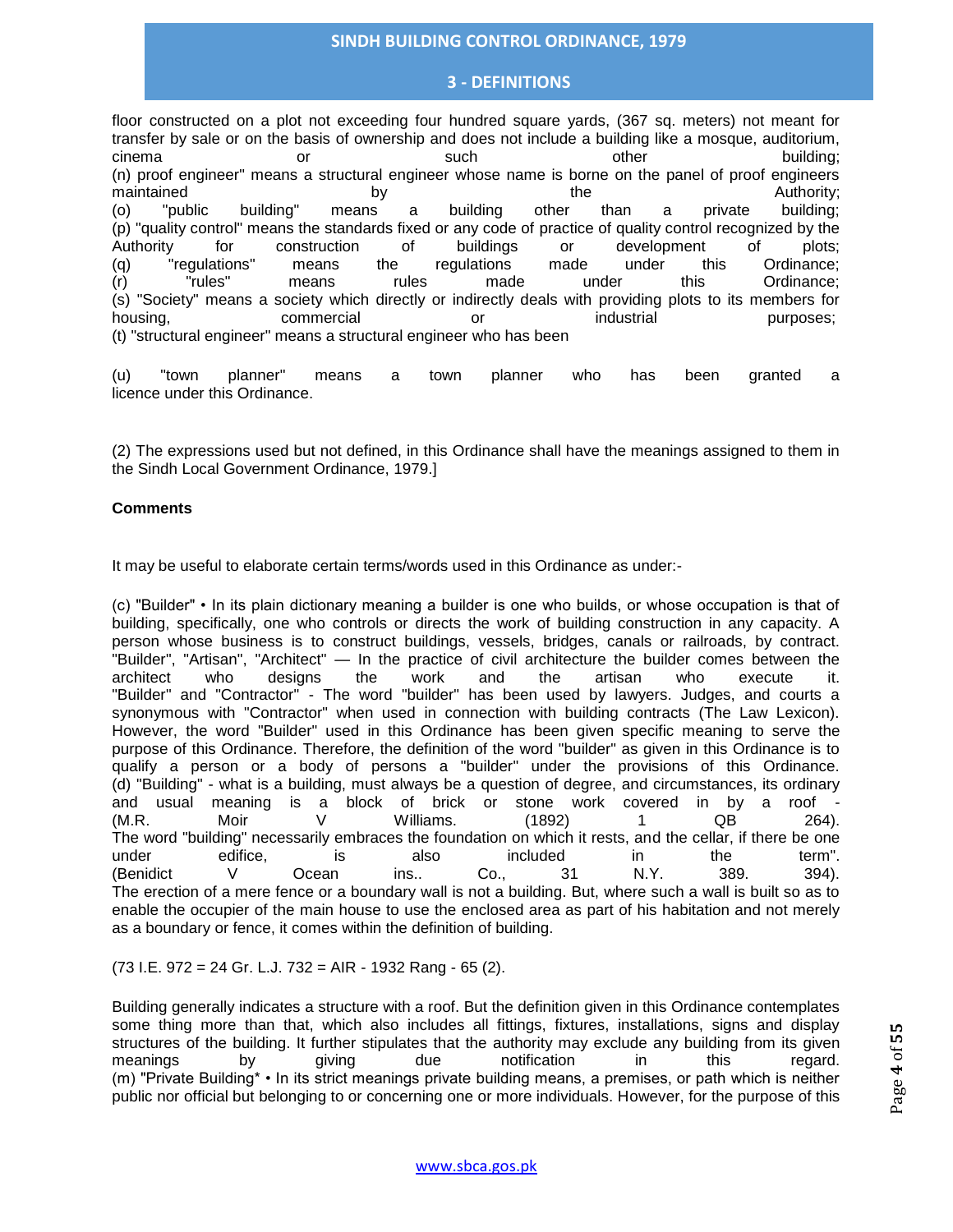#### **3 - DEFINITIONS**

Ordinance, the expression "Private Building" carries a specific meaning which means a residential building of not more than three floors including ground floor constructed on a plot of any size or a commercial building of not more than three floors including ground floor constructed on a plot not exceeding four hundred square yards (367 sq. meters not meant for transfer by sale or on the basis of ownership and does not include a building like a mosque, auditorium, cinema or such other building.

(p) "Quality Control" It means the standards or criteria of quality control set and recognized by the building control authority in relation to the construction of buildings or developments of plots. '[4. Authority.-(l) Government may, by notification, appoint anybody corporate or council, or any department of such body corporate or council, or any Government department or functionary or any organization to act as Authority for such area as may be specified in notification. (2) Where a body corporate, a council, or an organization, or any Government department or department of body corporate or council is appointed as Authority, the Chief Executive or in charge of such body corporate, or council or organization or department, as the case may be, shall act as the Chief Executive of the the according the contract of the Authority.

(3) The Authority for any area shall be known after the name of that area and shall sue and be sued in such name.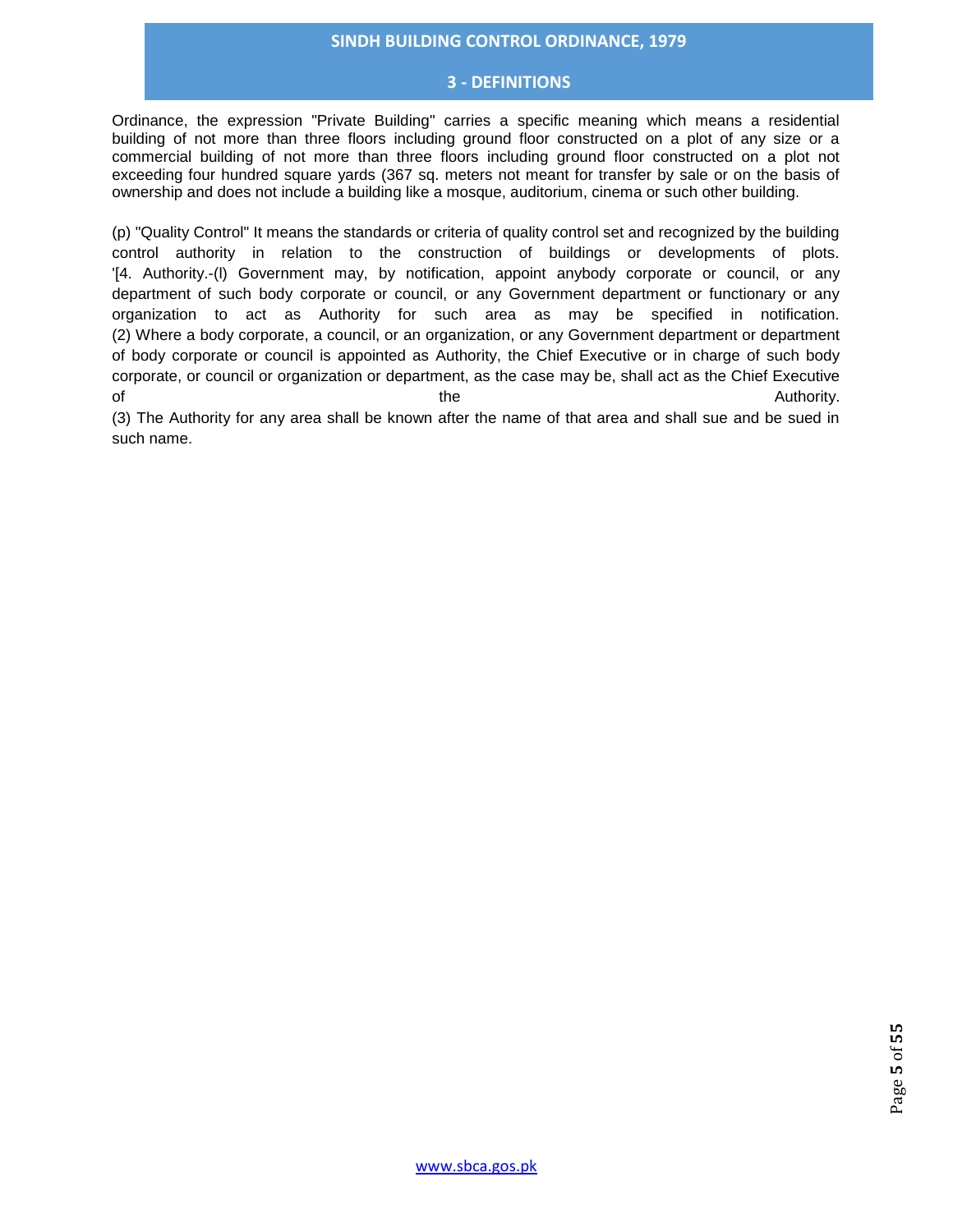## **4 - AUTHORITY**

#### **Comments**

The Authority appointed under Section 4 of the Ordinance is to be notified, also specifying the area under its control. The Authority so appointed shall be called and addressed after the name of the area within its jurisdiction, and shall sue or be sued by that name.

Demolition Notice without order of the Director General K.D.A. • without lawful Authority;- Notice for demolition of building issued by Deputy Controller of buildings without report of duly constituted inspection committee and without orders of Director General, Karachi Development Authority. Notice declared to have been issued without lawful authority and of no legal effect. (Furqan Ahmad V Deputy Controller of Buildings - 1984 CLC 2476)

The authority constituted under Section 4 of the Ordinance can rely on the opinion of the technical committee as well as on any other material, which it may have in its possession for forming an opinion that the the building is that dangerous.  $CLC$  581).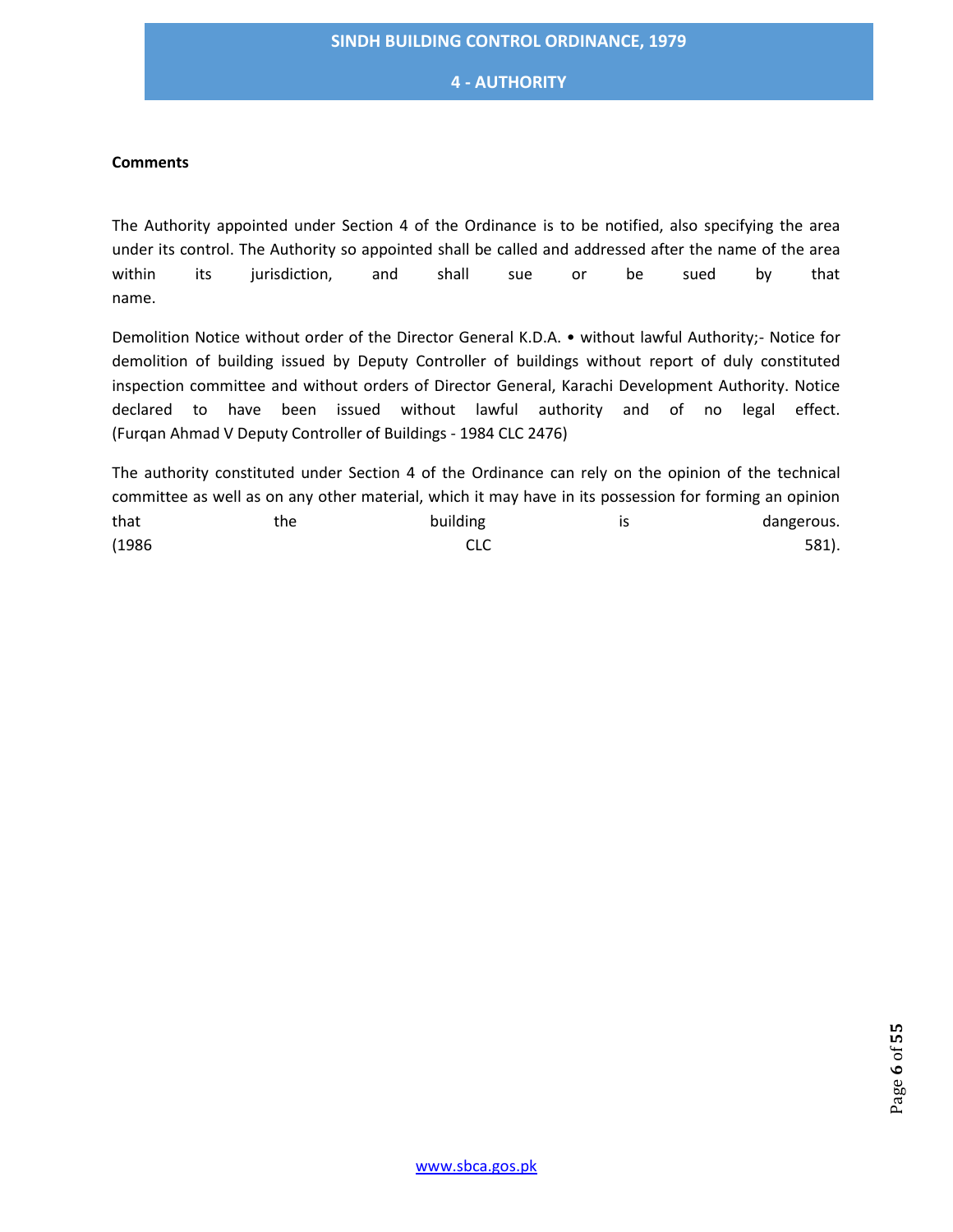**4A - OFFICERS AND SERVANTS OF AUTHORITY**

'4-A. Officers and Servants of the Authority.-(l) The Authority may appoint such officers, advisers, experts, consultants, and employees for efficient performance of its functions and on such terms and conditions, as may be prescribed.

(2) All officers, advisers, experts, consultants and employees appointed under sub-section (1) shall be deemed to be public servants within the meaning of Section 21 of the Pakistan Penal Code (Act XLV of 1860) and shall be subject to such disciplinary action as may be prescribed.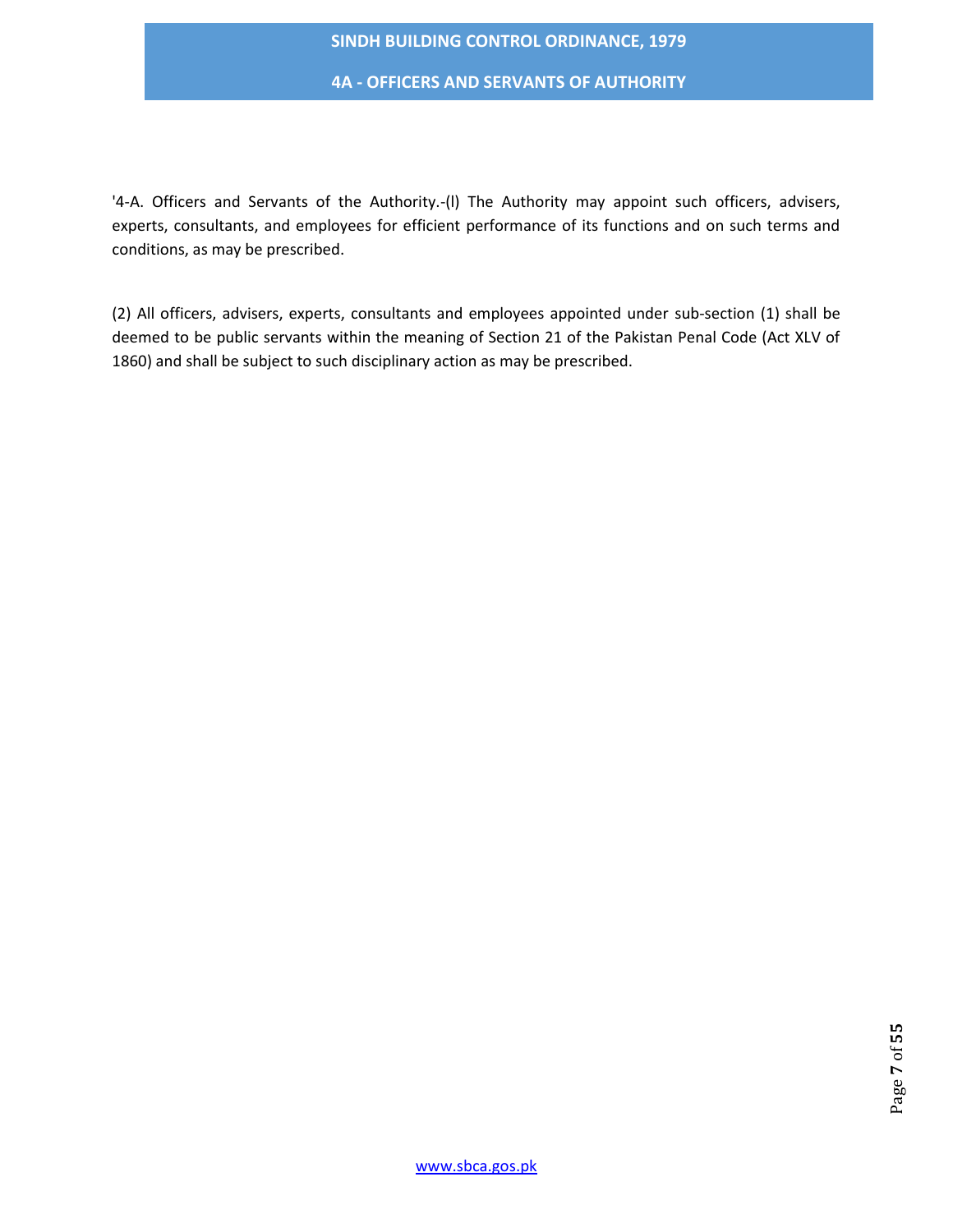# **4B - SUPERVISION OVER THE AUTHORITY**

` [4-B. Supervision over the Authority.-Government may appoint a Committee which may subject to the control and direction of Government oversee the functioning of an Authority.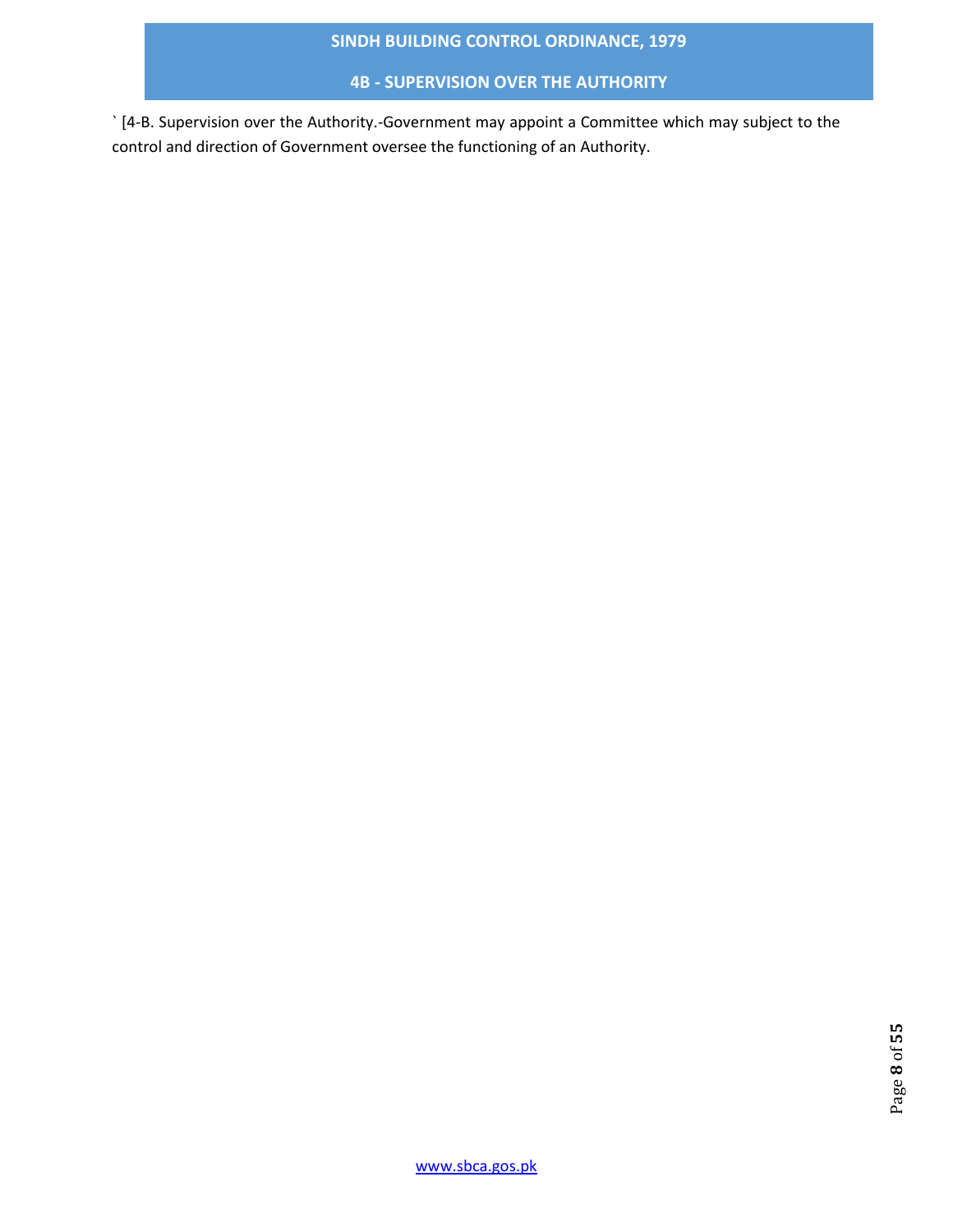## **4C - FUNDS**

4-C. Fund.-(l) there shall be a fund of the Authority to be known after its name.

(2) The fund shall consist of- (i) grant-in-aid made by Government or received from any other source including foreign aid; (ii) loans raised or obtained by the Authority, (iii) fees and other sums received by the Authority under this Ordinance. (3) All the money in the fund shall be kept in a Bank approved by the Authority.

(4) The Authority may invest its funds in any security of the Federal Government or Provincial Government or any other security approved by Government. (5) The fund shall be utilized for carrying out the purposes of this Ordinance. (6) The Authority shall maintain or cause to be maintained complete and accurate accounts of the fund in such manner or form as may be prescribed by rules. (7) The accounts of the Authority shall be audited at least once in every financial year by such auditors or accountants, as may be approved by Government.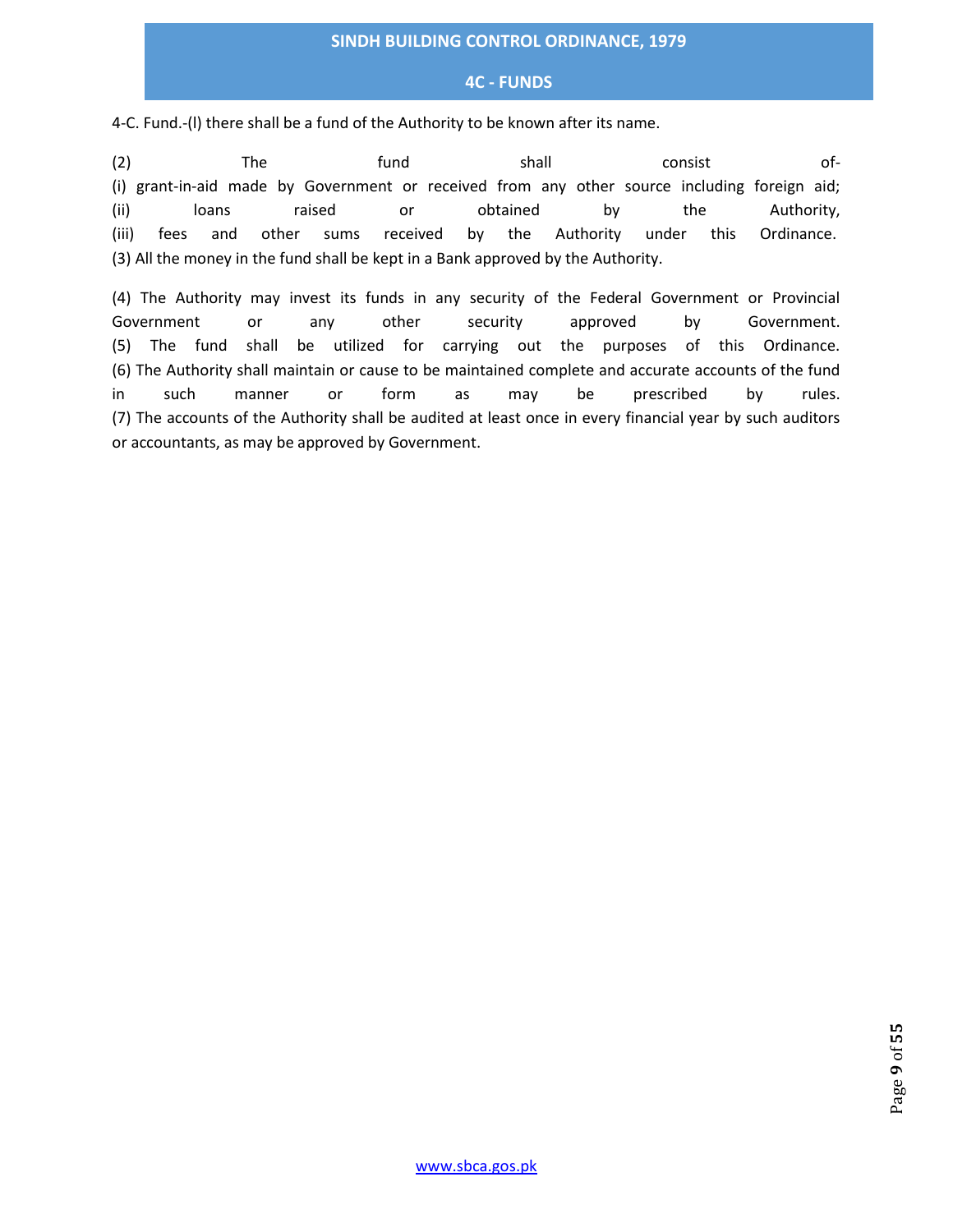## **5 - SALE OF PLOTS**

[5. Sale of Plots.-(l) No developer shall transfer any plot or plots on the basis of ownership or by sale or advertise such transfer, without obtaining a no objection certificate from the Authority in the manner and on payment of such fee as may be prescribed. (2) Where the Authority is satisfied that the development of the plots made or proposed to be made, is below the standard laid down by the Authority, it shall refuse to give no objection certificate under sub- $\sim$  section (1).  $\sim$ 

(3) Where the developer has failed to deliver the possession of the plot mentioned in sub-section (1) by the date specified in the agreement with the transferee, he shall, unless the date has, on his application, been extended by the Authority, pay such interest not exceeding the interest payable by a Scheduled Bank as may be prescribed on the amount paid by the transferee. (4) The provisions contained in sub-sections (1), (2), (3), (4), (5) and (8) of Section 12 shall mutates mutandis, be complied with by the developer in respect of the plot or plots mentioned in sub-section  $(1).$ 

(5) The provisions contained in section 15 shall mutatis mutandis apply to the transferee of a plot or plots mentioned in sub-section (1).]

## **Comments**

The section is meant to serve the purpose of controlling the developer of plots of land, under which they are bound to obtain No Objection Certificate from the Authority before offering such plots for sale. No Objection Certificate is an evidence of the fact, that a developer holding the same under sub-section (1), has fully complied with the required

Standard of the development of plot to the satisfaction of the Authority. Any developer of plots falling short of the required standard of the development of plots is not entitled for the required No Objection Certificate, and the authority shall refuse to issue the same. Under sub-section 3, the developer is compelled, on pain of the payment of interest on the amount received by him, in case he fails to deliver the plots to purchaser by the agreed date.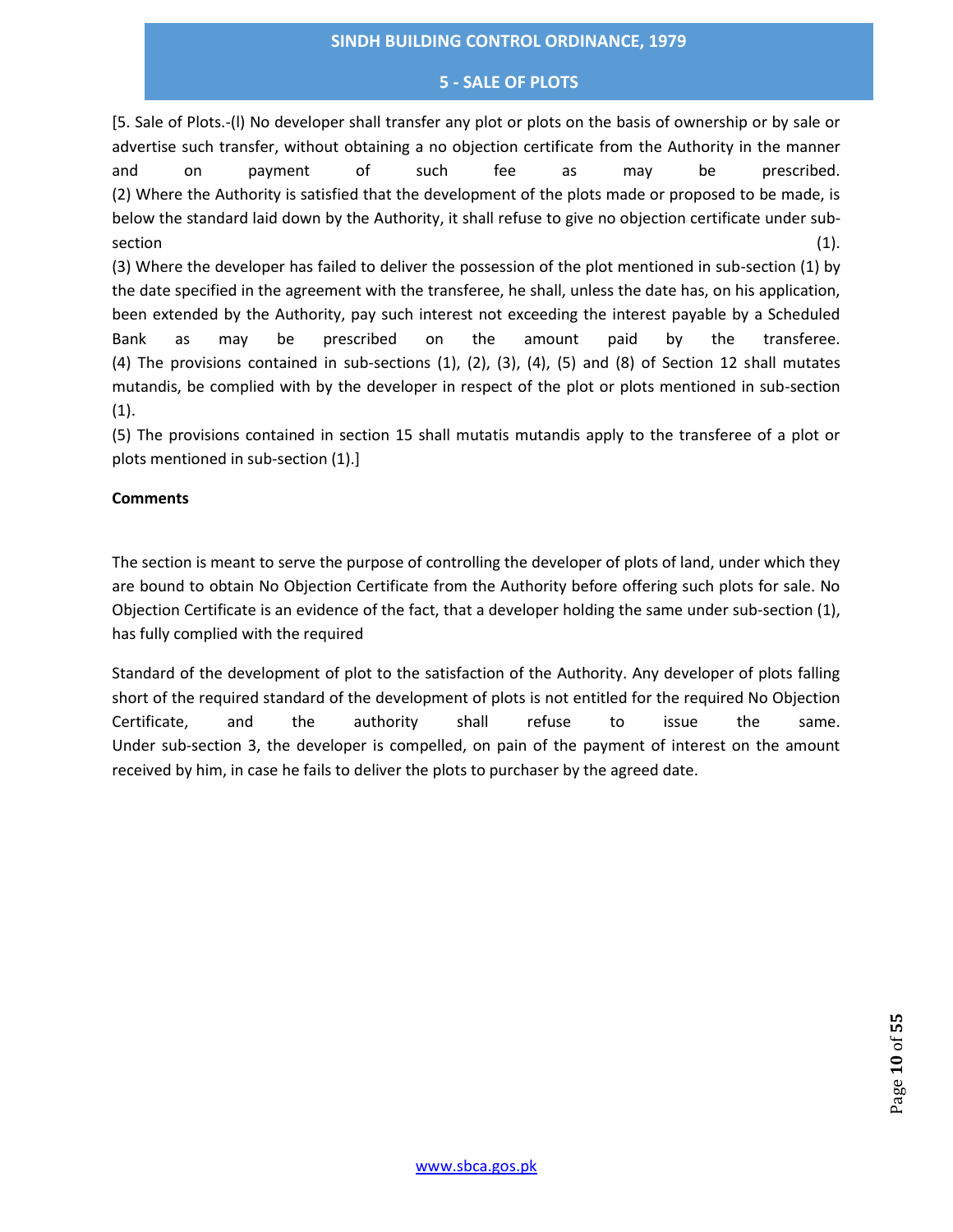## **6 - APPROVAL OF PLAN**

6. Approval of plan.-(13 No building shall be constructed before the Authority has, in the prescribed manner, approved the plan of such building and granted No Objection Certificate for the construction thereof on payment of such fee as may be prescribed. Provided that in case of a building the construction whereof has commenced before coming into force of this Ordinance, the Authority's approval of the plan and No Objection Certificate shall be obtained not later than six months after the enforcement of the Ordinance. 5[Explanation.- The word "construct" with all its variations used in this section and hereafter shall include 'reconstruct' with all its variations and, additions and the control of the control of the control of the control of the control of the control of the control of the control of the control of the control of the control of the control of the control of the control o (2) No building mentioned in sub-section (1) shall be occupied by any person or shall be allowed by the builder to be occupied, before the Authority has, on application of the occupant or owner, issued occupancy certificate, in such manner as may be prescribed, (3) No building mentioned in sub-section (1) shall, except with the permission of the Authority, be used for the purpose other than that for which its plans were approved. (4) Where the Authority is satisfied that the purpose for which the building is desired to be used is consistent with the approved plans of the building, it may grant the permission under sub-section (3) on such conditions and on payment of such fees as it may fix. '[(5) At any time after No Objection Certificate has been issued under sub-section (1) but before the completion of building Government may, if it is satisfied that the construction of any type of building or buildings in any area is not in the public interest or is otherwise in expedient notwithstanding, anything contained in this Ordinance, rules or regulations made there under and without notice suspend or cancel the certificate.

Explanation.-The expression "completion of building" used in this sub- section means the completion of building in all respects according to approved plan and in respect whereof occupancy certificate has been issued.

(6) Where any order is passed under sub-section (5), the matter shall be reprocessed by the Authority in accordance with such directions as may be given by Government.]

#### **Comments**

Construction of more than two storeys." Whether defendants can under law or conditions of their lease, construct more than two storeys on their plot in view of provisions of Ordinance. Question still to be decided by Court - Window on proposed second floor if closed and defendants put to terms to safeguard in an adequate manner claimed rights of plaintiff, construction of third storey of defendants neither likely to cause any irreparable harm nor prejudice to plaintiff. Order of High Court confirming interim injunction granted in plaintiff's favour restraining defendants from raising construction beyond two floors. Modified to extent that defendants will not carry out any construction above third storey till disposal of suit on specific un-conditional undertaking given by defendants that in case of final decision of suit going against them they will demolish third storey, that total height of building will not exceed 32 ft., and they will construct only one window in third storey on side facing ptot of plaintiff but it will be kept closed till disposal of suit.- (Muhammad Munir V Ahmad Ally Memon and 2 other: 1981 CLC 414)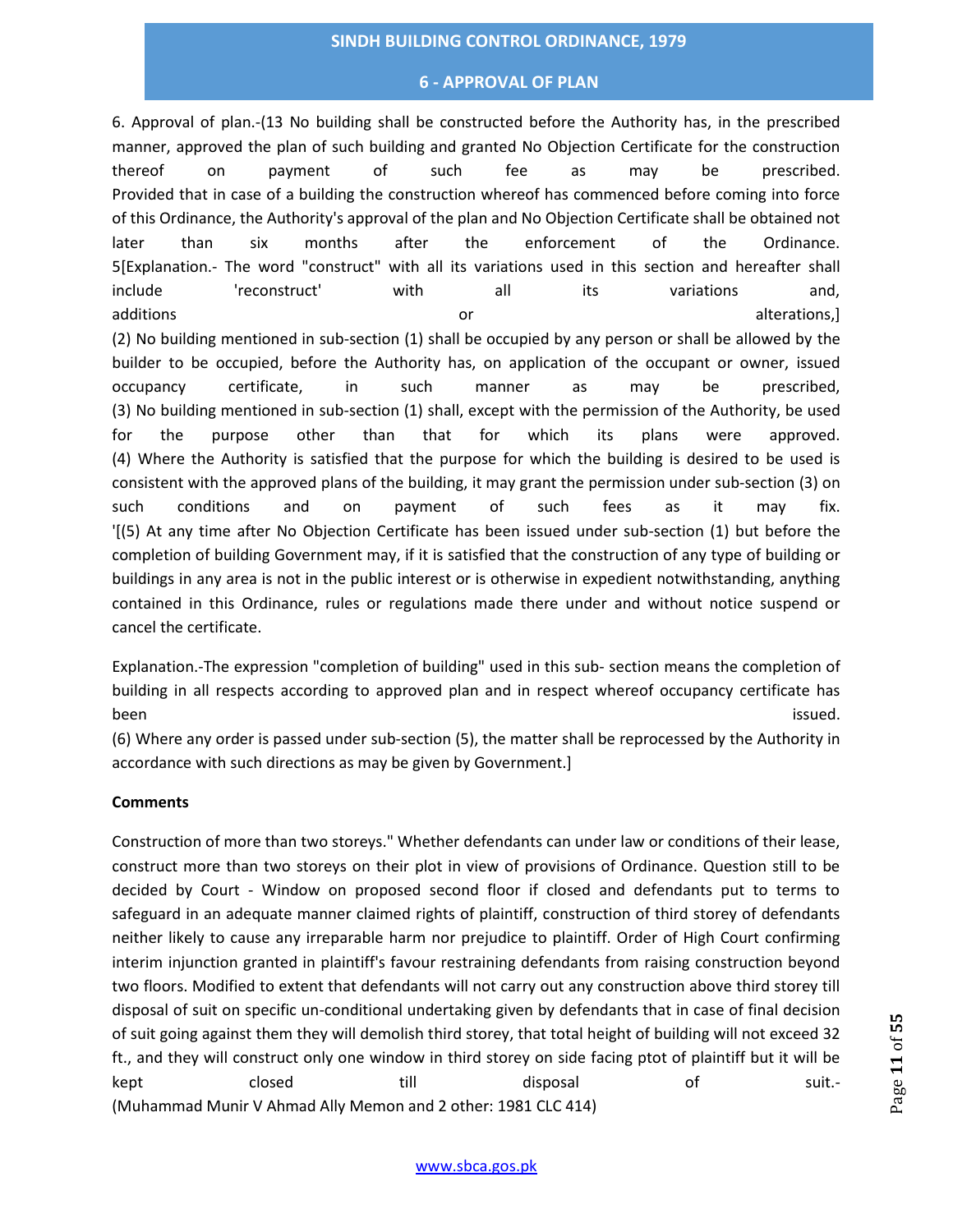#### **6 - APPROVAL OF PLAN**

Ejectment of tenant on ground of Re-Construction:- Land lord failing to prove or bring on record sanction accorded by competent authority for reconstruction of premises although he claimed to have obtained the same. Approval of building control authority also not produced. Grounds for reconstruction of building, therefore, was not available to land lord. Ejectment case filed in 1974 while building plan approved in 1962. Case remanded to Rent Controller to allow opportunity to land lord to lead evidence to establish that on date he instituted application for ejectment he had in his possession a valid sanction for re-construction of premises which was from time to time renewed and that after enforcement of Ordinance V of 1979 they had obtained necessary approval of Building Control Authority.

(UmarDarazVFatima 1986 CLC 103) |

Un-authorised Construction - Rights of Easement - Violation of -Grant of Temporary Injunction:- In the facts and circumstances of the case prima facie it is clearly established that if the proposed construction is raised on the first floor it will affect the plaintiff's rights of light, air and privacy, The reliance was placed on two authorities viz 1981 CLC 414 and 1981 CLC 513 in which, according to the learned counsel, on undertaking being given, permission to raise the disputed construction was allowed on terms held – in those cases, facts were completely different, because, there the defendants were raising construction according to the approved plan. In both the cases, the plan were approved, but the plaintiff's were objecting that it will infringe right of privacy, light and air. In such disputes, if on such undertaking construction is allowed to be raised which is not according to the approved plan, then it is bound to create a very anomalous situation. It will amount to by passing the mandatory requirement of law of obtaining approved plan before raising construction and cloth it with legitimacy under the order of the Court. Such sanction though in the nature of a temporary order prolong for an indefinite period and experience has shown that' it leads to serious complications and legal ramifications and often third party's vested interest is created making it difficult to demolish the construction so raised. To lay down a rule to allow construction so raised, particularly unauthorised, on such undertaking as in the present case is likely to encourage raising of the planned structures and would amount to legal complications and multiplicity of litigation in which innocent third parties will be more affected if the construction has been raised on commercial basis. Such constructions are not beneficial to the parties and obstruct planned development of a locality. Therefore the undertaking offered by the defendant is not acceptable particularly as the plaintiff has opposed it. (Mst. Hawa Bai V Haji Ahmad and another 1987 CLC 558).

CONSTRUCTION SHOULD BE RAISED AFTER APPROVAL OF PLAN: Construction held, should be made after obtaining approved plan from Building Control Authority. Court would not permit construction not duly approved by Authority, because such permission would amount to by - passing mandatory requirement of law of obtaining approved plan before raising construction and cloth it with legitimacy under order of Court - (1987 CLC 558).

Disputed questions of fact could not be decided in Constitution Petition - such petition dismissed.-The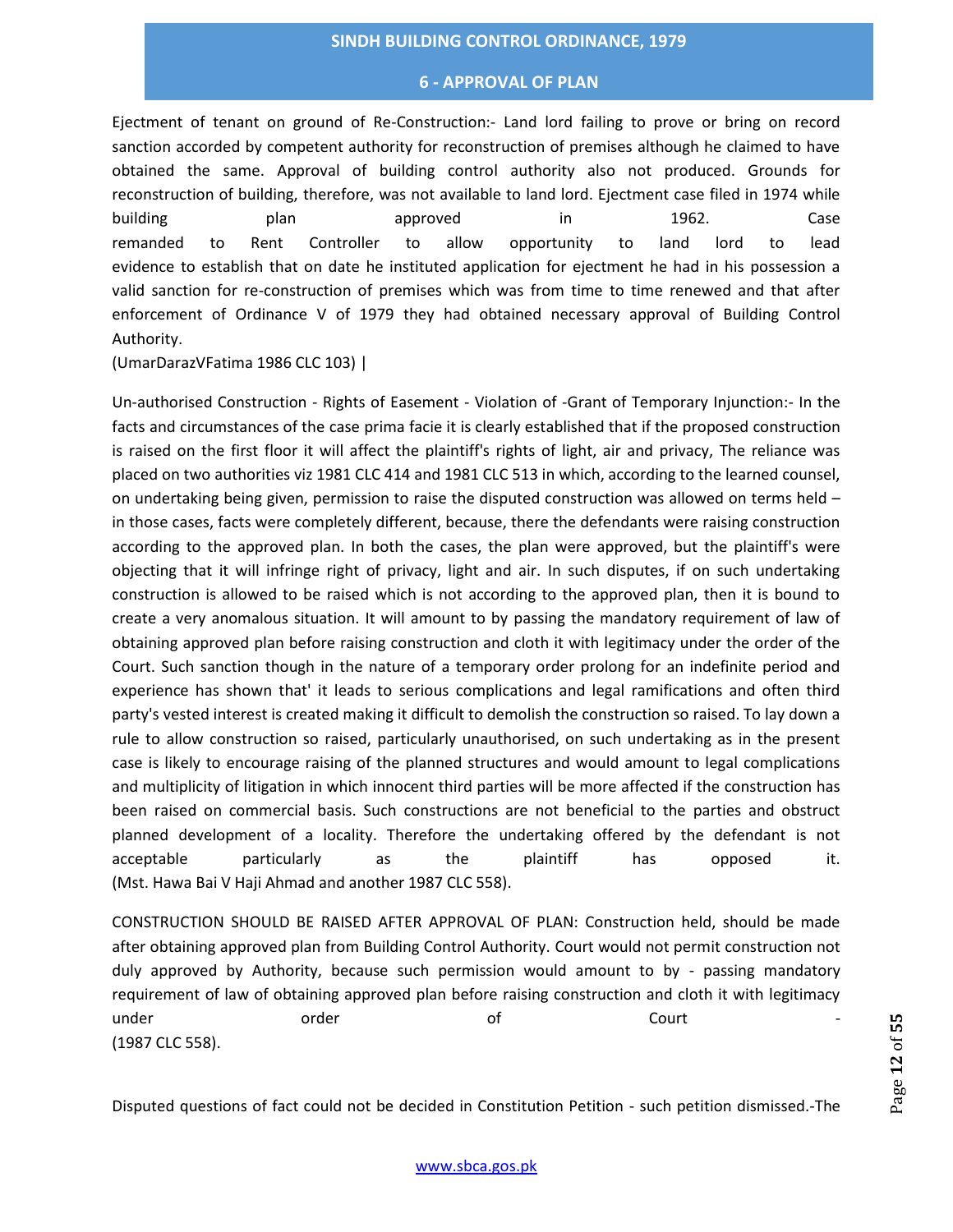#### **6 - APPROVAL OF PLAN**

sole ground of attack is that till such time the property is not officially partitioned the respondent No.1 can not approve the plan as the petitioner has right in the plot of land jointly with other purchasers. This is a disputed question of fact and it can not be decided in this petition. (This contention is supported by cases reported in 1985 SCMR at P/1372 = 1983 SCMR 732 and 1979 SCMR at P/200). The contention has force. The dispute raised by the petitioner requires evidence to determine the extent of right of the purchasers and their interest in the property. The question will also arise whether the plot of land was privately divided and each purchaser had a separate share so far construction and plot of land is concerned. These disputed facts can be decided only after recording evidence of the parties. Even otherwise the petitioner before challenging the action of respondents No.1, and 2 should establish his right In the disputed land. Such question of fact can not be agitated and decided in a constitution petition.

(Benedictt I De. Souza V. Karachi Building Control Authority and 3 others • 1988 CLC 1033). A neighbor likely to be affected by unauthorised construction has interest in ensuring that official discharged his official duty.-Construction of building in violation of approved building plan and building bye-laws. Statutory functionaries under Sindh Buildings Control Ordinance, have statutory duty to ensure the compliance of building bye-laws. Petitioner, a neighbor and likely to be affected by un authorised construction of the building, cannot be said to have no interest in ensuring that official discharged his statutory duty. One of the prayers in the constitutional petition being that official respondent be directed to demolish the unauthorised construction put up by the private respondents, petitioner, prime facie had focus stand/ to maintain the constitutional petition. High Court, thus issued a prohibitory interim injunction to restrain the private respondent from raising any further constructions. (Abdul Waheed Butt. V Mrs. Asma and 4 others - 1989 CLC 1936)

Public at large being interested - case fell in category of public litigation: Public at large being interested to ensure that construction was not raised in violation of the building bye-laws or the Ordinance. Petitioner's case fell with the category of public litigation. Intervention of High Court, in exercise of constitutional jurisdiction, would discourage aforesaid illegal practice obtaining in the area. (Sardar Begum Faruqul V Rashida Khatoon • 1990 CLC 83)

Un-authorised construction local authority's obligations: Building as a rule, are to be raised on the basis of approved plans. Such plans, on principle, are to be in consonance with the relevant scheme spreading over a specific area, framed by or under the successive directions of the Karachi Metropolitan Corporation, the Karachi Improvement Trust, the Karachi Development Authority and finally, the Karachi Building Control Authority, as it is in such order that these powers have, from time to time, come to vest. Each such scheme has its peculiar features and construction, re-construction and even modifications or alterations are to be on the basis of approved plans calculated to fit into the requirements of a particular scheme or an area within which scheme operate or is enforced. Open spaces, covered areas, number of storeys and even nature or use of constructions may be duly regulated. Property holders within the perimeters of such schemes end even permanent residents come to have either vested rights or, at the very least, some interest in the observance of the necessary features of the relevant scheme. The local authority operating in such areas is obliged to ensure the observance and continuity of such schemes but always subject to law; Rights in such observance may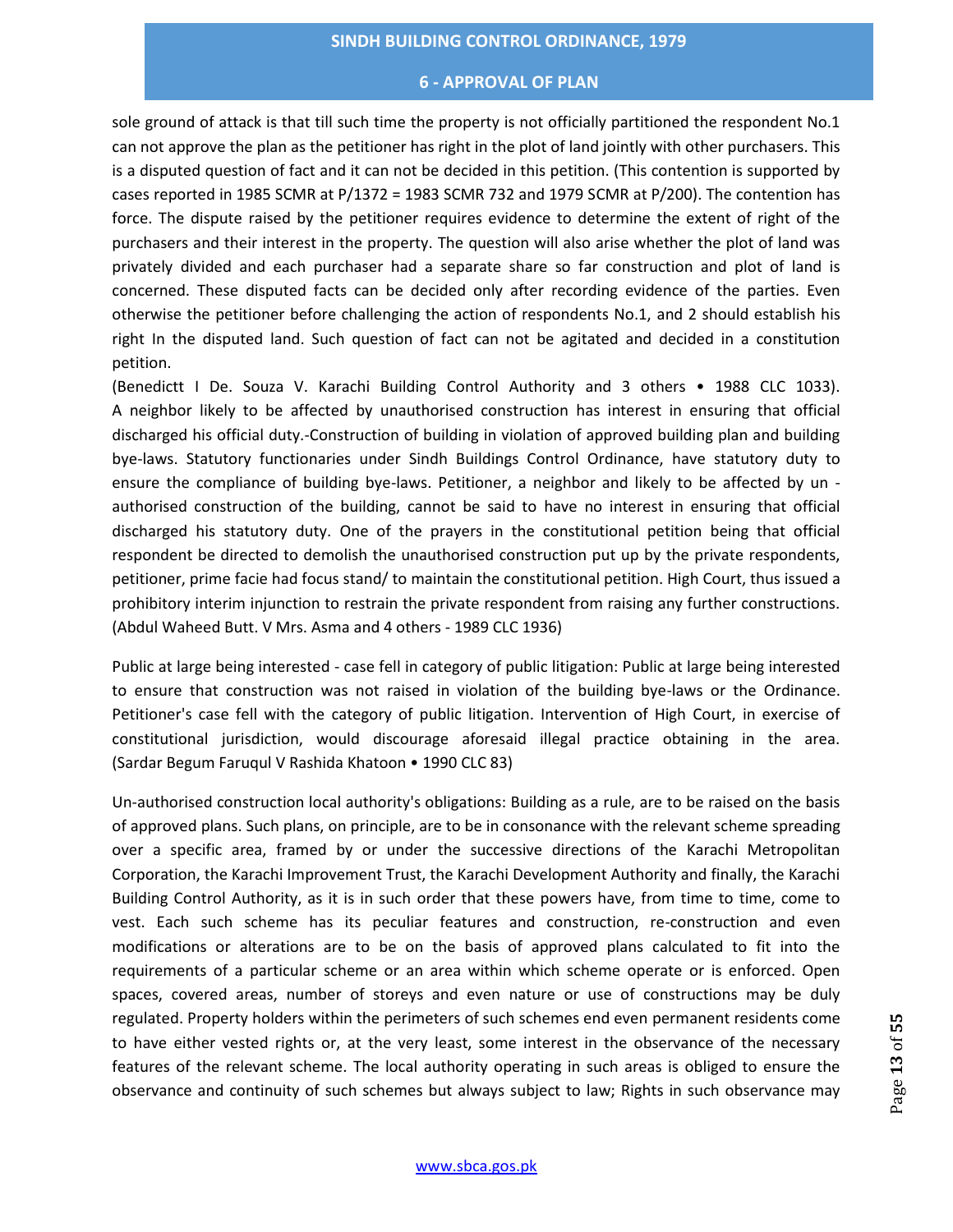#### **6 - APPROVAL OF PLAN**

not. in many cases, be rights in strict sense or strict Juristic rights but could be rights or even interest of an inferior nature which, if not observed, could give rise to grievance for individuals. Where rights in strict legal sense are invoked, remedy for transgression may be through civil suits, or if necessary in constitutional jurisdiction, but where mere interests occasion a grievance, the aggrieved party may not qualify to successfully maintain a suit. Statutory bodies, which are required by law to give effect to such rights or interests by enforcing compliance of their rules and regulations may, however, be appropriately sued in constitutional jurisdiction by aggrieved persons since, for maintaining such constitutional remedies, existence of right strict sense is not necessary. Similar view was expressed by the Supreme Court of Pakistan in Fazal Din V Lahore Improvement Trust - PLD 1969 SC. 223, and was consistently followed. It was lastly re-iterated in this Court in Abdul waheed Butt V Mrs. Asma 1989 CLC.1936.

(Suleman Mala V Karachi Building Control Authority and 3 others. - 1990 CLC. 448). Un-authorised Construction not allowed:- Respondent's prayer that he might be allowed to complete the building on under taking that he would demolish the same if held otherwise by the Court was not allowed because that would amount to permitting premium on wrong doing. Respondent was restrained from raising the building in violation of his approved plan. (1990 CLC. 448)

Construction in derogation or without approved plan or in transgression of rights, interests or easements are the matters in which the concept of burden of proof is also somewhat differently applicable: When constructions are raised without an approved building plan or in derogation of a plan, where approved, or in transgression of rights, interests or easements such as those of privacy or light or air, these all are remediable and enforceable matters though in different degrees and in different modes. The concept of burden of proof is also somewhat differently applicable in these matters. Thus in relation to constructions involving lack of approved plans or transgressions of such plans or violations of the law, rules or regulations, issues are simple enough, as the same can be determined without involving any serious controversies as to facts and relief is not far to find. However, in relation to absolute, as distinguished from generic rights of an easementary nature such is of light or air or those based on customs etc. Such as of purdah or those guaranteed under the constitution such a privacy of home disputes may involve complicated controversies of facts, except where such rights are themselves taken due care of under the Rules Regulations of the Local Authority or the schemes relevant to an area. In the latter class of cases, observance of rules or adherence to the relevant schemes would ensure such rights as well. Remedies therefore, could be readily available.

(1990 CLC 448) Sindh Building Control Ordinance operative only prospectively and not retrospectively: Building in dispute which was intended to be demolished for alleged violation of Section 6 of Ordinance, 1979, admittedly was constructed by owner thereof after obtaining approval of construction plan from Authority concerned much before promulgation of Ordinance, 1979, which was operative only prospectively and not retrospectively. No action could be taken against building or its owner under any provisions of said Ordinance as provisions of Ordinance were not applicable. (Muhammad Amin V Karachi Building Control Authority • 1992 CLC 691) Word "Commenced" Meaning of as used in Section 6(1). Sindh Buildings Control Ordinance, 1979 would refer to those Constructions which were in progress at the time of promulgation of the Ordinance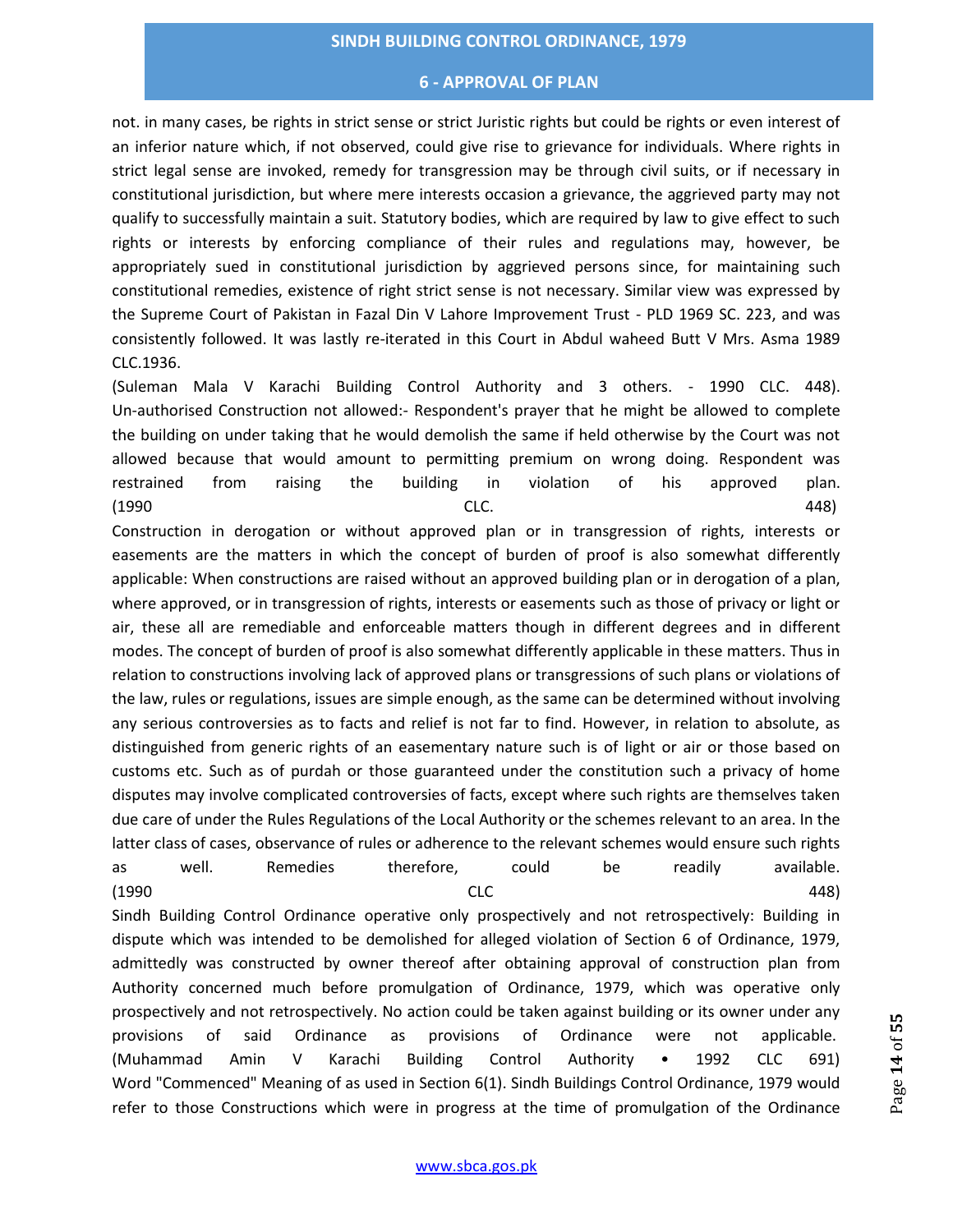#### **6 - APPROVAL OF PLAN**

although construction work had started earlier. Provisions of Section 6(1), Sindh Buildings Control Ordinance, 1979, thus would not apply to the buildings already completed prior to the promulgation of the Cordinance Cordinance V and  $\sigma$  of 1979. (Noor Muhammad and another V Building Control Authority and 2 others-1992 CLC 729) Section-6 - Scope 81 Object - dilated upon by the Supreme Court of Pakistan. A perusal of Section-6 of the Ordinance indicates that its sub- section (1) prohibits the construction of any building before the Authority has, in the manner prescribed, approved the plan of such building and granted no objection. It also provides that No Objection Certificate shall be obtained not later than six months after the commencement of the Ordinance in respect of a building, the construction of which had commenced before the enforcement of the Ordinance. The explanation to the sub-section (1) explains the word "Construct" by providing that the same with all its variations used in this section and hereafter shall include "re- construct" with all its variations, additions and alterations. It may also be noticed that sub-section (2) to (4) thereof deal with the issuance of the occupancy certificate in the manner prescribed, prohibition of the use of the building other than that for which its plans were approved and granting permission under sub-section (3) for occupation of the building on such conditions and on payment of such fees as it may fix. (Karachi Building Control Authority and 3 others V Hashwani Sale and Service Ltd., and 3 others PLD 1993 **Supreme** Supreme Court 210). Sub-sections (5) and (6) of Section-6 of the Ordinance, and Regulation 16 of Karachi Building and Town Planning Regulations, 1979 - Chief Minister of Province not empowered to permit high rise construction in contravention of' regulations: Sub-section (5) of Section-6 of the Sindh Building Control Ordinance, in the first instance indicates that power to suspend or cancel a No Objection Certificate issued in respect of a high rise building can be exercised by the Government in case, it is satisfied that the construction of any type of building or buildings to any area is not in the public interest or is otherwise in expedient. Sub- section (5) therefore, nowhere indicates that it was inserted in the Sindh Building Control Ordinance with a view either to ensure compliance with the provisions of the said Regulation or to penalize the builders on account of violation of any such Regulation. Albeit, when the Government decides to Act under the said sub section public interest must be of Paramount Consideration. Subsection (6) of Section-6 only indicates that after an order has been passed under sub-section (5) the matter is to be re-processed by the Authority in accordance with such directions as might have been given by the Government. Therefore, there has to be a direct nexus between the action that is taken under the said provisions and involvement of public interest or expediency. But neither of the said sub-sections to section-6 of the Ordinance indicates that the object behind them was enforcement of the said Regulations, notwithstanding, the fact that the order was purportedly issued by the Government of Sindh to prevent construction of high rise buildings. However, sub-section (5) and (6) can hot be construed so as to authorise the Government either to permit compounding of violations of any of the provisions of the said Regulations or to permit deviation therefore, because no such intention can be spelled out therefrom. If the intention was to clothe the Government or the functionaries of the Karachi Buildings Control Authority with power to deviate from any provision of the said Regulations, the very purpose behind framing them would have been defeated. Such an intention in any case, could not be spelled out from the said provisions of the said Ordinance.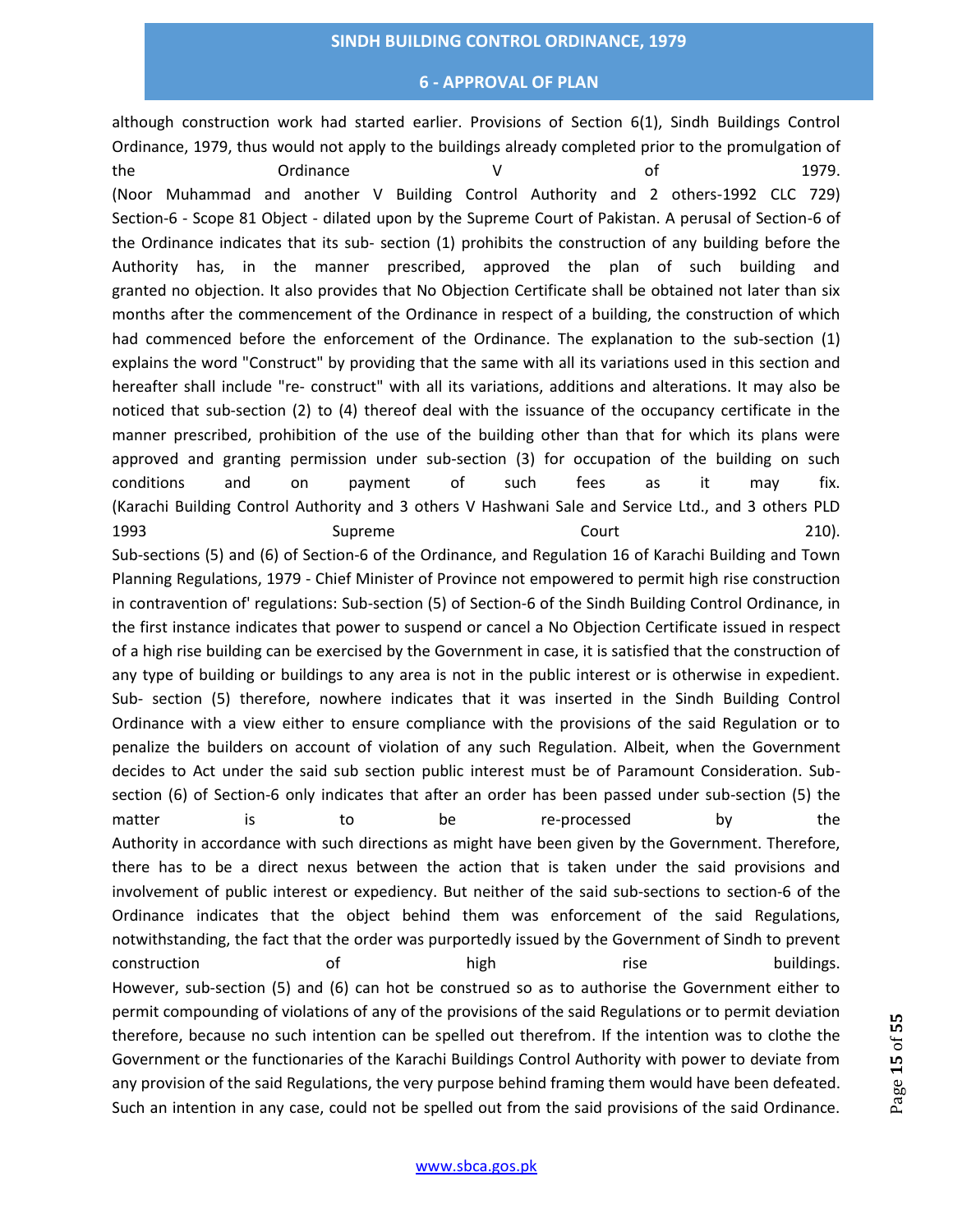#### **6 - APPROVAL OF PLAN**

Consequently, the Chief Minister was not empowered to permit construction of a high rise building in contravention of the Regulations. The power exercised by the Chief Minister was under a provision of law which had no nexus to the contravention of the Regulations. No doubt, the restrictions imposed under the general order issued under the newly added provisions of the Sindh Buildings Control Ordinance were withdrawn by the order of the Chief Minister, but the same in no way could be construed to permit deviation from the Regulations which could only be done in accordance with the procedure provided in the Regulations themselves. Consequently, the Chief Minister's order could not override and the the contractions of the contractions of the contractions. (Ardeshii Cowasjee and 4 others V M/s. Multiline Associates & 2 others - PLD 1993 Karachi 237). Sec. 6 - Competency of Constitutional Petition: - Petitioner having filed suit, his application for interim relief was rejected by Trial Court as also by the Appellate Court. Petitioner not filing revision against orders of Courts below, but seeking relief in constitutional petition on the same allegations as alleged in suit. There being a serious controversy with regard to facts and also civil suit still awaiting adjudication, constitutional petition on those very facts as averred in plaint was not maintainable. (Rab Nawaz V. Karachi Building Control Authority & 3 others • 1992 MLD1164).

www.sbca.gos.pk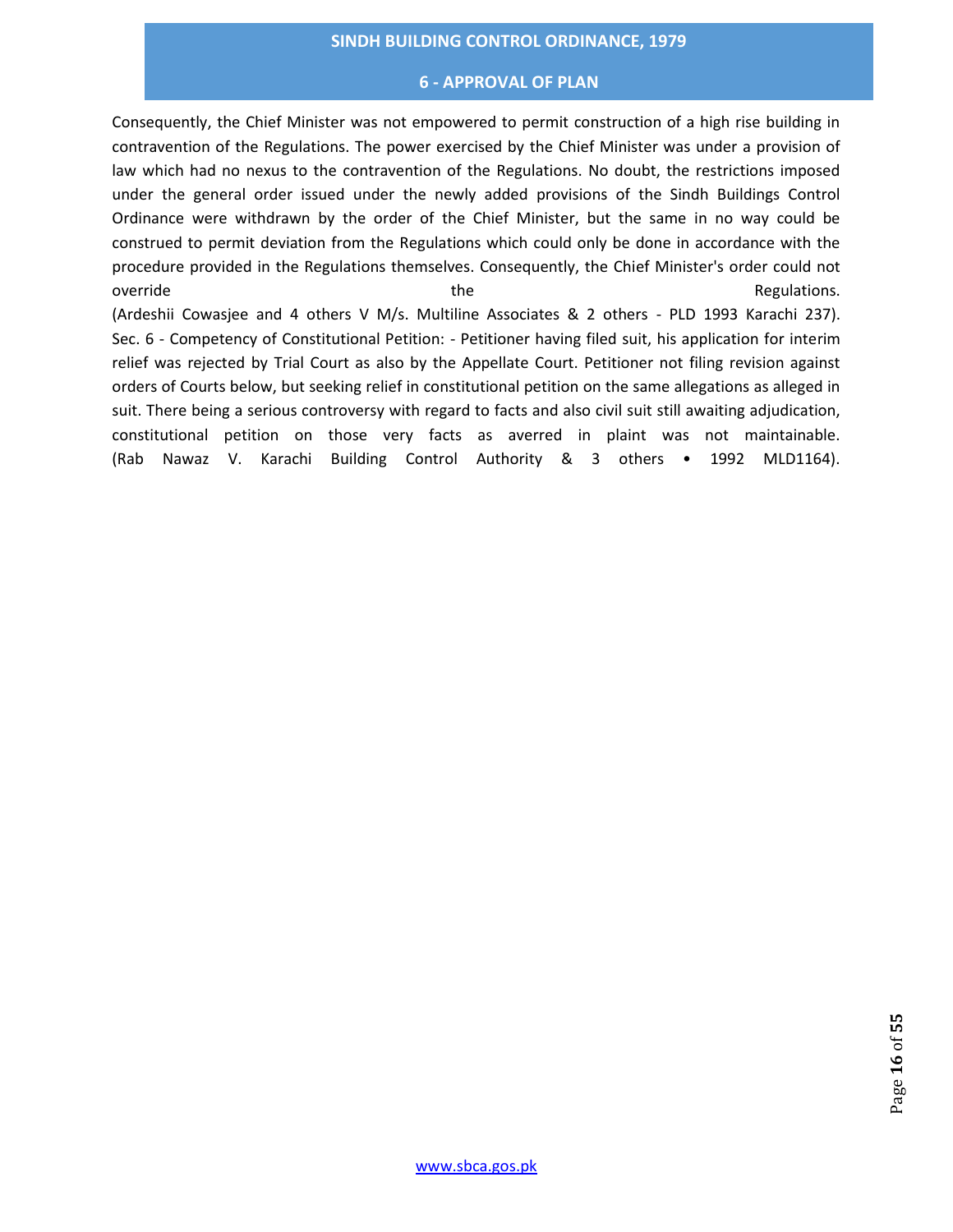## **6A - INFORMATION FOR NO OBJECTION CERTIFICATE**

[6-A. Information for No Objection Certificate.-A builder developer shall for the purpose of obtaining No Objection Certificate under Section 5 or as the case may be, under Section 6 furnish full and true information as to the following duly attested in the manner as may be prescribed:-

(a) his own title, and title or interest of any other person or any encumbrance such as mortgage or lease or license in respect of the land on which a building is to be constructed or which it to be developed into plots;

(b) plans, specifications, design, and materials to be used, as approved by the Authority; (c) all money payable under any law for the time being in force in respect of the building or plot as the case may be, which may include taxes, ground rent, revenue assessment, electricity and water charges; (d) such other information and documents as may be specified by the Authority.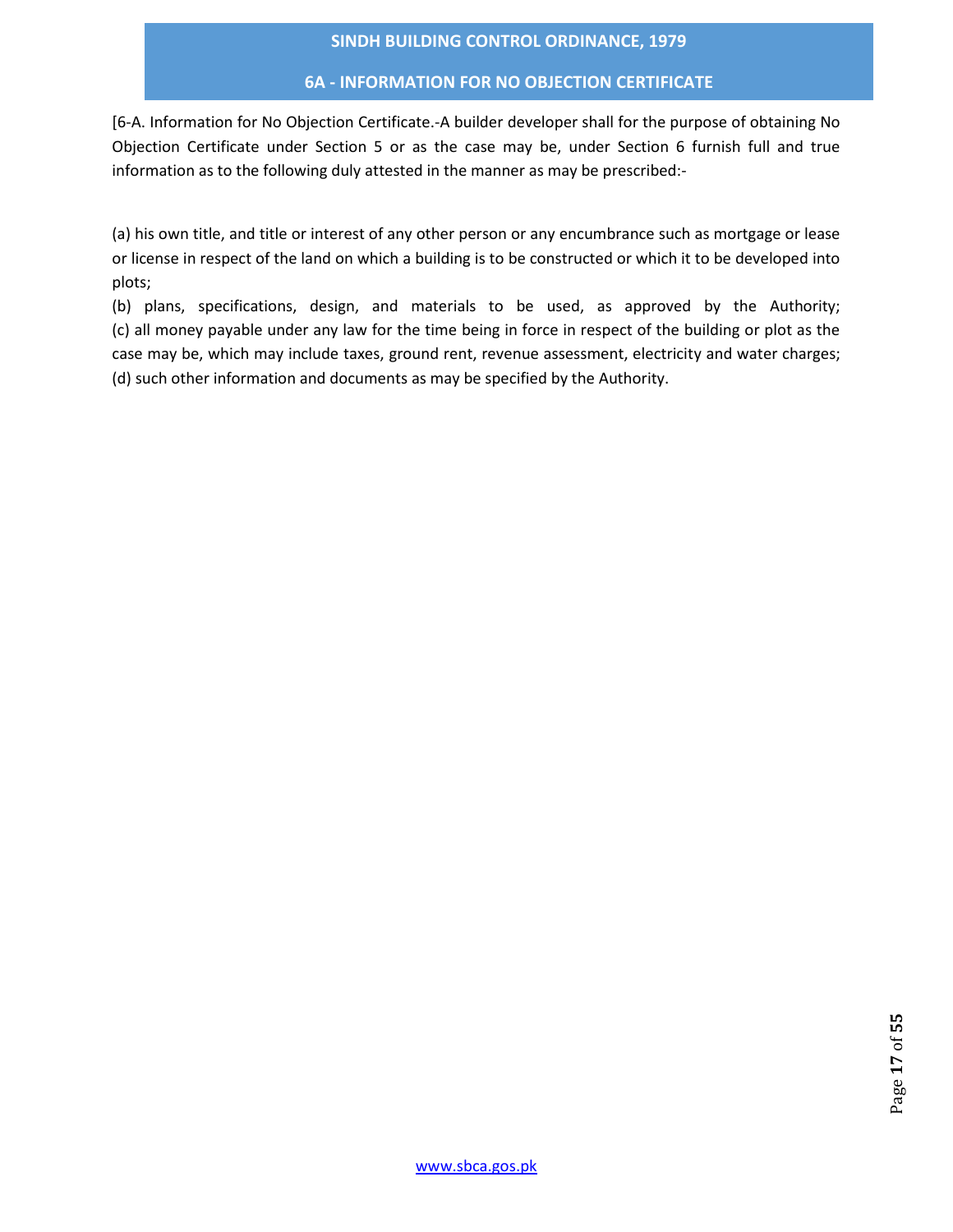## **7 - PREPARATION OF PLANS**

'[7. Preparation of plans.-(1) The plan submitted to the Authority under Section 6 shall be prepared by and under the supervision of, and signed by, such person or persons referred to in sub-section (1) of Section 8 as may be, prescribed: Provided that a structural engineer shall be associated with the Architect to prepare the structural designs and drawings and sign them if the building:- (i) is sixteen meters or more in height from the plinth level; (ii) consists of five or more storeys, in addition to the ground floor; (iii) consist of two or more storeys, in addition to the ground floor situated in the coastal areas notified by the the according to the contract of  $\lambda$  authority; (iv) is considered by the Authority to be of special nature: Provided further that a town planner shall, in addition to structural engineer, be associated to assist the Architect in preparation of the plan if the building is constructed on a plot of two acres or more and the Authority deems that association of town planner is necessary and in that case the plan shall be signed also by both the town town planner. (2) An Inspecting Engineer shall be engaged for supervision of construction of a building other than a single or double storeyed building on an area not exceeding four hundred square yards the construction whereof may, instead of inspecting engineer, be entrusted to the supervision of a building supervisor, and the Inspection Engineer or as the case may be, the building supervisor shall sign the plan of the building.

(3) The builder and any person or persons associated in any manner with the building including its plan and construction shall be liable for the defects in the structure, plan and construction thereof to such extent and manner as may be determined by the Authority. (4) The Authority may, for the reason of safe and sound construction, refer the structural design of any building for further examination to a Proof Engineer who shall scrutinize the design and, if necessary, modify it and the fees or any charges in connection therewith shall be borne by the builder. Comments / Citations Section-7 lays down a certain conditions to be followed & fulfilled in the preparation of the plans before submitting it to the Authority under Section 6. Word "defect" used in Section 7, meaning of: Word "defect" as used in Section 7, postulates either an architectural or planning defect in construction of buildings itself. Meaning of words 'defect' as discernible from provision of Section 7 cannot lead to conclusion that word 'defective' used in Section 11(2) of this Ordinance would also mean or include a legal defect such as raising un-authorised construction of shop on residential plot. (M.S. Qadar Farooqui and 2 others. V the Master Plan Department and another • PLD • 1980 Karachi 486).

The plan deemed to be approved due to default and inaction on the part of Authority is not absolute: The plan for third and fourth floors were not approved in the normal manner, but the approval is alleged to have been obtained due to default and inaction on the part of the Building Control Authority. Such sanction is not absolute in all respects, because unless the plan submitted is in accordance with the Rules and Regulations, merely by inaction or silence of the Authority, the plan does not stand approved. Therefore, in such cases it should also be established that the plan meets the requirements of law. -(Vazir Ali and 5 others V Hanif 1990 CLC 1842).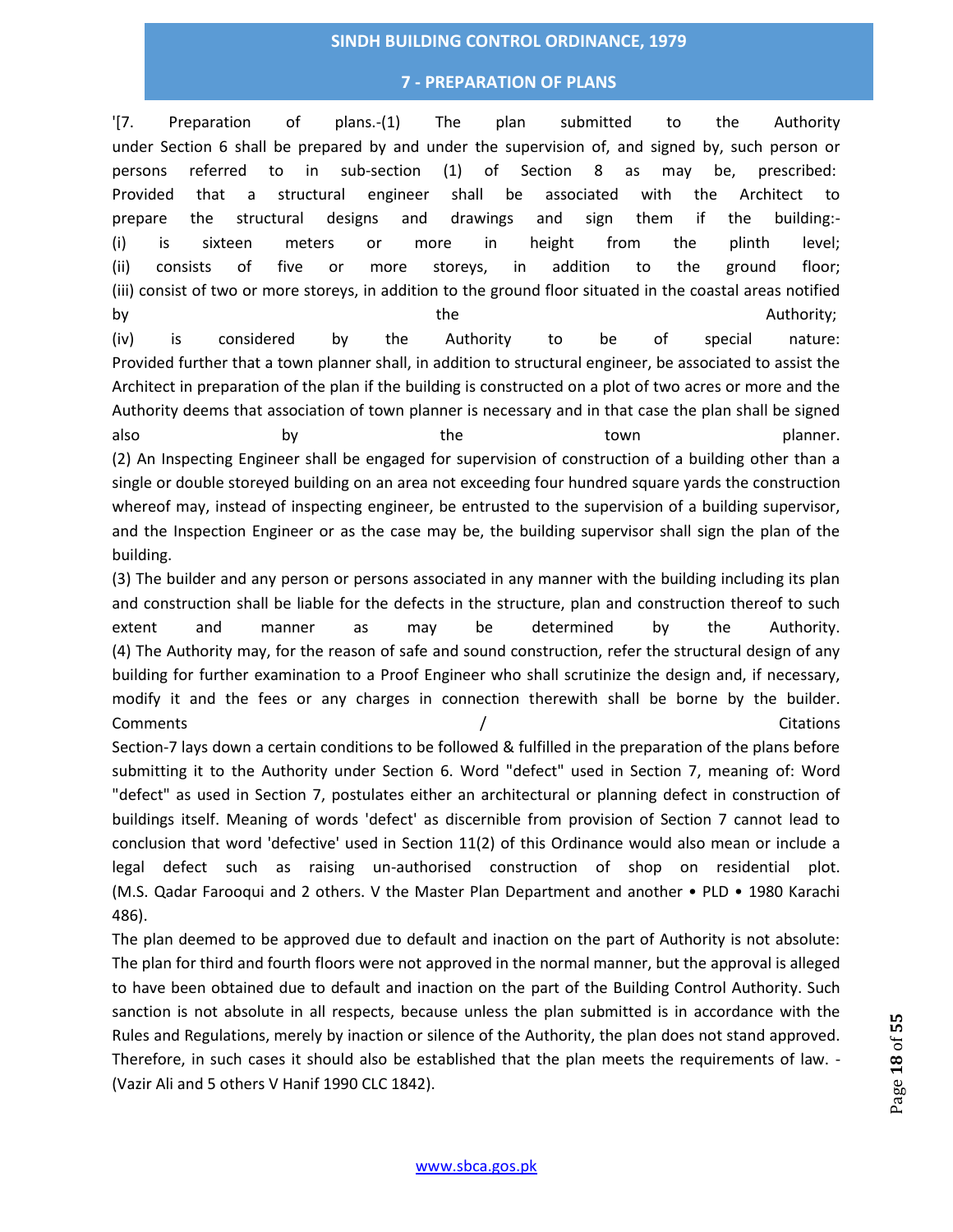#### **7 - PREPARATION OF PLANS**

Easement: It is well settled that a neighbor can object to the construction of the building in his neighborhood, provided he is able to establish that his right of privacy, light and air will be disturbed and infringed where any one makes any construction in violation of Rules and Regulations or without proper approval, then besides, the fact that he has acted illegally,

The presumption that such act is not likely to infringe the rights of the neighbors annot be inferred -(1990 - CLC - 1842).

Fee Paid-Plan stood approved legally: Approval of building plan subject to payment of composition fee and other prescribed fee. Such fees were deposited by petitioner. Approval of plan had thus taken legal effect and in pursuance thereof, certain rights had been created in favor of petitioner. Approved plan could not subsequently be withdrawn or rescinded to the detriment of plaintiff's rights by any Notification Circular or Executive Order. Any Notification, Circular or Executive order could not operate retrospectively to impair any existing right. Order cancelling approved plan declared to be without lawful authority and of no legal effect. (Newyork Polyclinic of Karachi (Pvt) Ltd., V Karachi Building Control Authority and another - 1993 CLC 717).

Sec. (7)—-Sindh Building Control Ordinance, 1979— Karachi Building and Town Planning Regulations, 1979, paras 8, 10 and 11. Plot in question was admittedly situated in Cantonment Area. Provisions of Karachi Building and Town Planning Regulations would not apply to construction plan relating to such plot. As for construction plan, person who was lessee for long period can also apply for approval of construction plan.

|            |  |  |  | (Abdul Ghani and others V. Govt. of Pakistan and others-- 1996 |  |       |
|------------|--|--|--|----------------------------------------------------------------|--|-------|
| <b>CLC</b> |  |  |  |                                                                |  | 1914) |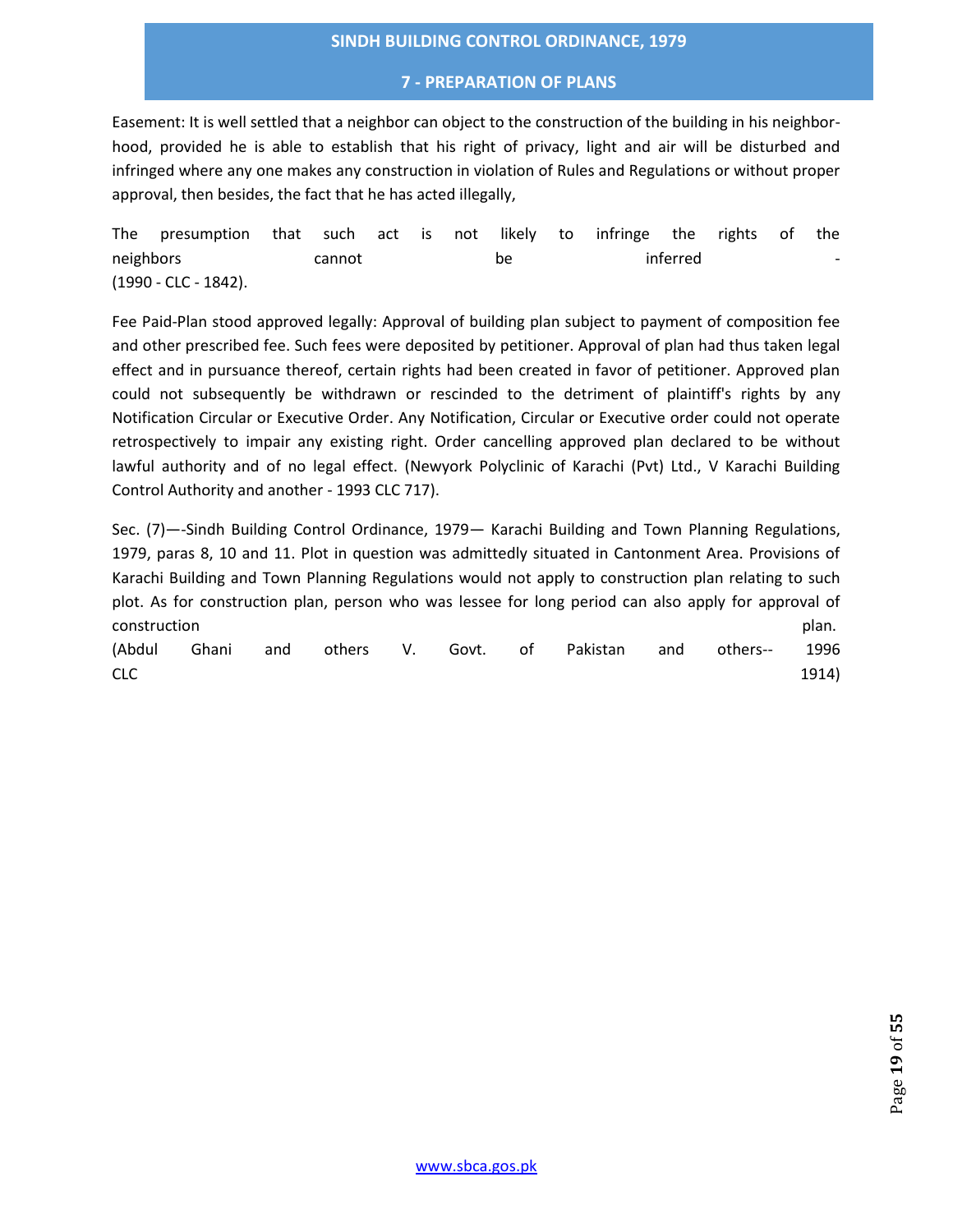## **7A - VIOLATION OF CERTAIN PROVISIONS**

'[7-A. Violation of certain provisions.- Where the provisions of sub-section (1) of Section 6 are violated the building may without prejudice to any other action including sealing of the building or ejectment of the occupants be ordered by the Authority or any officer of the Authority authorized in this behalf to be demolished, at the cost of the builder in the case of public buildings and the owner in other cases. Comments and the comments of the comments of the comments of the comments of the comments of the comments of the comments of the comments of the comments of the comments of the comments of the comments of the comments of t The provisions of Section 7-A shows that the contemplated action in this section could be taken only in the case the provisions of Section 6(1) of the Ordinance are violated. If there is no violation of Section 6(1) of the Ordinance, no notice, for the contemplated action under Section 7-A, can be issued by the Authority, and such a notice is illegal, void, without jurisdiction, and violative of the Authority vested under Section 7-A of the Ordinance. (Noor Muhammad & another V Building Control Authority and 2 others-1992 CLC 729). Violation of approved building plan: Without prejudice to any action including sealing of building or ejectment of occupants, would entail further penalty by demolition of un-authorised structure at the cost of builder or owner, but approval granted to building plan could not be cancelled. (Asma Builders V Govt., of Sindh • 1993 CLC 326). Order canceling approved plan set aside: Deviation made by builder from building plan approved by Authority, though could entail action against him including demolition of un-authorised structure yet approved building plan could not be cancelled. "Order of Cancellation of approved building plan of petitioner was set aside with option to the Authority to take action for violation of approved plan and if necessary to to demolish un- authorized structure. (1993 CLC 3261). Sec. 7-A • Construction of building without approved building plan- penalty— Authority was empowered under provision of Section 7-A Sindh Building control Ordinance, 1979, to demolish construction at the cost of builder or owner where he had constructed a building without building plan approved in manner prescribed by rules framed under the Ordinance. (Dost Muhammad V. Mrs. Amina Bano and 2 others 1992 MLD 1727).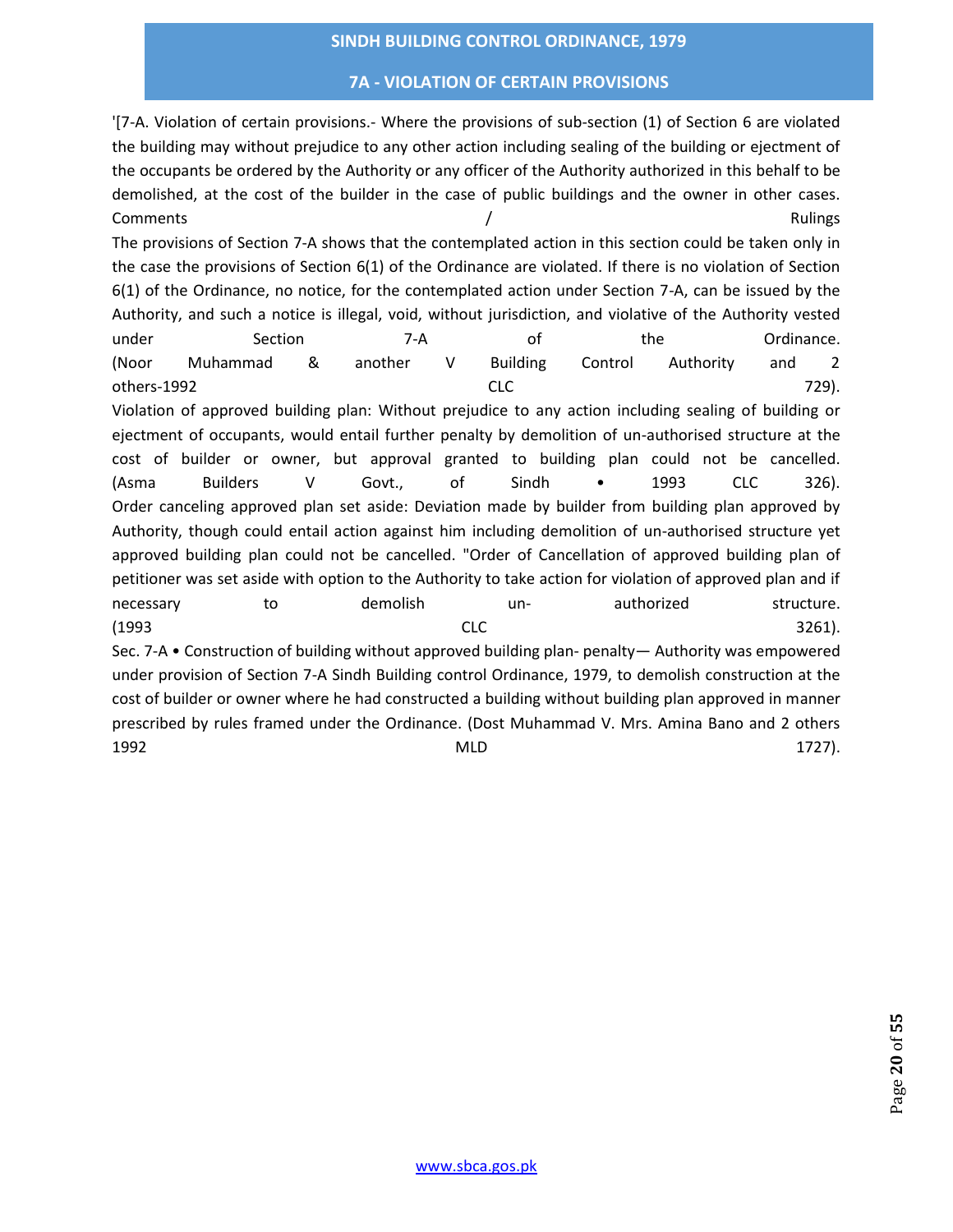## **8 - GRANT OF LICENCE**

'[8. Grant of licence.-(l) No person or body of persons shall act as Architect, Building Designer, Inspecting Engineer, Inspecting Architect, Building Supervisor, Structural Engineer or Town Planner except with a licence granted by the Authority in the manner, and on the terms and conditions as may be prescribed: Provided that any licence granted under any other law for the time being in force shall expire after six months from the date of the coming into force of the Sindh Buildings Control (Amendment) Ordinance, 1982.

(2) No licence under sub-section (1) shall be granted unless an Architect, Building Designer, Inspecting Engineer, Inspecting Architect, Building Supervisor, Structural Engineer or Town Planner possesses such qualifications as as may be prescribed. (3) The functions of and remuneration payable to an Architect, Building Designer, Inspecting Engineer, Inspecting Architect, Building Supervisor, Structural Engineer or town planner shall be regulated in such manner as may be prescribed.

Comments and the comments of the comments of the comments of the comments of the comments of the comments of the comments of the comments of the comments of the comments of the comments of the comments of the comments of t Any person or body of persons can act as Architect, Building Designer, Inspecting Engineer, Inspecting Architect, Building Engineer, Structural Engineer or Town Planner only after having obtained a licence for the respective job / work. The Sindh Building Control Authority has framed Building Control Licensing Regulations, for Karachi Division, and these are named as Karachi Building Control Licencing Regulations, 1982. The manner under which licences are granted has been fully explained vide Regulations 4 and 5 of the said said Regulations.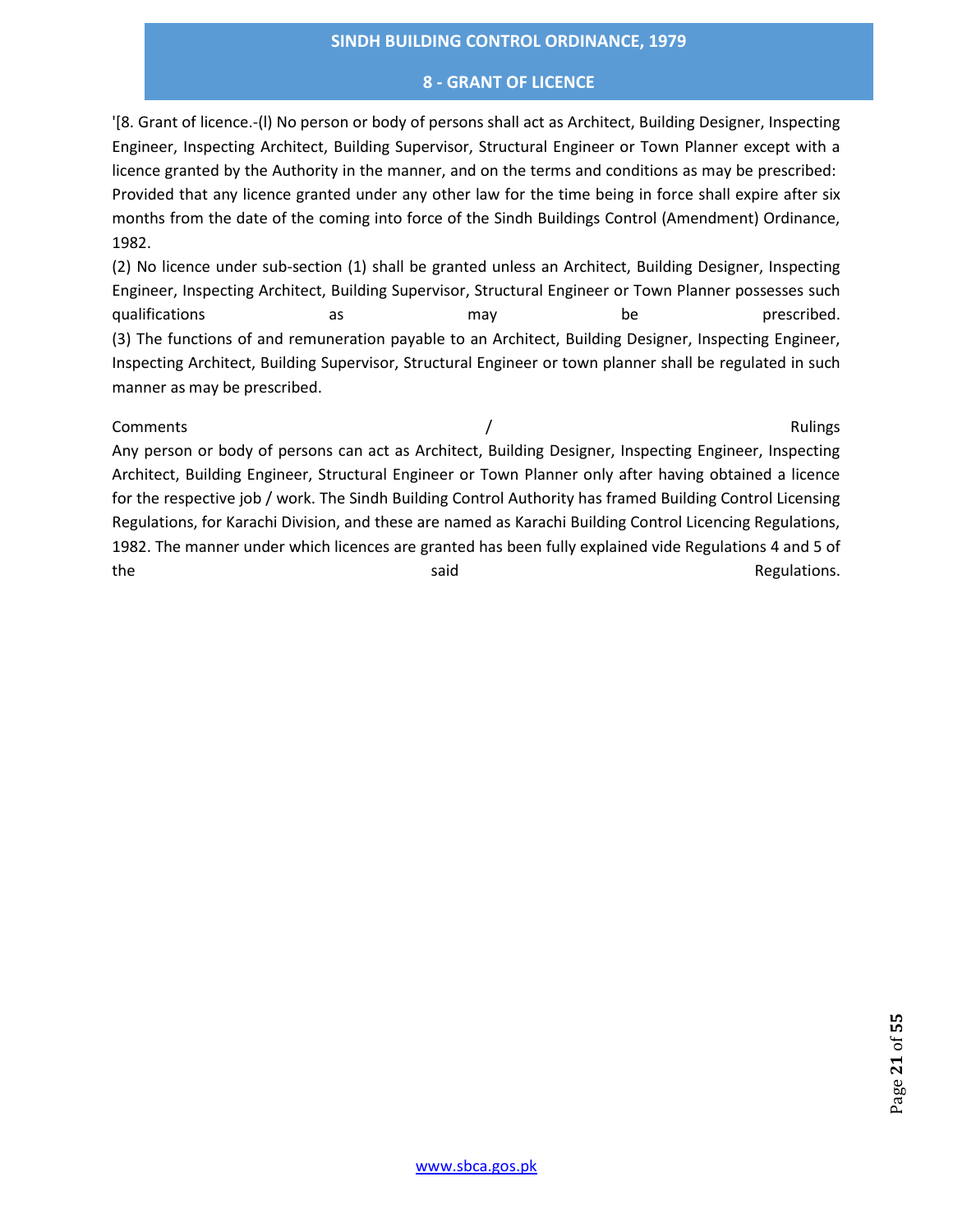## **9 - GRANT OF LICENCE TO BUILDERS OR DEVELOPERS**

"[9. Grant of licence to Builder or Developer.-No builder or developer shall engage in construction or transfer of a building or, as the case may be, development or transfer of a plot, or plots except with a licence granted by the Authority in the manner and on the terms and conditions including fees as may be prescribed.

Comments and the comments of the comments of the comments of the comments of the comments of the comments of the comments of the comments of the comments of the comments of the comments of the comments of the comments of t The terms and conditions of licence issued to Builders / Developers are also envisaged in part-IV of the Karachi Building Control Licencing Regulations, 1982.

Meaning of Licence;The meaning of "License" as defined in Karachi Building Control Licencing Regulations, 1982 is - "Licence" means sanction granted to any person to act as an Architect, Structural Engineer, Building Supervisor, Town Planner, Builder or Developer for the purposes of the Ordinance and the the Rules, Rules, Row Regulations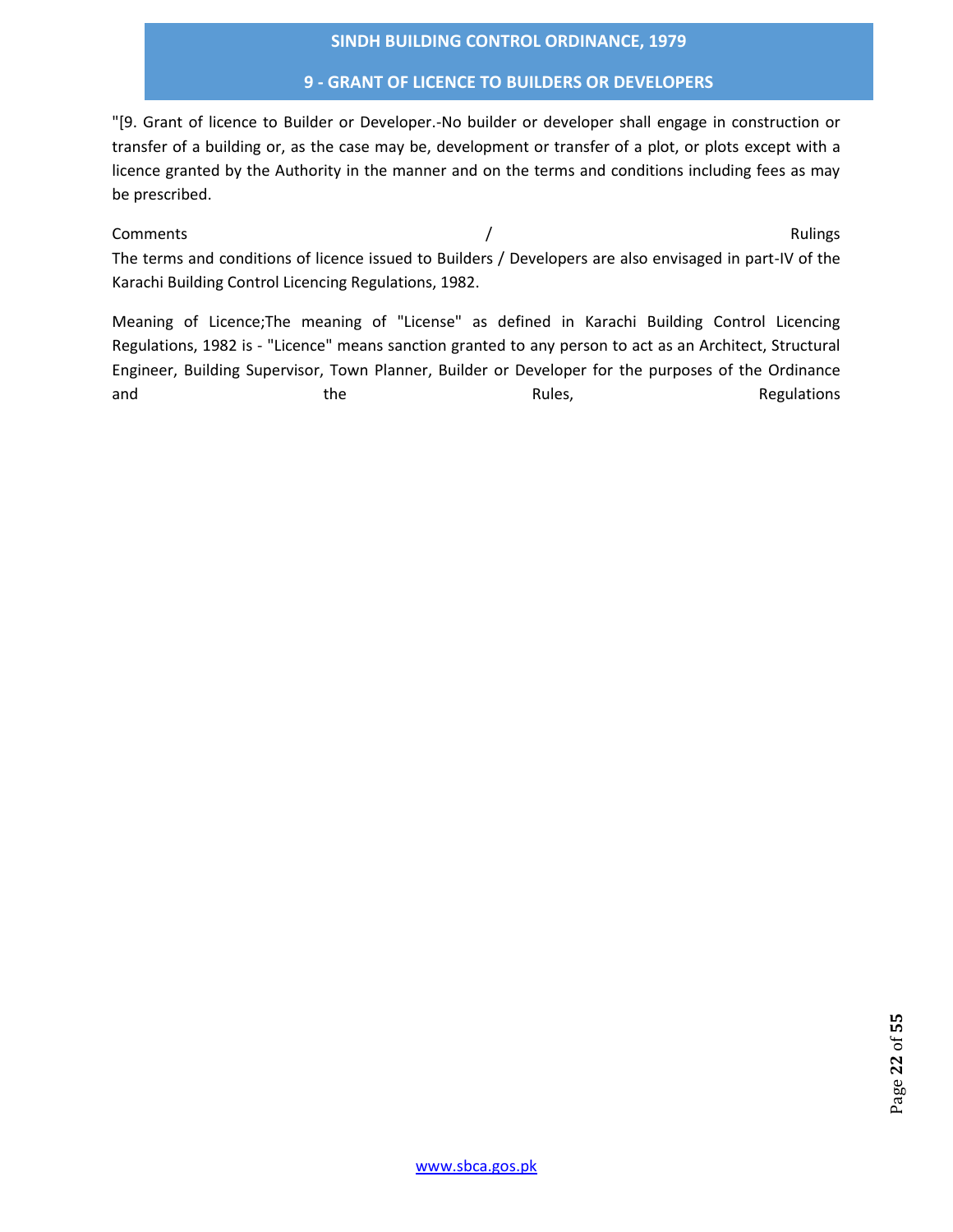## **10 - LICENSING BOARD**

"[10. Licensing Board.-(l) Notwithstanding, any other provision this Ordinance, Government may by notification constitute a Licensing Board for the whole Province to grant licences to the persons referred to in sub-section (1) of Section 8. (2) Where a Board has been constituted under sub-section (1), the Authority shall cease to exercise the powers under Section 8 and to frame regulations in respect of the matters specified therein and in that case all such matters shall be regulated in the manner prescribed by rules.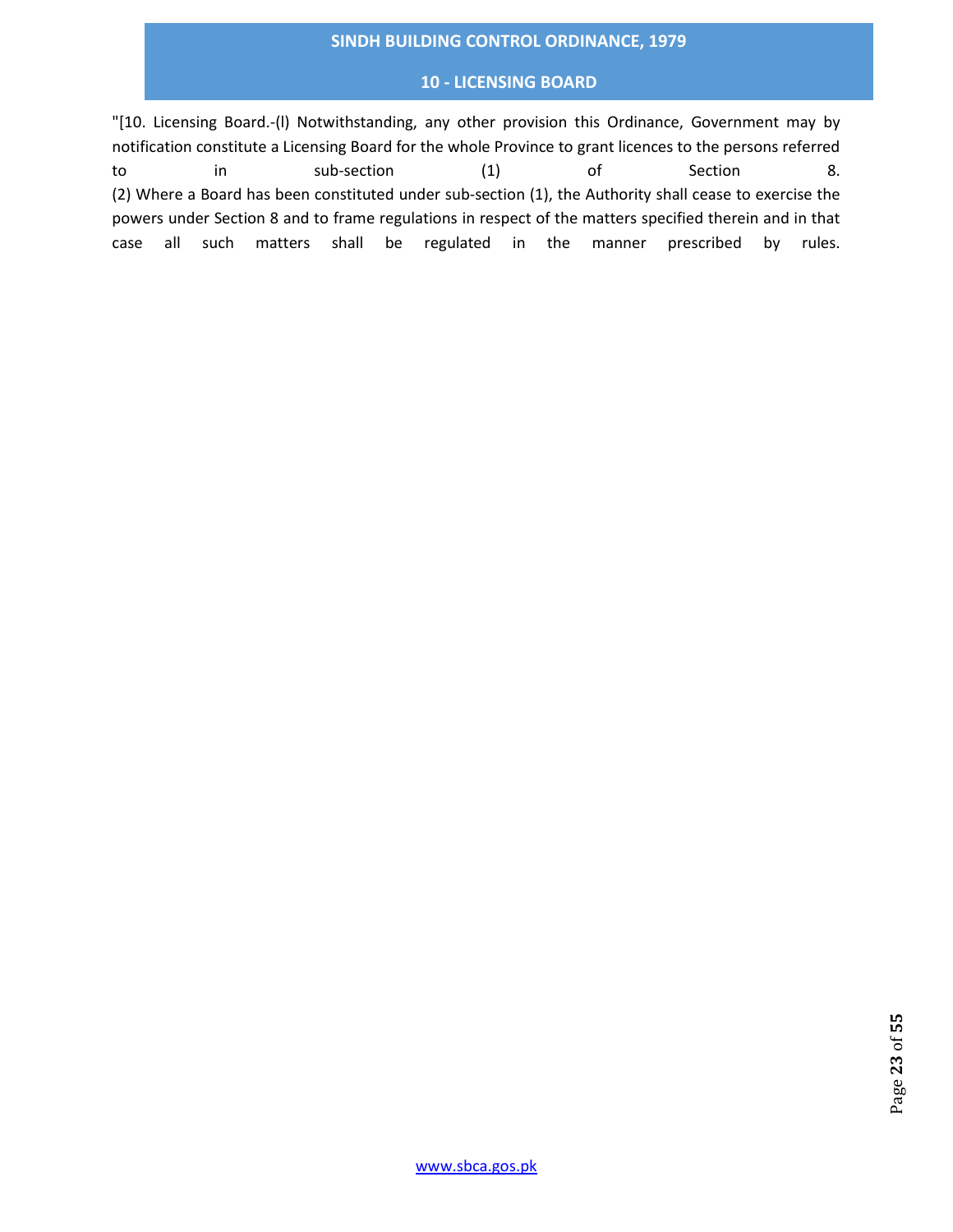# **10A - APPOINTMENT OF COMMITTEES AND SUB- COMMITTEES**

"[10-A. Appointment of Committees and Sub-Committees.-

The Authority may appoint committees or sub-committees which shall subject to control and direction of the Authority exercise such powers and perform such function as may be assigned to them by the Authority.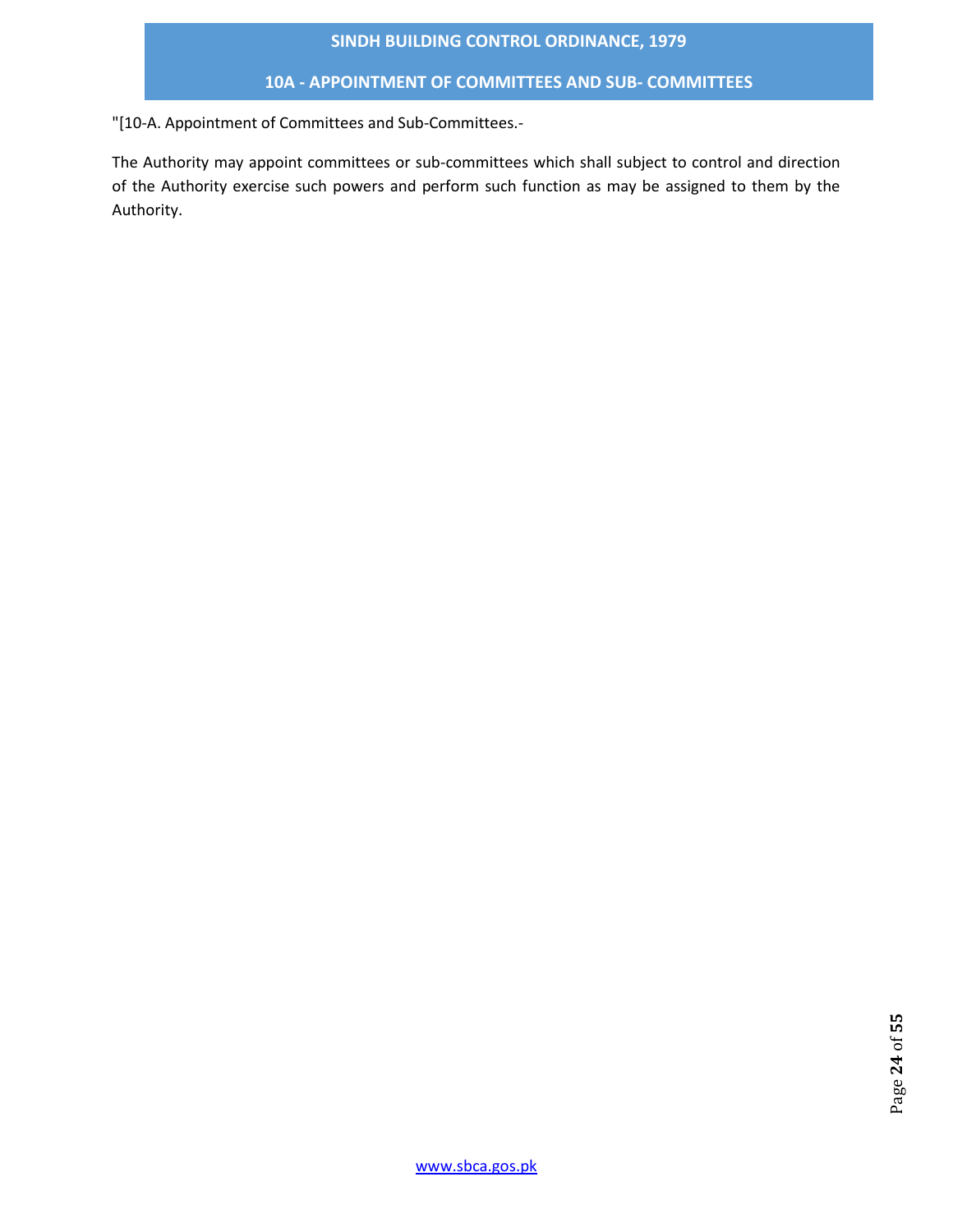#### **11 - INSPECTION OF BUILDING OR PLOT**

11. Inspection of building or plot.-" The Authority may authorize any officer not below grade 17 of the national scales of pay to inspect any building under construction or any plot developed or being developed in any locality or localities or as may be assigned to such officer for the purpose of quality control.

(2) If in the opinion of the officer authorized under sub- section (1) the construction of any building is not in accordance with the plan or the specifications approved by the Authority or any material used in the construction is of sub-standard or is not of the quality or type mentioned in the advertisement under Section 12, such officer may, by order in writing issue any direction and it shall be the responsibility of the builder and all those concerned with the construction of the building to carry out such direction or he may require that the construction be suspended until any further direction is issued either by him or by the Authority or order that the construction which in his opinion is defective be demolished at the cost of the builder.

#### **Comments**

Section 11 sub-section (2) stipulates that if in the opinion of the Authorized Officer, the construction of any building is not in accordance with the plan or the specifications approved by the Authority or any material used in the construction is of sub- standard or is not of the quality or type mentioned in the advertisement under Section-12, he may by order in writing issue any direction to the builder or he may require that the construction be suspended until further direction is issued either by him or by the Authority or he may order that the construction, which in his opinion is defective be demolished at the cost the builder. The cost of the builder.

Words "any direction" in Section 11(2) cannot be widened so as to include power of issuing direction to demolish construction, power of demolition being specifically provided in Section 11 only when construction defective.

(M.A. Qadir Farooqui and 2 other V Master Plan Department and another PLD 1980 Karachi - 486.) "Building" as defined in this Ordinance, means a building or part thereof and include word 'defect' used in Section 7 postulate either an architectural or planning defect in construction of building itself – Meaning word 'defective' is discernible from provision of Section 7 cannot lead conclusion that word 'defective' used in Section 11 (2) would also mean include a legal defect such as raising un-authorized construction of the shop residential plot. (PLD - 1980 Karachi 486). Authority to demolish under Sindh Building Control Ordinance under Article 7.2 of President's Order V of 1957 are two separate Distinct Authorities. Thus the notice under Section 11 sub- section (2) of Ordinance V of 1979 cannot be attributed to have been issued under Article 72 of KDA Order V of 1957, even if the Master Control Department of the Karachi Development Authority:- (PLD-1980 Karachi 486).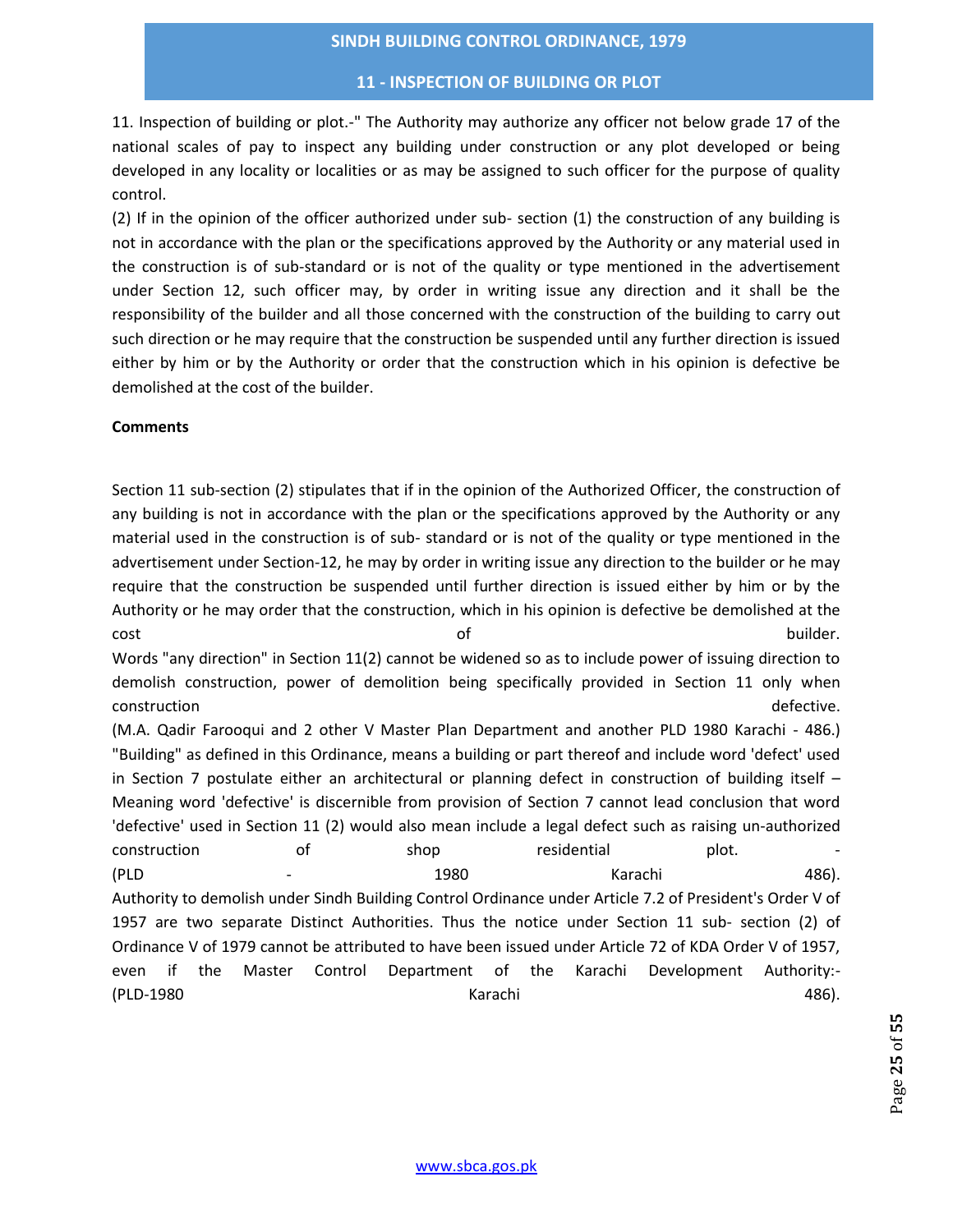#### **12 - SALE OF BUILDINGS**

12. Sale of buildings:- [(1) No builder shall sell or, advertise for sale any building, through any Audio-Visual aids or any other means before he hi obtained approval in writing of the Authority, and he shall mention such detail about the building as may be prescribed.] • (2) The approval granted by the Authority under sub-section (1) shall be displayed at a conspicuous place in the office of the builder, if any, and at the site of the building. (3) The builder shall not entertain and register any application made in response to the advertisement under sub- section (1), if it is in excess of the number of housing units provided in the building.

15 [(4) Where any application is made in response to the advertisement, a agreement shall be executed between the Builder and the Applicant for construction and transfer of the building and the agreement shall, inter alia specify the date by which the construction shall be completed and possession of the building shall be delivered and the total price to be paid in lump sum or in installments and also the interest payable by either party in the event of default: Provided that the payment if any made by the applicant before the execution on the agreement shall not exceed such maximum of the total price as may be specified by the Authority. I (5) Notwithstanding, the agreement mentioned in sub-section (4) no builder shall cancel the transfer by sale or otherwise without observing the prescribed procedure.

(6) No builder shall without approval of the Authority, make any alterations in the structures described in the plans, design and specifications approved by the Authority. (7) The builder shall take out a contractors all risk Insurance Policy in respect of the building which shall also cover losses arising out of defects in design and earthquake. (8) The builder shall maintain a list of buildings already constructed or transferred by him with full particulars as may be specified by the Authority, including the names, and addresses of the transferees, and the terms and conditions on which the buildings were transferred and shall, on demand of the Authority furnish a copy of such list or pan thereof. (9) Where any structural defect in the building or the material used in construction thereof or any unauthorized change therein is brought to the notice of the builder within a period of one year in respect of structure and, six months in respect of the fixtures, from the date of offering physical possession to the transferee such defect or unauthorised change shall be removed without any additional cost from the transferee or appropriate compensation be paid to him, and in the case of dispute as to the defect or change or quantum of compensation the decision of the Authority shall be final.

#### **Comments**

"Building" as defined in this Ordinance means a building or part thereof and includes all fittings, fixtures, installations, signs and display structures of the building, but does not include any building notified by the Authority. The expression "or a part thereof used in the definition includes the flat or shops premises, being the constituting parts of any building. In the modern life style, living in Flats or Apartments has become order of the day. The rapid growth in population and scarcity of land,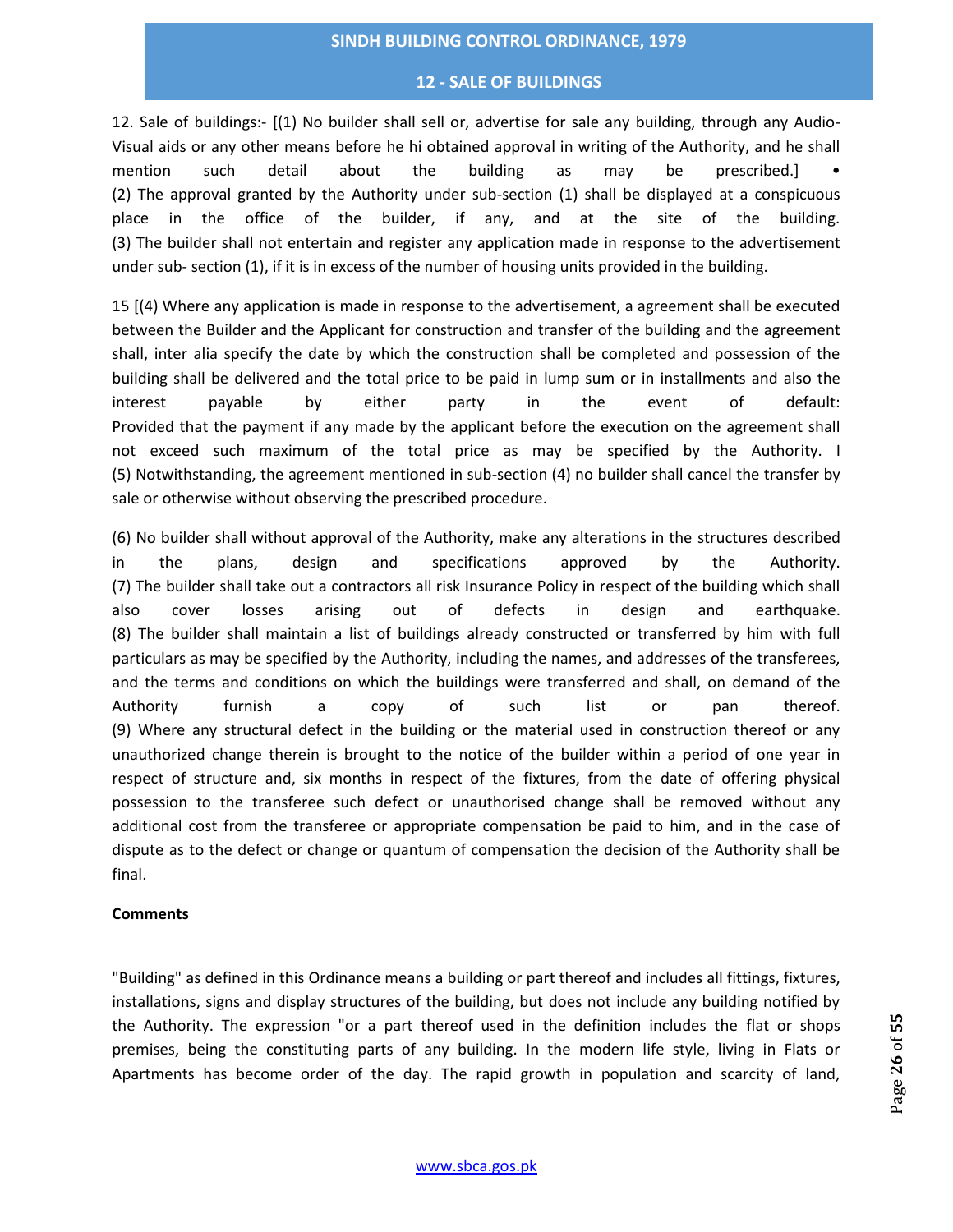#### **12 - SALE OF BUILDINGS**

particularly in big cities, has given way to the construction of multi-storeyed buildings so as to accommodate maximum number of people, within the smallest possible space of land.

Obviously, the high rising phenomena emerging with the combination of Iron, Brick and Cement could not be let loose un-checked and unguarded of the most essential and the appropriate Rules and Regulations in this respect. Therefore, the primary object of the Sindh Building Control Ordinance, 1979, is to see that the structures raised and the planning of the plots is not in contravention of laws and rules prescribed in this regard and also to regulate the conduct of all those concerned with it. The Section 12 of the Ordinance meets with one of the very import requirements in this direction. It lays down the conditions for the sale of Buildings, Flats or Apartments etc. which shall be observed by the builder, not only before been imposed upon him of removing any defect in the structure of building that may be found within one year, and any defect in fixtures within six months from the date of physical possession to the transferee.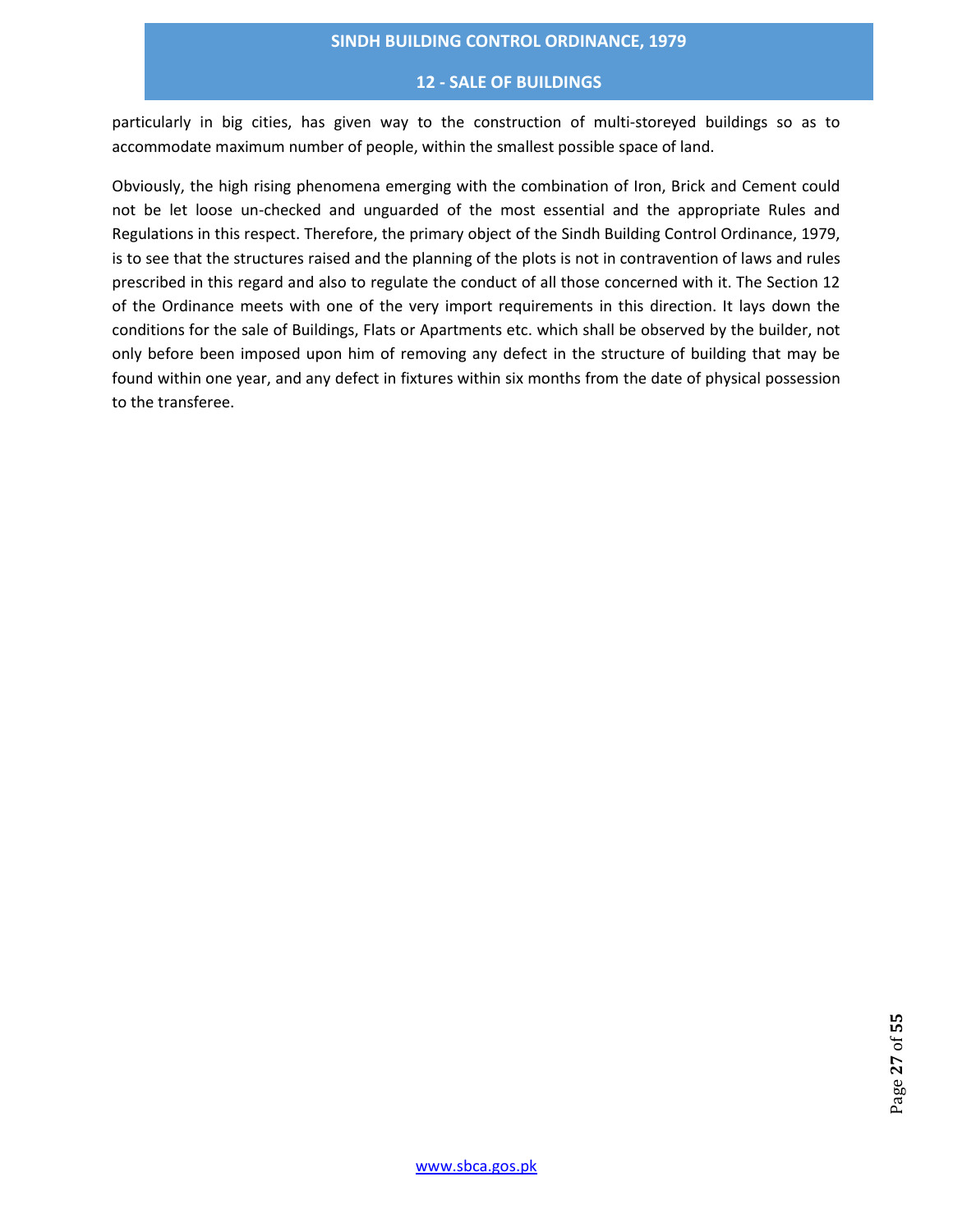## **13 - INCREASE OF SALE PRICE**

13. Increase of sale price.-(l) The sale price of a building advertised under Section 12, "[or agreed upon between the parties for sale before the commencement of this Ordinance shall not, after the advertisement or agreement be increased except with the approval of the Authority who may, after taking into consideration the rise in cost of building material and wages of the labor and such other expenditure, allow such increase as the Authority deems fit. (2) Where a building cannot be completed by the date mentioned in the advertisement or offer the Authority may be on application made in this! behalf, extend the period for completion of the building (3) Where a building has not been completed by the date mentioned in the "[advertisement or offer] and the application under sub- section (2) has been] rejected, the builder shall be liable to pay interest at such rate not exceeding the rate charged by a Scheduled Bank and in such manner as may be prescribed, to the buyer of the building, on the amount of the sale price paid by such buyer for the period by which the completion of the building has been delayed. !

## **Comments**

The Section 13, like Section 12 is again relatable to the matters of buildings, by virtue of which any increase in the agreed/advertised price of building is controlled by the Authority, who may allow increase in price, after having satisfied of the prevailing conditions, as to rise in cost, justifying, such increase **in price.** The in price in the set of the set of the set of the set of the set of the set of the set of the set of the set of the set of the set of the set of the set of the set of the set of the set of the set o Further, the Authority may reject application for extension, for want of any cogent or sufficient grounds, in the completion date of building. In such eventuality, the builder shall be required to pay interest at Bank Rate in the maximum, to the buyer of the building on the amount paid by him for the period by which the completion is delayed.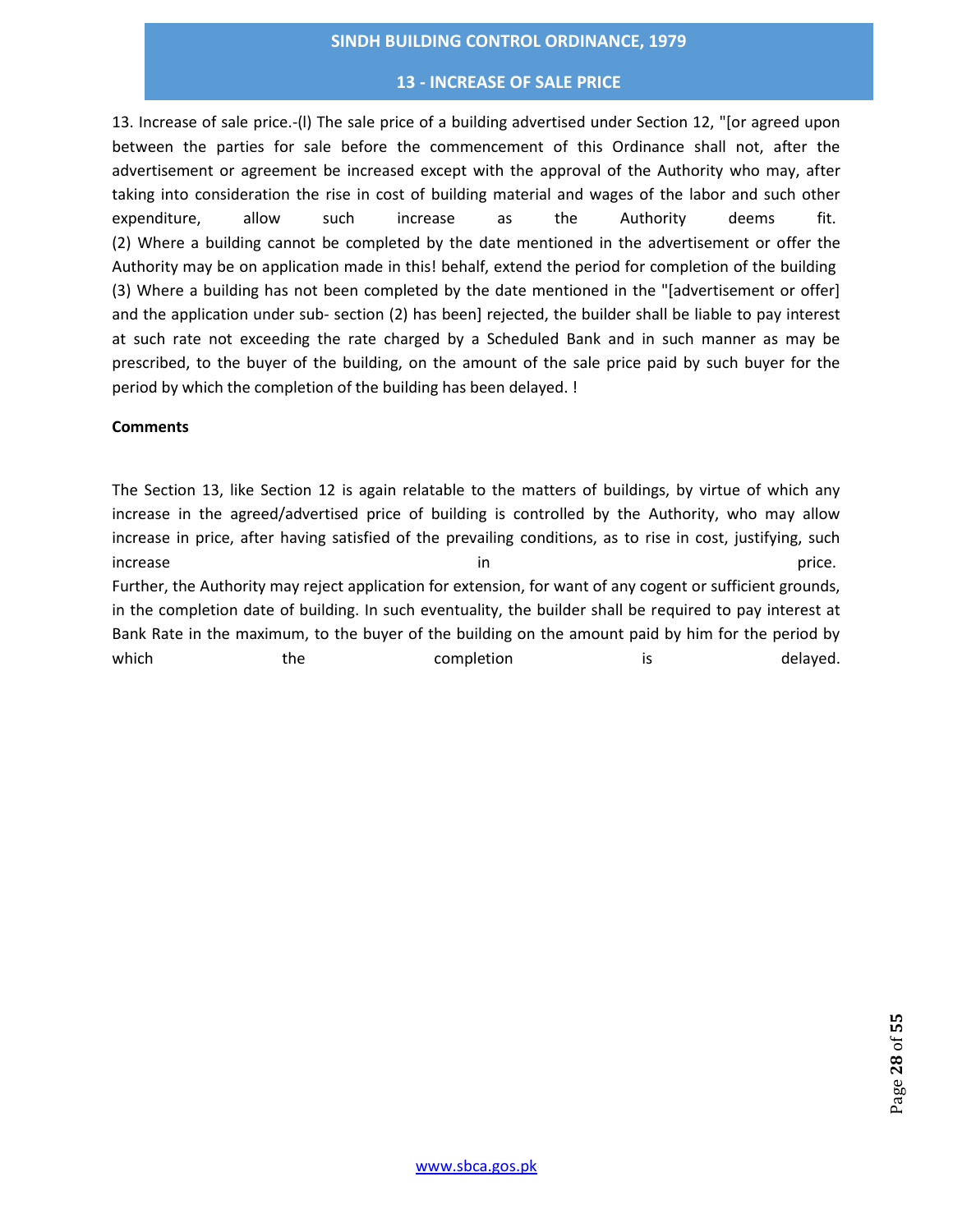## **13A - FORMATION OF CO-OPERATIVE SOCIETIES**

"[13-A. Formation of Co-operative Societies.- Where a building after its completion, is transferred to such number of persons who can form a Co-operative society under the Sindh Co-operative Societies Act, 1925, all such persons shall, for the purpose of maintenance of building, form such society.]

## **Comments:**

Formation of Co-operative Societies, in so far as up-keep, maintenance, and proper management of building is concerned, are of utmost importance and in the best interest of the occupants/ buyers of building themselves. Because, once the building is complete and the possession thereof has been handed over to the respective purchasers, the builder has no more any kind of interest in it. Therefore, the purchasers/buyers, as soon as possible, should form Cooperative Society and take over the charge of the building from the builder. The very object of forming this society is to handover the management, maintenance and all other affairs pertaining to the building to the buyers of the building.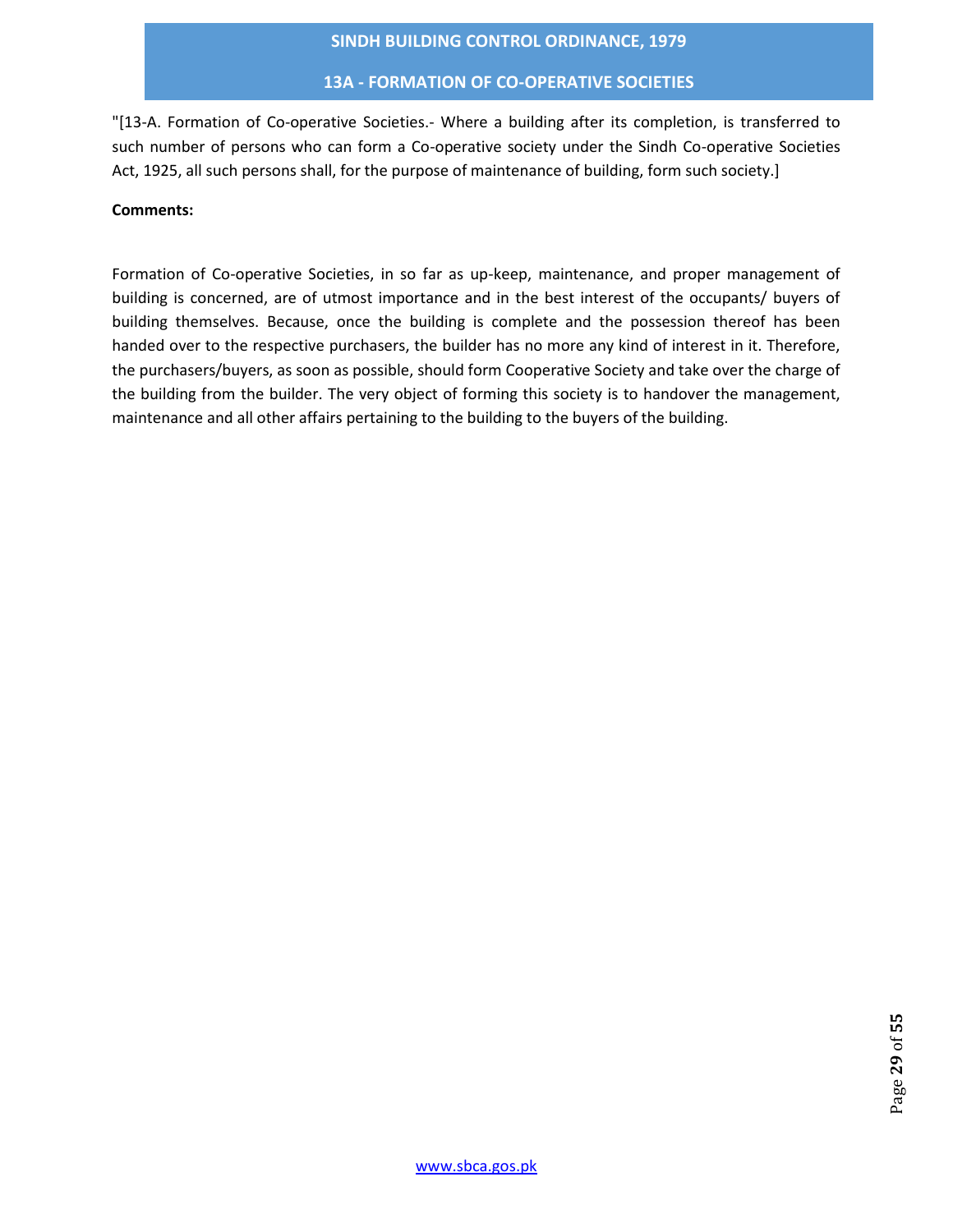## **14 - DANGEROUS BUILDING**

"[14. Dangerous Buildings.- (1) If it comes to the notice of the Authority that a building is likely to collapse, the Authority may, after such enquiry as it deems fit order for carrying out the specific repairs or demolition of the whole or part of the building. (2) Where the specific repairs are to be carried out, the Authority may, by notice, require the owner of building or in the event of his failure the occupier thereof to carry out such repairs within such period as may be specified in the notice and if the repairs are not carried out within the specified period, the Authority may, notwithstanding, any other law for the time being in force proceed to have the building demolished and the cost of demolition shall be recovered from the owner as arrears of land revenue. (3) Where the whole or a part of the building is to be demolished, the Authority may, by notice, require the occupier or occupiers thereof to vacate the building within the period specified in the notice and if the building has not been vacated within such period, the Authority may, notwithstanding, any other law for the rime being in force order that occupier or occupiers of the building be ejected, if necessary, by force [: ]] "[Provided that no action shall be taken under this section unless the person who is likely to be affected thereby is given an opportunity of being heard.]

#### **Comments**

Section 14 of the Ordinance, also authorises demolition of building, but as it is evident from its provisions, it gives the Authority for demolition on different grounds, which are related to the unstable condition of building It categorises a particular type of building which is likely to collapse or is dangerous as to cause harm to human life or property. The building may in that eventuality, be ordered to be demolished by the Authority, if the occupier fails to vacate the building within the period specified in the notice issued under Section 14 of the Ordinance. Building In occupation of Petitioner declared to be dangerous without hearing them-effect; In the absence of any express exclusion of the right of hearing of the affected persons, the inspection committee of the respondent Authority was bound to give notice inter alia to the occupiers, so that they might place their point of view before the opinion was formed as to the in condition of the building in question -

(Abdul Aziz and 4 others V The Director General, Karachi Development Authority and 2 others 1990 CLC 119).

Inspection of Premises by Committee comprising of four members instead of seven: Effect - Objection as to incompetency of Inspection Committee was neither raised before appellate Authority nor before High Court in constitutional petition but the same was raised in the rejoinder, Objection however was found factually correct. Non-serving of notice to occupiers of building before inspection, having been admitted, it would not be just and proper to deny the petitioners the relief on that ground, Authorities were directed to ask the Inspection Committee to inspect the building with required number of members after notice to petitioners, Constitutional petition was thus disposed of by remanding the case

| to      | Authority.<br>the |         |  |                      |            |  |  |                                                                                    |      |      |        |
|---------|-------------------|---------|--|----------------------|------------|--|--|------------------------------------------------------------------------------------|------|------|--------|
| (1990)  |                   |         |  |                      | <b>CLC</b> |  |  |                                                                                    |      |      | 199).  |
|         |                   |         |  |                      |            |  |  | Notice for demolition without hearing opportunity to occupiers, held against law - |      |      |        |
| (Furgan |                   | Ahmad V |  | Deputy Controller of |            |  |  | Buildings -                                                                        | 1984 | CLC. | 2476I. |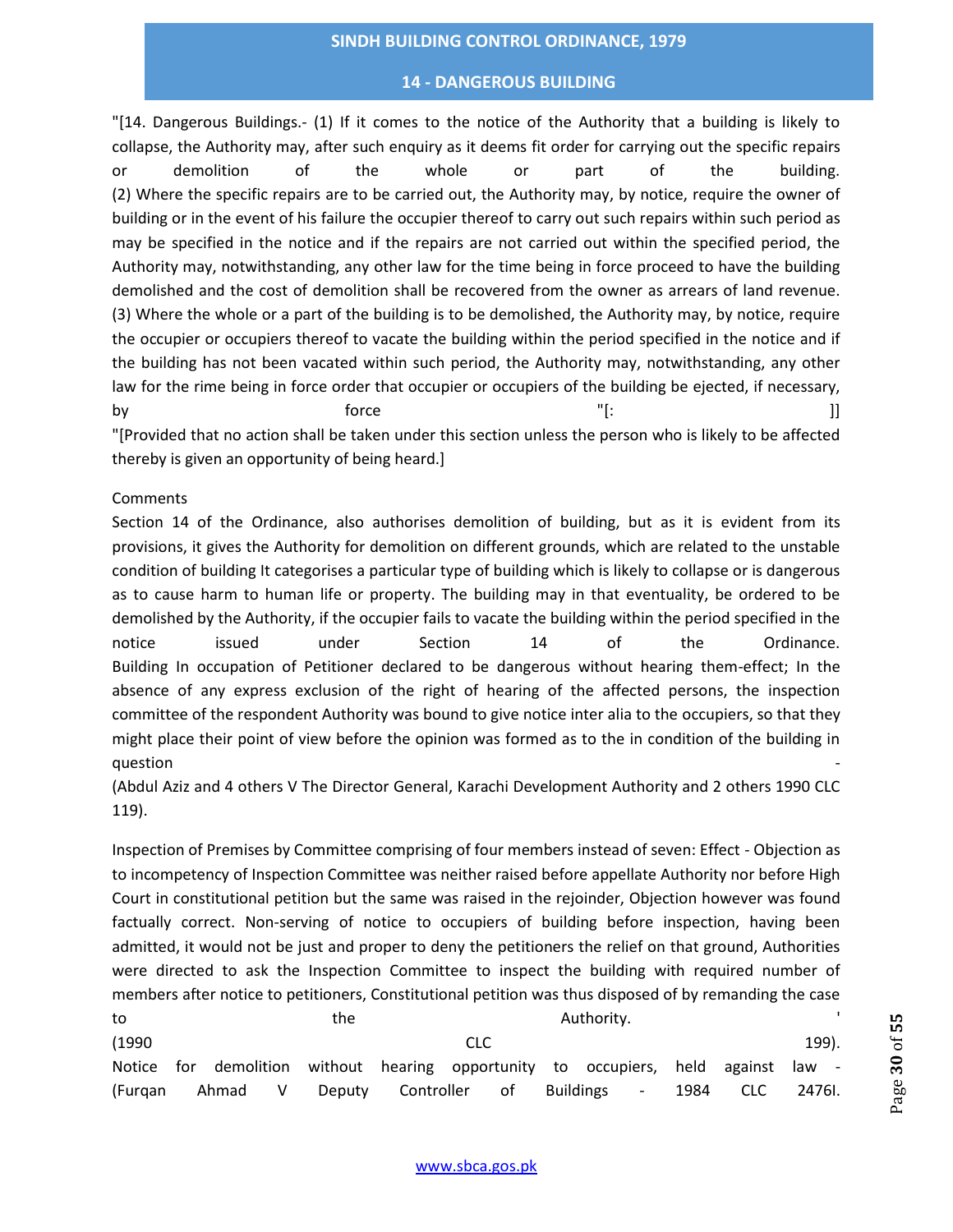## **14 - DANGEROUS BUILDING**

Demolition Notice pf no legal effect: Notice for demolition of building issued by Deputy Controller of Buildings without report of duly constitute inspection committee and without orders of Director General, Karachi Development Authority. Notice declared to have been issued without law if Authority and and of the no legal legal effect. (1984 CLC 2476).

Petitioner in occupation were entitled to have notice from Inspection Committee: Premises in occupation of petitioners was declared to be dangerous on the report of inspection committee. Such premises were inspected by inspection committee without notice to petitioners. Effect in absence of express exclusion of the right of hearing, petitioners being in occupation of premises in question were entitled to have notice from inspection committee. Report of Inspection Committee on basis of which houses/premises in occupation of petitioners were declared to be dangerous having been prepared without notice to petitioners was declared to be without lawful Authority and of no legal effect. (Vincent and others V Karachi Development Authority • 1992 • CLC • 518). Ejectment of tenant on ground of reconstruction allowed by Rent Controller: Appeal against this order pending adjudication in the High Court - and land lord was seeking ejectment of tenants through the process of the Court in terms of provisions of Sindh Rented Premises Ordinance, 1979, and not with the aid of the Buildings Control Authority under Section 14 of the Sindh Buildings Control Authority under Section 14 of the Sindh Buildings Control Ordinance, 1979. Ejectment of tenant, if any, therefore, would take place through the process of the Court and not through the exercise of statutory power vested in the Building Control Authority under Section 14 of the Building Control Ordinance, 1979, and Regulations framed under Section 21A of the said Ordinance by the Authority purporting to impose conditions upon land lord/owner of a building which was to be demolished, to produce an agreement entered into between him and a tenant for alternate accommodation or for the payment of compensation, which concept was foreign to the object and scope of the relevant provision of the Ordinance.

(Karachi Building Control Authority and 3 others V Hashwani Sales and Services Ltd., and 3 others - PLD 1993 S.C. 210).

Regulation requiring land lord/owner to enter into agreement with tenant for providing alternate accommodation or compensation was oppressive: Validity of ejectment of tenants on grounds of reconstruction of building. Regulations framed by Building Control Authority under Section 21A would be in consonance with the object of the Sindh Building Control Ordinance, 1979 in as much as it provides safe guard against indiscriminately employing the approval of plan as a vehicle for initiating ejectment proceedings and depriving the tenants from their valuable right of tenancy. If any reasonable condition as imposed by the Building Control Authority at the time of granting approval of plan or its renewal which may in terms be as provided by Section 15-A Sindh Rented Premises Ordinance, 1979 or similar to it for giving protection to the tenants the same would not only be reasonable but within the powers conferred by the Sindh Buildings Control Ordinance, 1979. Regulation requiring the land lord/owner to enter into agreement with the tenant for providing alternate accommodation or compensation, though was oppressive but requiring a land lord/owner to induct the tenant in possession of such area in the new building as did not exceed the old building of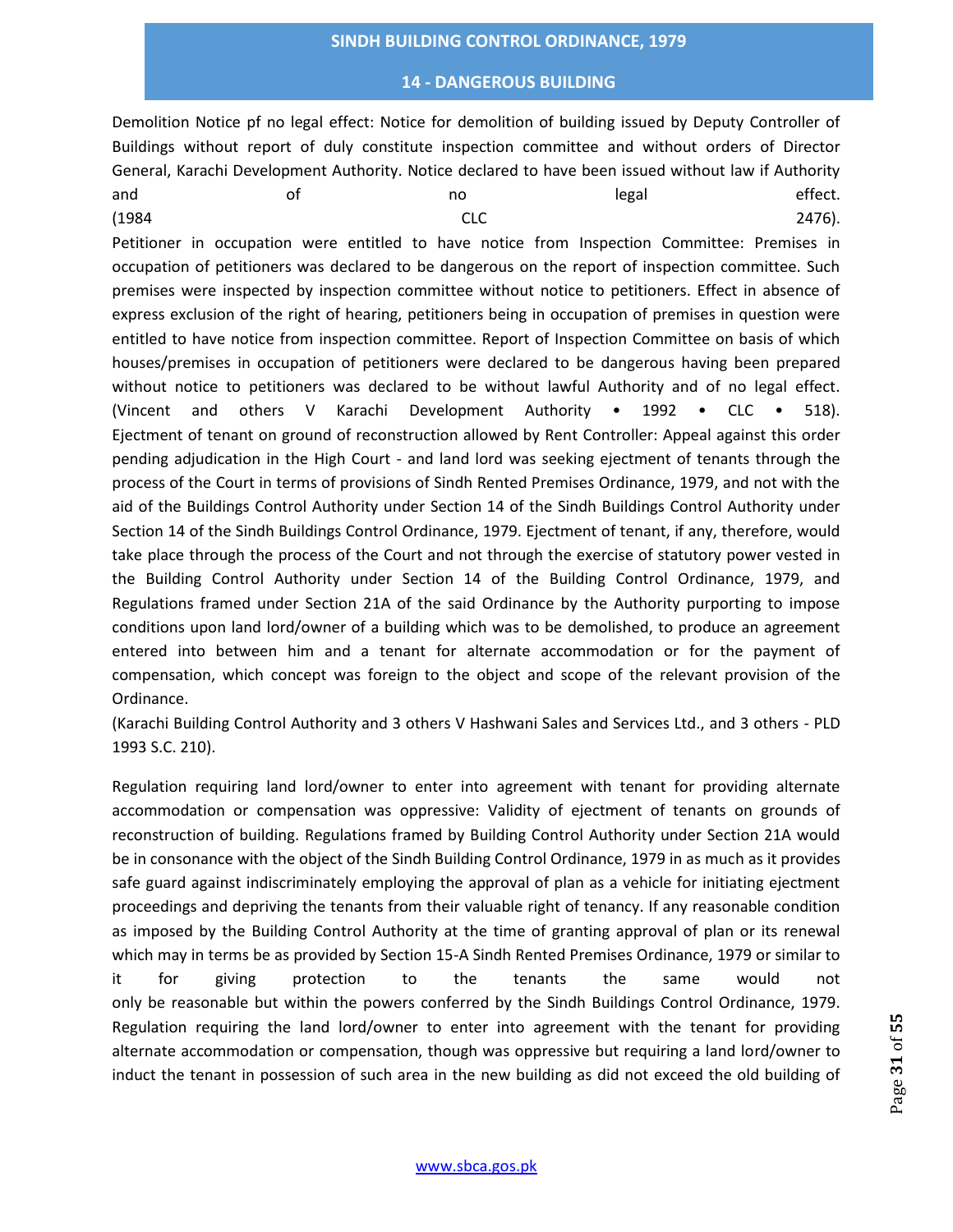#### **14 - DANGEROUS BUILDING**

which he was in occupation at the time of approval or renewal of the plan or an undertaking to this effect by the land lord/owner would be reasonable.

The subject can be divided in two parts, one where the tenant did not have the protection of Section 15-A Sindh Rented Premises Ordinance, 1979 and the second where the tenant has such protection. In the former case the tenant is left without any remedy although it is on the approval of the plan by the Authority that the land lord initiates ejectment proceedings. In case of re-construction demolition of existing construction is implied. A land lord can demolish a building if he obtains an approved plan for re- construction of the building in its place. It is pertinent to note that in cases where a tenant has a right to be re-instated in the new premises obtaining possession on ground of re-construction does not ipso facto terminate the tenancy in respect of the premises which the tenant occupied at the time of passing of ejectment order. The land lord keeps the new building in trust for the benefit of the ousted tenant. If the land lord on the basis of the approved plan could seek ejectment and the tenants were left without any remedy of being re-instated in possession in the new building, as happened between November, 1979, to 30-4-1984, the Authority would have been justified in imposing reasonable conditions which may protect the occupant's right of tenant. Such protection can be ensured by imposing reasonable conditions which may be in the form of guarantee, security or under taking by the land lord or agreement with the tenant. Although Sindh Buildings Control Ordinance was in force from 1979, the Regulation was framed on 7th April, 1984, only in respect of plans approved for re-construction up to plots having building in occupation of the tenants at Karachi. Therefore, its operation and applicability was restricted to a category of plots, persons and places where interest of tenant was involved. Such regulation will be in consonance with the object of the Ordinance in as much as it provides safeguard against indiscriminately employing the approval of plan as a vehicle for initiating ejectment proceedings and depriving the tenants from their valuable right of tenancy. The problem has not to be considered from the point of the land lords alone but placing both the "iew points in juxtaposition and then decide which option will be just and fair and which' one will be oppressive and un-just. Whether any settlement, agreement or' compensation for saving the tenancy will be just or to allow the tenant to be' deprived of his tenancy rights without any remedy can be termed as fair and 4 reasonable. The reasonable character of a rule or regulation can not be| judged in isolation from the whole problem it intends to solve. In these circumstances if any reasonable condition is imposed by the Authority at the time of granting approval of plan or its renewal which, may in terms be as provided by Section 15-A of the Sindh Rented Premises Ordinance or similar to it for giving protection to the tenants, the same would not only be reasonable but within the powers conferred by the Buildings Control Ordinance. ,

(KBC Authority V Hashwani S and S Ltd., • PLD 1993 Supreme Court.

The Regulation requires the land lord owner to enter into agreement with the tenant for providing alternate accommodation or compensation. Such condition may be oppressive. However, requiring a land lord/owner to induct the tenant in possession of such area in the new building as does not exceed the old building of which he is in occupation at the time of approval or renewal of the plan or an undertaking to this effect by land lord/owner will be reasonable. (PLD 1993 Supreme Court 210).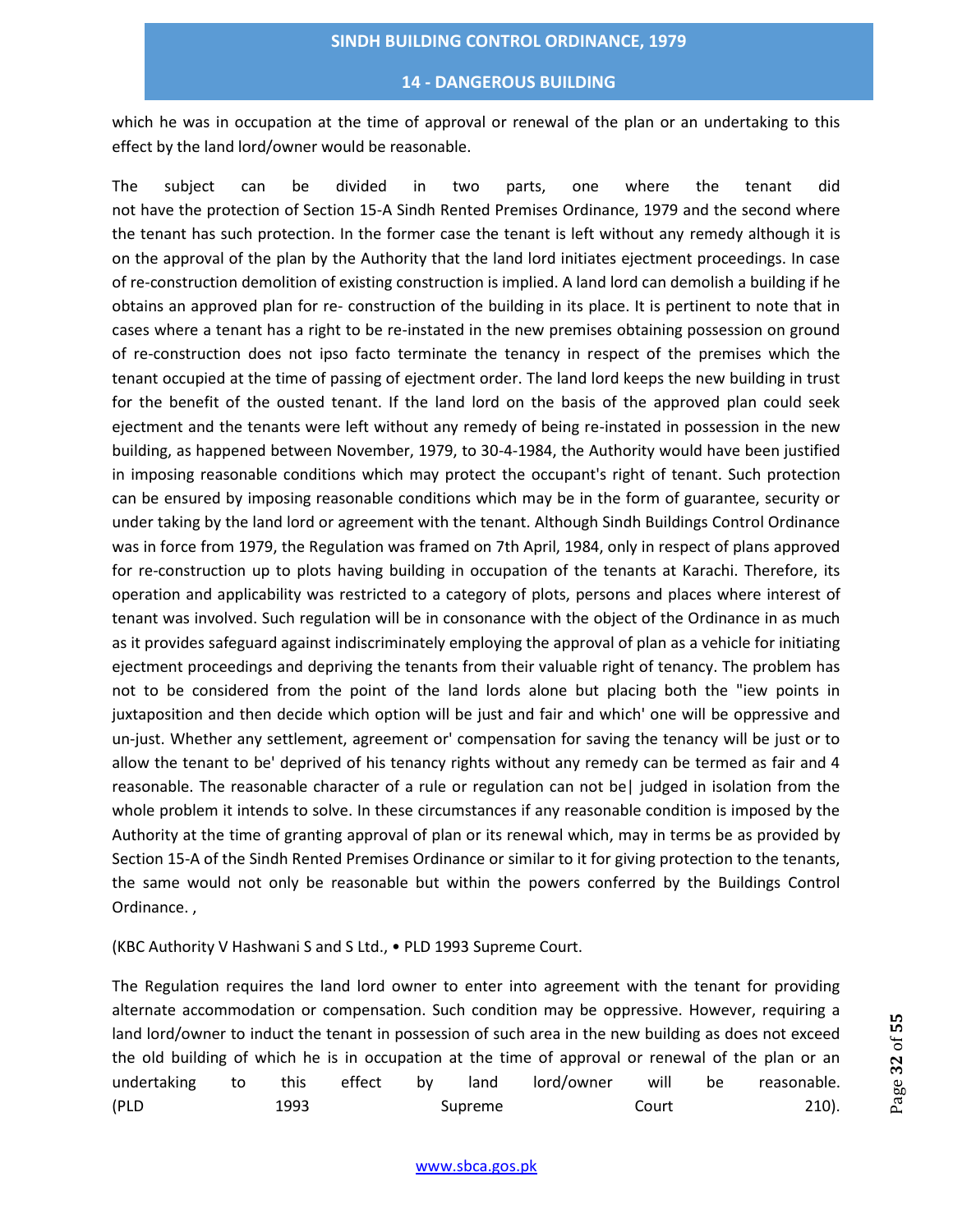#### **14 - DANGEROUS BUILDING**

Object and Scope of Section-14 Mode of ascertaining dangerous buildings: - Primary object of Section 14 is safety of the public, to secure which the Authority must necessarily be given very wide powers. Such powers, however, could not be exercised arbitrarily and without due consideration to provisions of Section 14 of the Sindh Building Control Ordinance, 1979 and the right of individuals. As a remedy for "Dangerous Buildings" and prescribing various precautionary measures to be taken to prevent injury resulting there from, first of all degree of danger must be ascertained, and then appropriate measures prescribed. For ascertaining whether particular structures are dangerous. Authority must appoint a competent persons for holding injury as to what structures are dangerous.

Repair of top floor building, however, would not fall within the meaning of "dangerous buildings". Authority in such case must be satisfied that particular building is dangerous and would endanger human life. Without such satisfaction. Authority cannot exercise powers conferred by Section 14 Sindh Buildings **Control** Control Control Control Control Control Control Control Control Control Control Control Control Control Control Control Control Control Control Control Control Control Control Control Control Control Co [S.M. Yusuf Baghpatee V Karachi Building control Authority 1993 CLC 2491 + NLR UC 576 (a)].

Section 14 Leave to appeal granted:- Leave to appeal was granted to consider - where Authority's action was malafide at the behest of other respondents, - what was the scope of Section 14 of the Sindh Building Control Ordinance, 1979 and whether after demolishing of structure by the Authority under Section 14 of the Ordinance, tenancy of tenant, who was in possession of structure, would come to an end or whether owner would have to file ejectment application against tenant under Sindh Rented Premises and the contract of the Cordinance, the contract of the contract of the contract of the contract of the contract of the contract of the contract of the contract of the contract of the contract of the contract of t (Gul Sarwar V Muhammad Hanif and 6 others - 1997 SCMR 1869)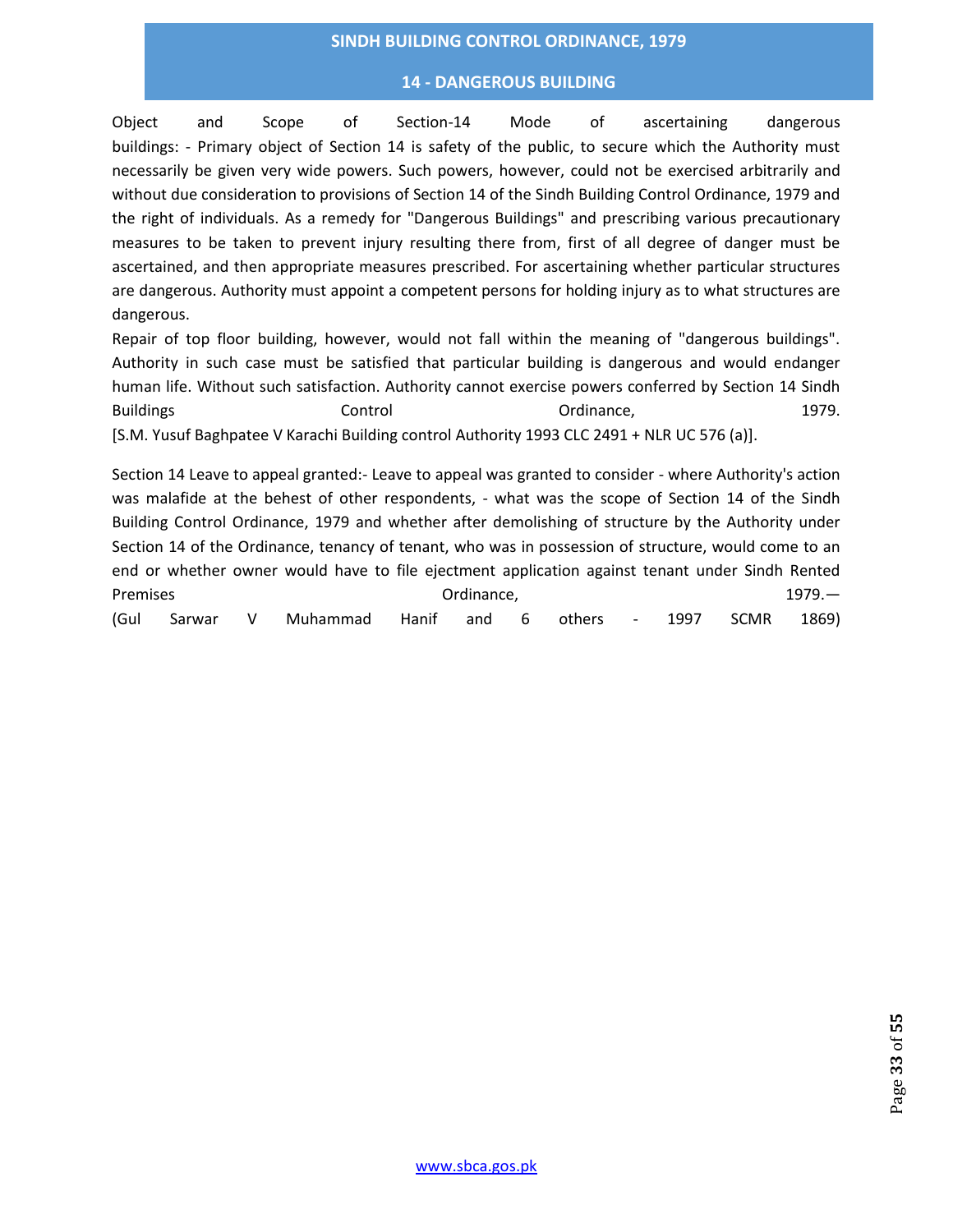## **15 - INTEREST ON UN-PAID INSTALLMENTS**

15. Interest on un-paid installments.-Where a person has purchased a building on installments in response to the advertisement under Section 12, and has failed to pay any installment in time he shall be liable to pay interest on the amount of the un-paid installment at such rate not exceeding the rate charged by a scheduled bank, as may be prescribed.

## **Comments:**

Under the provisions of Section 15 a builder is entitled to charge interest, not exceeding the rate charged by schedule bank, on any such amount/installments, remaining unpaid beyond the time for payment or the agreed schedule for payment as the case may be. The section should be read I with subsection (4) of Section 12 of this Ordinance, which provides mutual bindings both on the builder and the purchaser under an agreement to be executed between them. Any builder, by virtue of an agreement can also be made liable to pay interest or damages if he fails to deliver the possession of the building within the agreed period of time.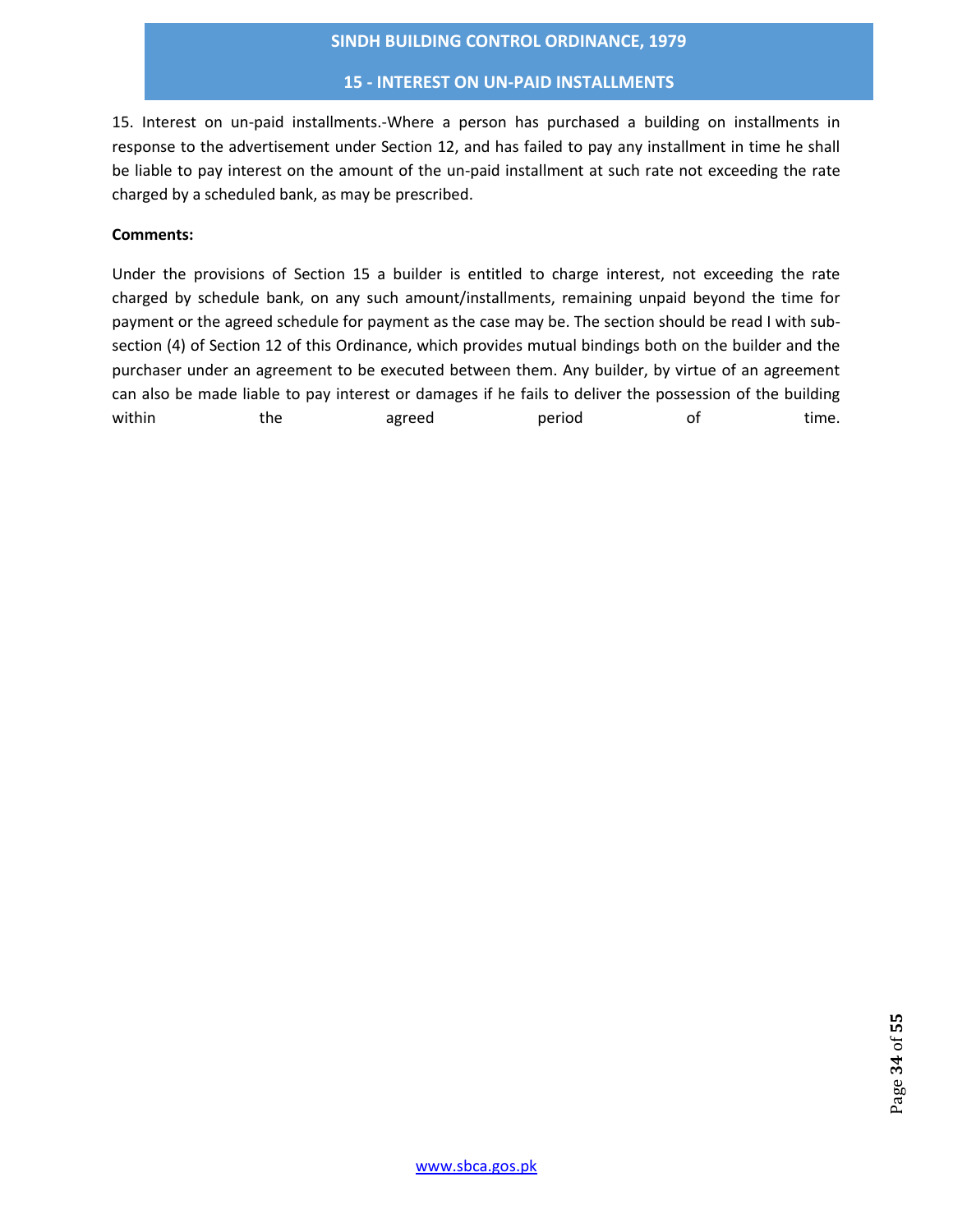## **16 - APPEAL**

16. Appeal. - An appeal from an order under this Ordinance may, in the prescribed manner, be preferred within thirty days of such order to:-(a) Government in the case of the order made by the Authority; and (b) the Authority, in other case.

#### **Comments:**

S. 16- Plan of building not duly approved by Building Control Authority - Effect - Court would not permit construction not duly approved by Building Control Authority for such permission was mandatory requirement of law before raising construction and clothing it with legitimacy under orders of Court. If construction was raised without any approved plan, same would not only create hurdles but would also increase menace of encroachment of lands and streets. Plan need not be approved within specified period.

(M/s. Qasimabad Enterprises V Province of Sindh and others, (199 7CLC 1246).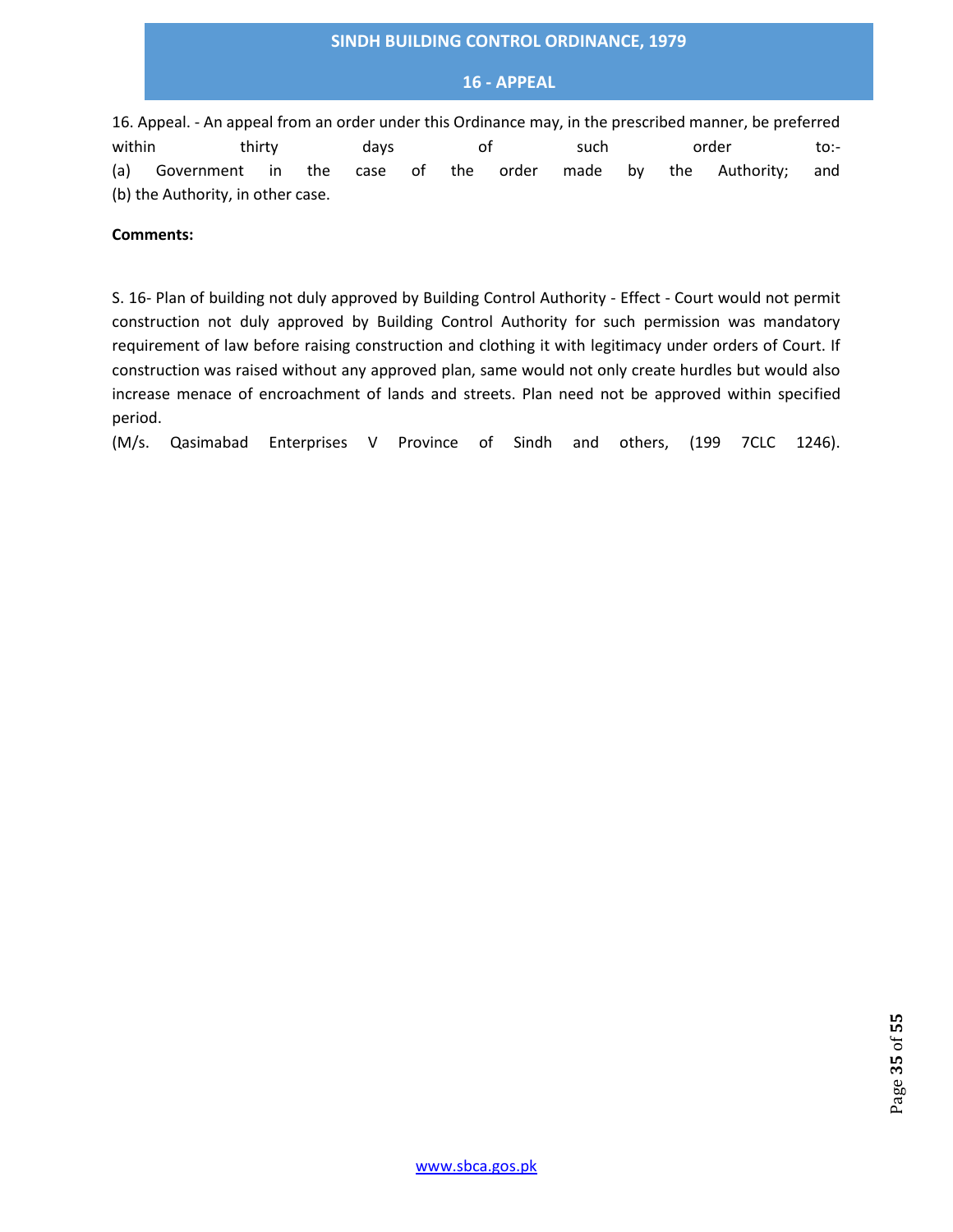**17 - DISPOSAL OF APPLICATION OR APPEAL**

17. Disposal of application or appeal.-An application or appeal made under this Ordinance shall be disposed of within thirty days of the receipt thereof unless this time limit is extended from time to time by Government on the request of the Authority, "[Proved that no application or appeal shall be disposed unless the" applicant or appellant, as the case may be, is given an opportunity of being heard.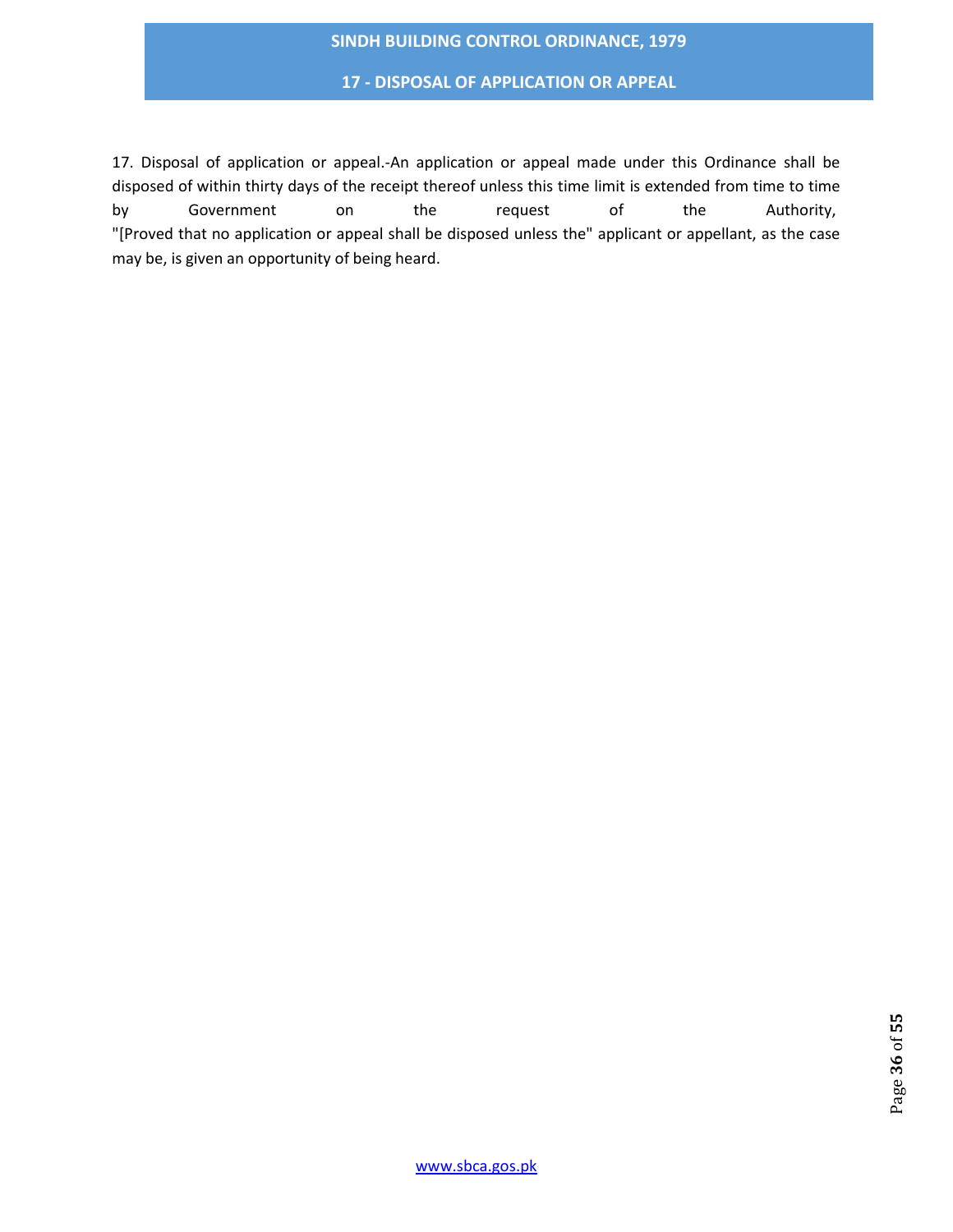# **18 - DELEGATION OF POWERS**

18. Delegation of powers. Government may, be notification, delegate any of powers vested in it or in the Authority to any officer or Authority.

www.sbca.gos.pk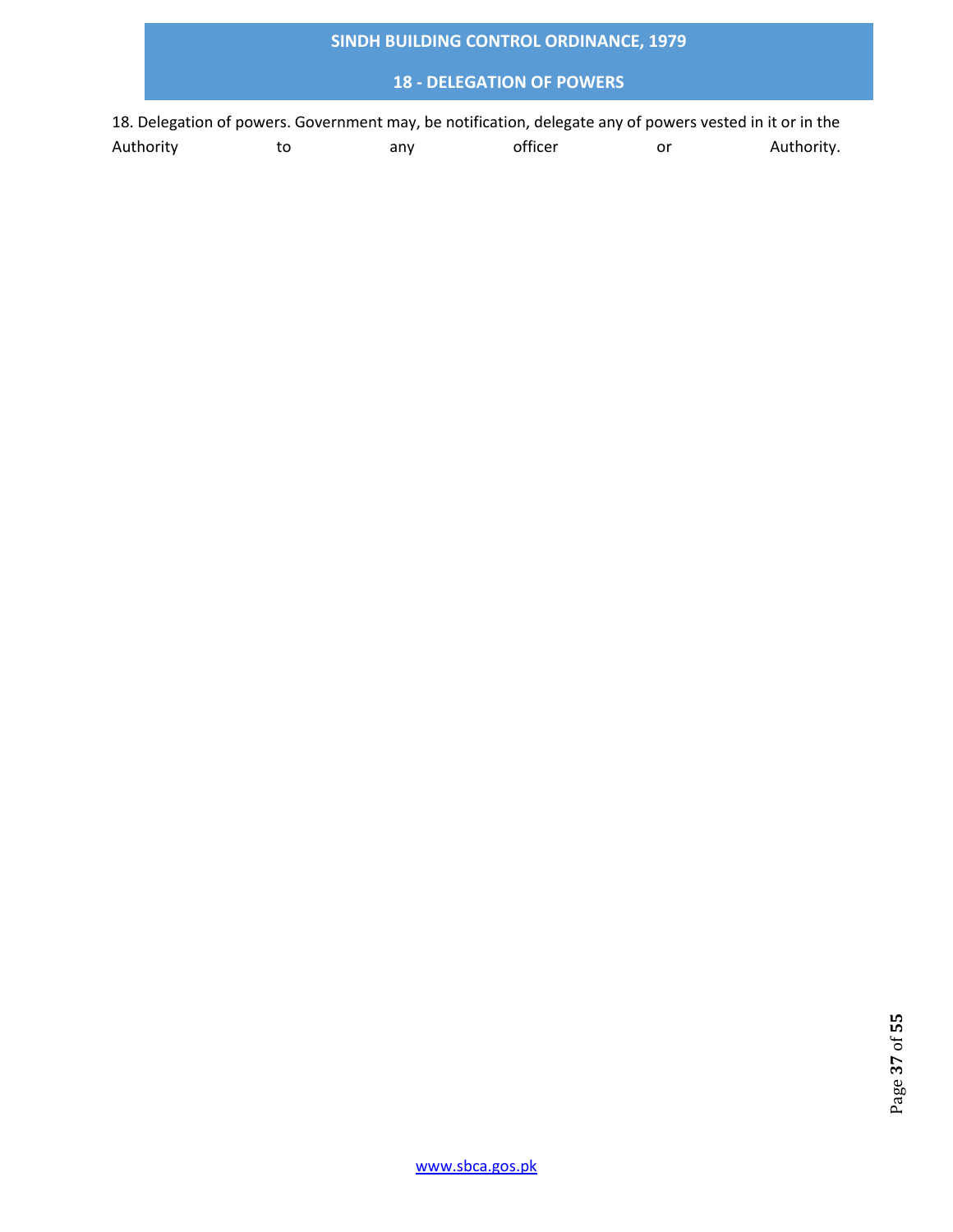19. Penalty.- [(l) Whoever contravenes any provision of this Ordinance, shall be punished with simple imprisonment for a term not exceeding two years or with fine not less than twenty thousand rupees or with both and if the offence is a continuing one, further fine not exceeding five hundred rupees for each day after the date of the first commission of the offence.

(1-A) The Authority or any person authorized by it in this behalf may compound any offence under this Ordinance or such terms and conditions as may be prescribed21 [;] 21 [Provided that no offence relating to building works commenced or carried out in violation of the regulations framed or deemed to be framed under Section 21-A, shall be compounded.] (2) No court shall take cognizance of an offence under this Ordinance except upon a complaint in writing made by the Authority or any person authorised by it.

#### **Comments**:

---S. 19—Karachi Building and Town Planning Regulations, 1969, Regln. 16—Constitution of Pakistan (1973), Arts. 185 and 199—Appeal to Supreme Court—Unauthorised raising of the multi-storeyed structures on residential plots in violation of rules and laws—Constitutional petition before High Court— High Court, in an interlocutory order, directed that concerned Authorities would ensure that all encroachments in the area, by whatever means brought about, should be removed, sewerage leakages should be immediately attended to and removed, ditches should be filled by concrete, electric supply problems should be solved and sorted out and the water scarcity should be looked after—Nazir of High Court was also appointed as Commissioner to inspect the entire area after five days within which period needful should have been done—Building Control Authority on report of the Nazir of the Court, which affirmed the allegations, was also directed to inform the Authorities responsibie to supply electricity, natural gas and water in relation to such unauthorised buildings to forthwith discontinue the amenities provided by these agencies to them—Building Authority was also authorised to seek due assistance from the Inspector-General of Police, Commissioner of the Division and District Magistrate concerned— Validity- Held, it was not a fit case in which Supreme Court should interfere with the interlocutory order, as admittedly unauthorised constructions had been raised—More appropriate for the appellants was to have approached the High Court by filing miscellaneous application in the pending Constitutional petition in the High Court in order to demonstrate that report of the Nazir of the High Court did not reflect the true position and that their amenities were ordered to be disconnected without hearing them—Contention of appellants that Supreme Court may order that the amenities, namely supply of water, electricity and gas should not be disconnected till the disposal of Constitutional petition by the High Court was repelled by Supreme Court with observation that Supreme Court could not pass any such interlocutory order, however, it will be open to the appellants to file appropriate application before High Court for such relief—Supreme Court deprecated the practice that some builders obtain approval of plans for residing buildings ground-plus-one, but actually they construct multi-storeyed high-rise buildings on the sites to the detriment of the neighbours in the locality concerned as same disturb the amenities besides creating environmental problems—Question as to whether factually appellants (who claimed to be; the occupants of the buildings; amenities of which were disconnected) were in possession of the premises on the relevant date, being not free from doubt. Supreme Court recalled the leave granting order and dismissed the appeals with no order as to costs.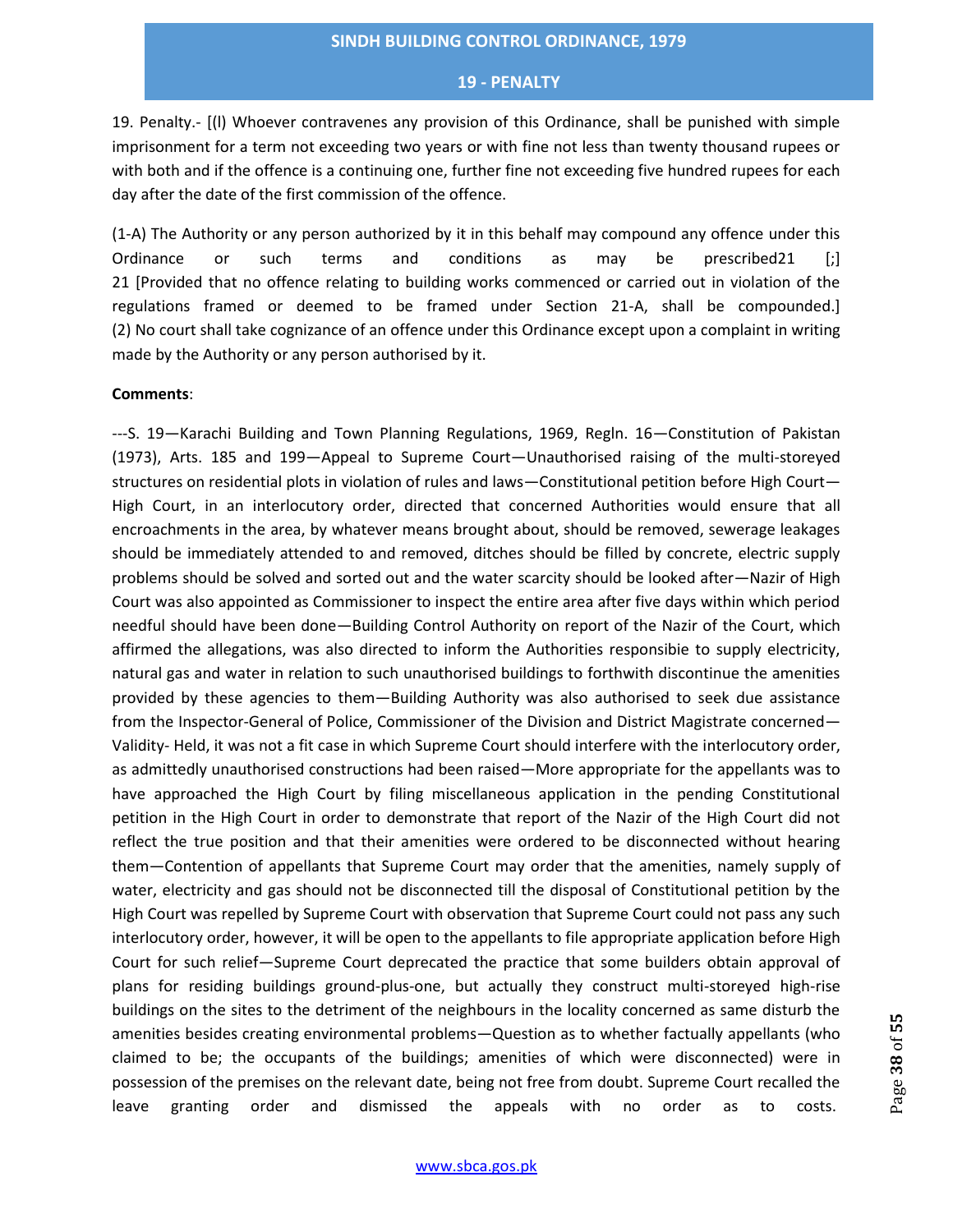# **SINDH BUILDING CONTROL ORDINANCE, 1979 19 - PENALTY** (Mst. Zubaida A. Sattar and others V. Karachi Building Control: Authority and others, 1999 SCMR - 243)

-—S. 19—Karachi Building and Town Planning Regulations, 1979, RegIns. 16, 20 and 25—Power to regularise contained in Sindh Buildings Control Ordinance, 1979 and Karachi Building and Town Planning Regulations, 1979 was intended and designed to be exercised when irregularity was of the nature which did not change the complexion or character of the originally proposed construction—Government or the Authority under Sindh Buildings Control Ordinance, 1979 did not enjoy unbridled or unfettered power to compound each and every breach of the Regulations—Regulations were to be applied for the benefit of the public and not for favouring an individual—Fact that on account of tremendous increase in the population in the city, situation demanded the raising of high-rise buildings, would not justify the conversion of residential plots originally intended to be used for building ground-plus-one and allowing of high-rise buildings thereon without providing for required water, electricity, gas, sewerage lines, streets and road etc. Multiline Associates V. Ardeshir Cowasjee and others PLD 1995 SC 423 = 1995 SCMR 362 to the extent of inconsistency to the judgment in Abdur Razak V. Karachi Building Control Authority PLD 1994 SC 512 was held to be not reflecting the correct legal position and was overruled to that extent—Multiline Associates V. Aredeshir Cowasjee and others PLD 1995 SC 423 partly overruled.

## (Ardeshir Cowasjee V. Karachi Building control Authority, 1999, SCMR 2883)

Regulation-16 - Karachi Buildings and Town Planning Regulations, 1978, and expression "any Offence" in Section 19 of Sindh Building Control Ordinance nor Regulation 16 permits compounding of any offence when restrictions imposed by regulations on construction of high rise buildings have been contravened. Power conferred by Section 19 of the Ordinance and Regulation 16 is analogous to the power conferred by Section 345 Cr. PC. upon Courts to permit compounding of certain offences. Such power, however, cannot be synonymous with power to regularize erection of building in violation of the Regulations or that compounding of any offence would not ipso facto be construed as regularisation. A plain reading of sub-section (1) and (1-A) of Section 19 of the Sindh Buildings Control Ordinance, 1979 indicates that the Authority or any person authorised by it in this behalf has been permitted to compound any offence under the aforesaid Ordinance on such terms and conditions as may be prescribed. As sub-section (1-A) occurs after sub-section (1) in Section 19, the expression "any offence" clearly appears to be referring to the contravention of the provisions of the Ordinance as referred to in sub-section (1) in section-19 as any such contravention has been made punishable as an offence by the said sub-section, consequently power conferred on the Authority or any person authorized by it to compound an offence has reference to such offences as are referred to in sub-section (1). Therefore, sub- section (1-A) can not be construed as authorising the Authority to condone deviations from the said Regulations. But, such power referred to in the said sub-section is analogous to the power of the Court under Section 345 of the Criminal Procedure Code. Consequently, such process can only absolve the offender from being prosecuted and punished for such offences, but the said provisions in no manner can empower the Authority to condone or regularize section of a building in violation of the Regulations, However, perusal of Regulation-16 further indicates that if building work has been commenced or carried out contrary to the provisions of the Regulations, the Authority shall by a written notice require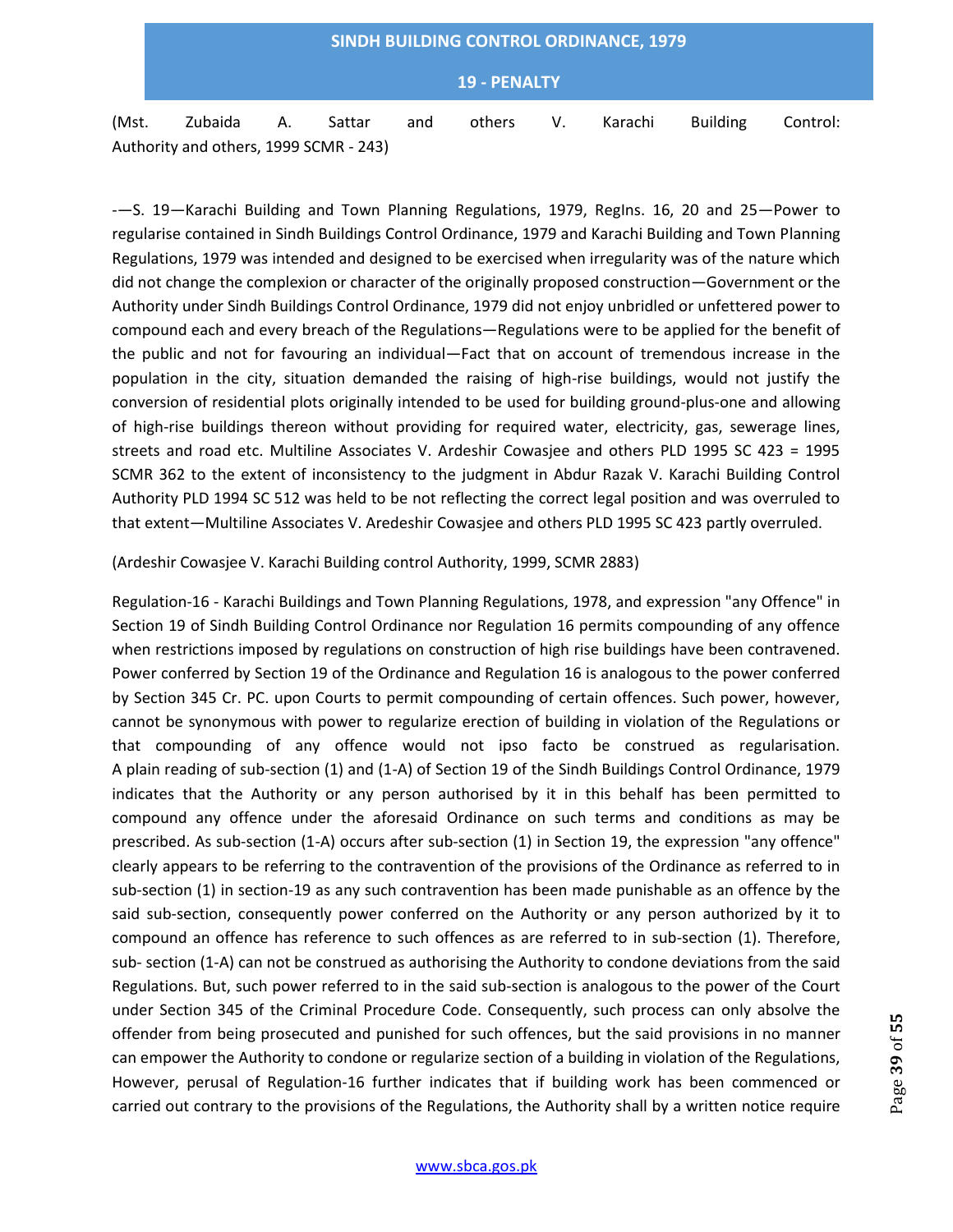the person who is carrying out such building works to forthwith stop all work thereon. If such person fails to show sufficient cause vis-a-vis the contravention, the Authority may require such person to demolish the whole construction or part thereof or to alter works so as to being them into conformity with the said Regulations or to compound-the offence after realisation of the composition fee. As the Regulations in contra distinction to the provisions of Section 19(1) of the Sindh Building Control Ordinance, do not refer to any offence which may be a crime or a felony or a misdemeanor or any other infraction subject to prosecution, the term "Offence" referred to therein obviously can not be construed as implying a crime. No doubt, the term "offence" generally implies a crime or a misdemeanor, but it can also be used for a transgression which may not amount to crime or an illegal Act. Consequently, the word "Offence" used in Regulation 16 can not be construed so as to have a meaning identical to the same expression used in Section 19 of the aforesaid Ordinance. In Section 19, of the aforesaid Ordinance. In Section 19, the said word clearly implies a crime whereas in Regulation 16, it appears to be implying a mere transgression of a regulation. Therefore, transgression indicated in Regulation 16 can also be compounded on realization of composition fee from the owner of the buildings. However, perusal of Regulation 16 further indicates that such composition is not permissible In certain cases enumerated in Clauses (i) to (vi) therein which occur at the end of the said Regulation. Clause (iii) in the said regulation further indicates that no offence can be compounded if the building work or part thereof exceed the maximum permissible height or number of storeys allowed under the Regulations. Consequently, although Regulation 16 permits compounding of certain transgressions or deviations made by the owner of a building, but the power of the Authority to permit composition is not an absolute power but the same is subject to restrictions placed by the said proviso to Regulation 16 refers to condonation of an offence, that is to say, it can be invoked only in case where the owner of the proposed building has already made deviations either from the approved building plan or the provisions of the Regulation, It is only in such cases that power has been conferred on that said Authority to compound the offence. But, the same in no way can be construed so as to permit contravention of any regulations otherwise than condonation. This is further indicated by the Regulations 20, 23, 24 and 25 Regulation 24 requires a person who has erected a building submit in completion plan of the building showing deviations made in the building, any, from the sanctioned building plan. Regulation 2? indicates that the concerned Authority may refuse permission to erect or re-erect building if the proposed building contravenes or is any manner inconsistent with building or Zoning Regulations or Restrictions. Consequently **as** as is clear to to the above provisions, neither Section 19 of the aforesaid Ordinance Regulation 16, permits compounding of an offence when restriction imposed by the regulation on construction of high rise buildings have contravened. Therefore, the Karachi Building Control Authority is not competent to grant permission in respect of construction of a high building in contravention of the provisions of the regulations.

Power conferred by Section 19 of the Ordinance an Regulation analogous to the power conferred by Section 345 of the Criminal Procedure Code upon Courts to permit compounding of certain offences and such power under the Ordinance or the Regulations can not be synonymous will power to regularize erection of building in violation of the regulations or the compounding of an offence would not ipso facto be construed in the regularisation. (Ardeshire Cowasjes V Multiline Associates • PLD - 1993 Kar-2931).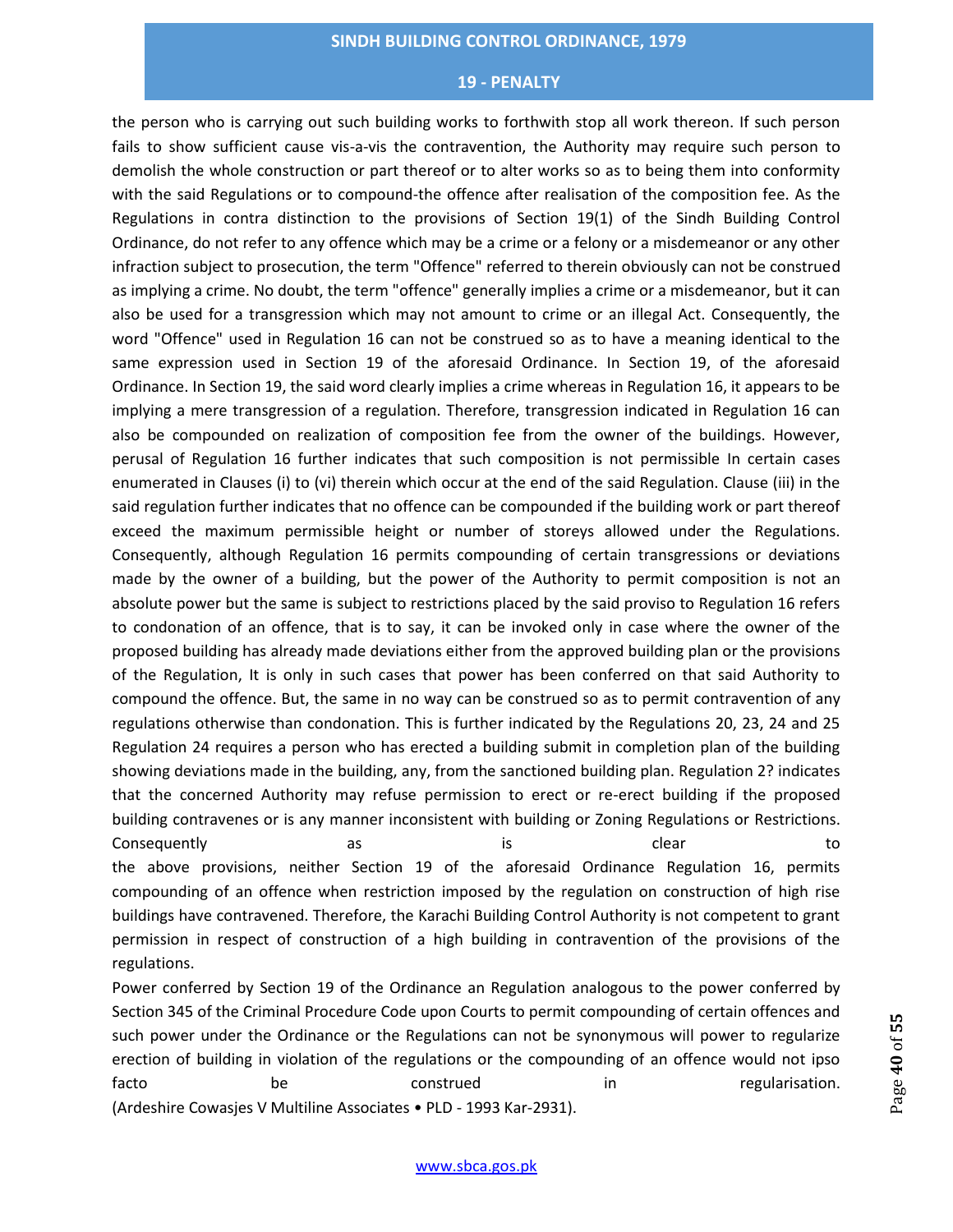S. 19-Compounding of Offence:- Section-19(1) Sindh Building Control Ordinance, 1979, has provided for punishing persons for contravention of any provisions of the Ordinance, while its sub- section 11-1 empowers Authority to compound any offence under the Ordinance in such terms and conditions as to be, prescribed. Such powers conferred on Authority or its authorized person were analogous to the right to compound offences and the power to permit compounding of an offence contained in Section 345 of Criminal **Contract Contract Contract Code**, **Code**, **1898**— (Mst. Feroza Hajiani V Abdui Razzak-1922 MLD 527).

Power to Compound Offence • Connotation:- Compounding of an offence in its ordinary sense would mean that a person against whom an offence had been committed agreed with the accused that he would not prosecute him on the condition of the latter making reparation. It would. simply be a composition reached on the basis of a compromise that the accused would not be prosecuted in a Court of law. This process would merely absolve the accused or the offender of being prosecuted and save him from the possible punishment on certain terms and conditions; but it could not absolve him from the other consequence, as provided in the Regulations or Contravention thereof. It cannot therefore, be said that the power to compound an offence was synonymous with power to "regularize" erection of a building in violation of the Regulations or that Compounding of an offence ipso facto would amount to such the contract of the contract of the contract of the contract of the contract of the contract of the contract of the contract of the contract of the contract of the contract of the contract of the contract of the contr

(1992 MLD 527)

S. 19-Exercise of Discretion by Authority- In Regulation No. 16 para-2 of Karachi Building an Town Planning Regulations, 1979 the word "Or'" appears twice between clauses (a) and (b) and clauses (b) and (c) and as sub-clauses (i) to (vi) of sub para (c) expressly provide the cases in which the offence cannot be compounded we are inclined to hold that the word "or" used between clauses (b) and (c) of para-2 of Regulation No. 16 is to be read as "or" and not as "and" as held by the High Courts. However this does not affect the result of the present case. The clauses (!) to (vi) of clause (c) of para-2 of Regulation No. 16 make it clear that in the cases covered by them, the offence can not be compounded namely, if the building works or part thereof violate any requirement of the provision of any sanctioned site development scheme, the building works obstruct any future road widening scheme of any concerned authority, or the building works or part thereof exceed the maximum permissible height and number of storeys allowed under the regulations, the building works extend the property limits except otherwise provided in Section No. 34 or the building works or part thereof violate or any other safety requirement or for any other violation of the master plan not falling in the above category. Similarly the word "may" used in Regulation No. 25 is to be construed as "may" and not "must" as has been held by the High Court. But it does not mean that discretion contained therein can be exercised by the Authority in derogation or violation of the provisions of the Ordinance and the Regulations.- (Abdul Razak V Karachi Building Control Authority and others • PLD • 1994 Supreme Court 512.)

Object of minimum space:\* The object and consideration for the rule requiring minimum open spaces to be left in any building are thus, to ensure safe and hygienic conditions of living for the citizens in general. They do not concern any one individual. The Regulations contained in Chapters 7 and 8 relating drainage and sanitation and fire precautions are similarly intended to ensure healthy and safe living for the public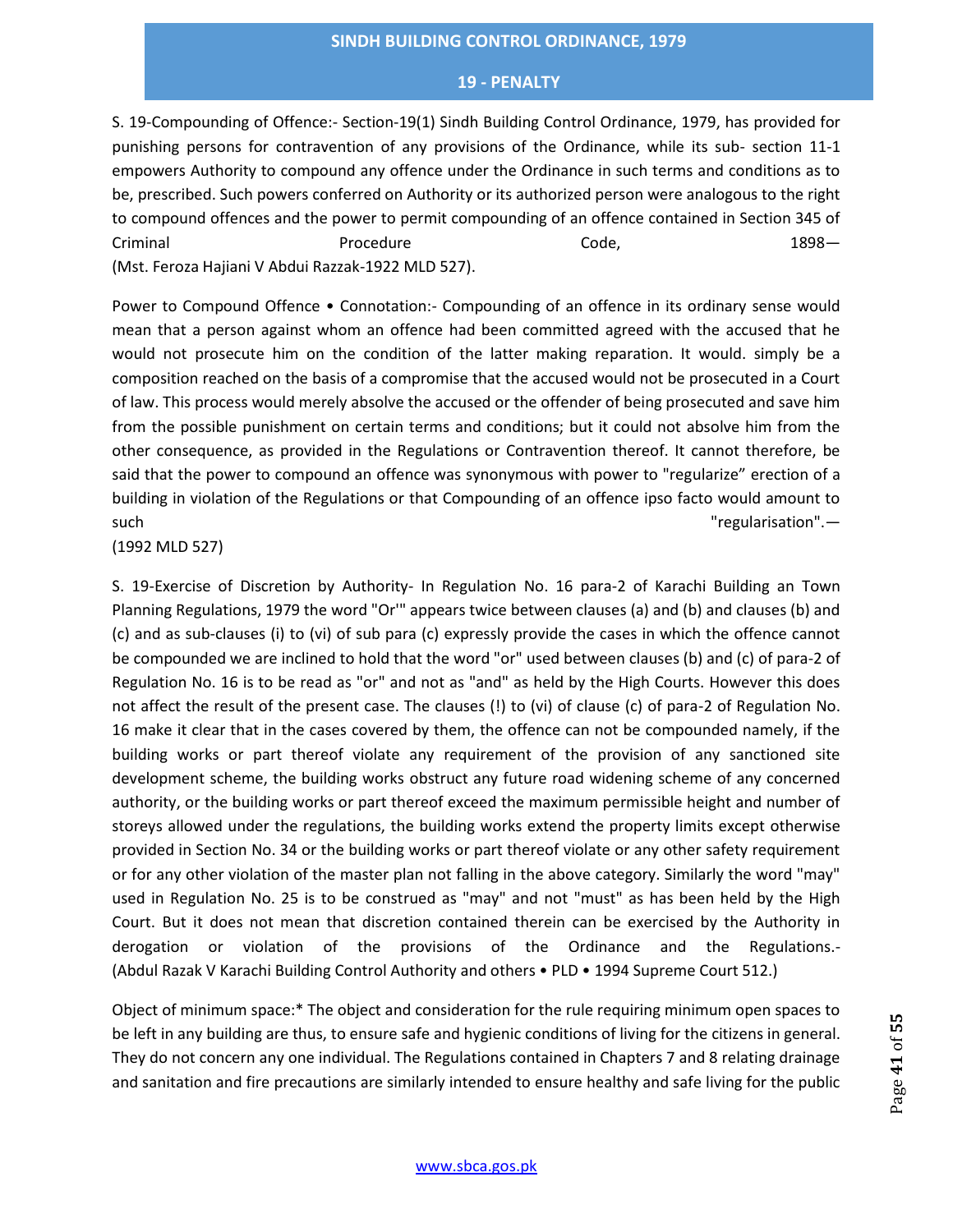(PLD 1994 Supreme Court 512).

Discretion to Compound:- Karachi Building and Town Planning Regulations 1979, Regulations 16, 20 and 25— Discretion given to the Authority under Section 19, Sindh Building Control Ordinance, 1979 and; Regulations No. 16, 20 and 25 Karachi Building and Town Planning Regulations. 1979 to compound an offence has to be exercised fairly and reasonably and not at the cost or prejudice of third parties.- (PLD 1994 Supreme Court 572).

S. 19- Distinction between Criminal and Civil Liability:- Authority may compound Criminal Liability but cannot regularize a breach of the Regulation which is of the nature which has changed the complexion or character of the structure which was originally intended to be erected or of the plot, Authority, in such cases has not discretion in fact and law • concept of modern city planning.

There is marked distinction between a criminal liability under Section 19 of the Sindh Building Control Ordinance, 1979 and a civil liability under the Karachi Building and Town Planning Regulations, 1979 to rectify irregularity/breaches. The Authority may compound criminal liability but It can not regularize a breach of the Regulations which is of the nature which has changed the complexion or character of the structure, which was originally intended to be erected or of the plot. In such cases, it can be said that the Authority has no discretion in fact and law. In the present case the plot in dispute was intended to have a residential bungalow, it was not earmarked for flat site. In the various Karachi Development Authority's Scheme the plots are categorized as Residential Plots, Flats, Sites, Commercial Plots and Industrial Plots. Even under Act, 52-A, Karachi Development Authority Order, 1957, the Karachi Development Authority is not authorized to change the use of any amenity plot without inviting objections and without obtaining the order of the Government.- (PLD 1994 Supreme Court 512).

Article • 52-A overlooked:- In spite of the Article 52-A in the Karachi Development Authority Order the successive provincial Governments overlooked the said Article and converted Amenity Plots into Commercial or Residential Plots and thereby denied to the residents of Karachi inter alia parks and play grounds which contributed towards environmental position in the city. A tendency has also developed to convert the use of a Residential Plot into Commercial or instead of constructing residential units in the form of bungalows to erect flats. In the instant case the Authority though had allegedly regularized the construction through its letter but has not stated any reason for doing so. It has not adverted to the question whether the irregularities/breaches were of the nature, which could have been regularized. The breaches' of the Regulations were such which were prejudicial to safe and hygienic conditions of living for the citizens and detrimental to health. In this view of the matter, latter is in violation of the spirit of the Ordinance and the Regulations is Intended and designed to be exercised when irregularity is of the nature which does not change the complexion or character of the original proposed construction or it does not adversely affect third parties rights/interests.-(PLD 1994 - Supreme Court 512).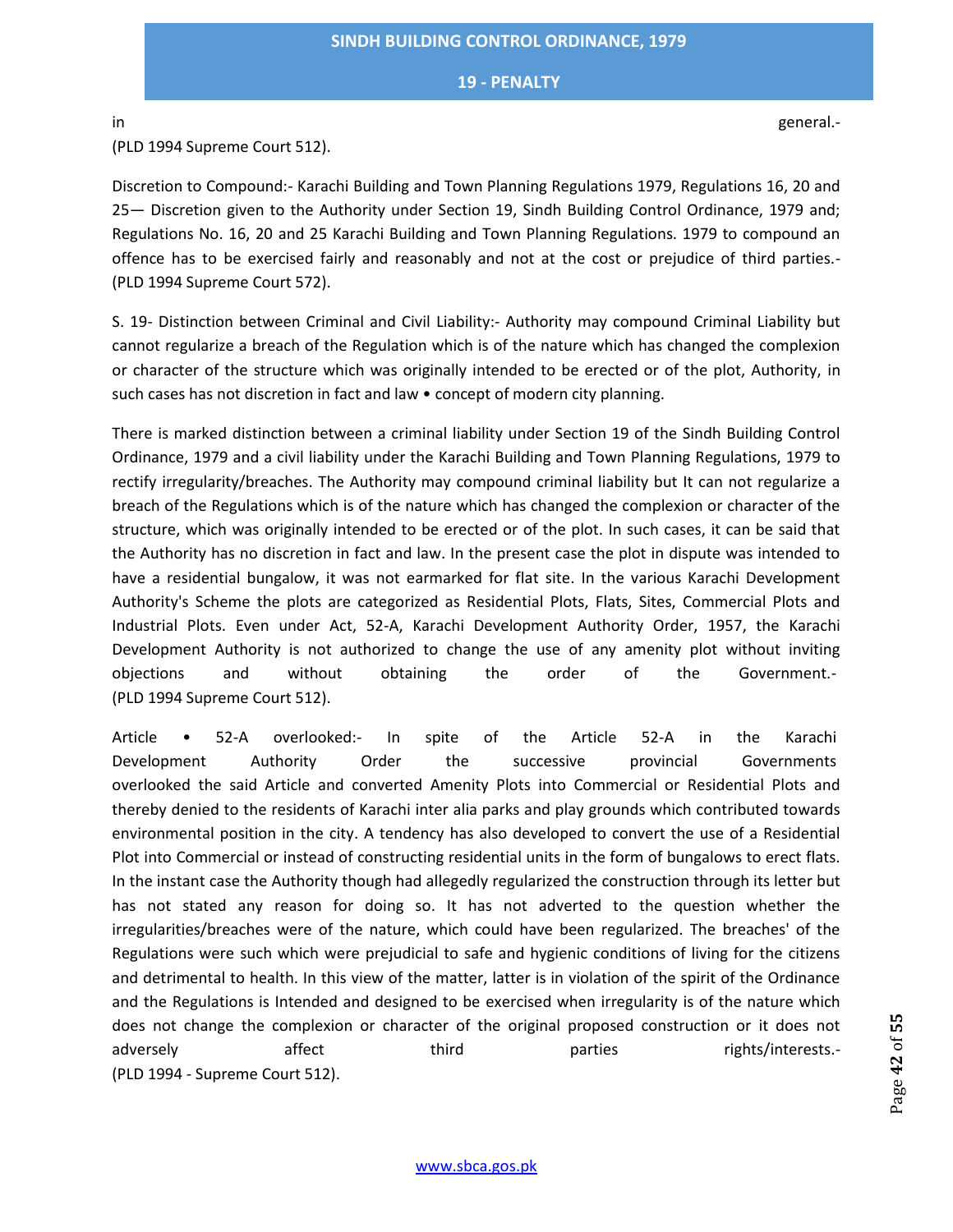Concept of Modern City Planning:- The concept of modern city planning, inter alia, envisages the orderly arrangements of parts of the city, residential, business, and industrial etc., so that each part could perform its functions with minimum cost and conflict. The paramount object of modern city planning seems to be to ensure maximum comforts for the residents of the city by providing maximum facilities referred to herein above. It must, therefore, follow that a public functionary entrusted with the work to achieve the above objective cannot act in a manner which may defeat the above objective. Deviation from the planned scheme will naturally result in discomfort and inconvenience to others.- (PLD - 1994 Supreme Court 512).

Framing and Alteration in Housing Schemes:- Framing of a Housing Scheme does not mean simpliciter, leveling of land and carving out of plots, but it also involves working out approximate requirements of Water, Electricity, Gas, Sewerage Lines, Streets and Road etc. If a Housing Scheme is framed on the assumption that it will have residential units 1 +1. But factually the allottees of 'he plots are allowed to raise multi-storeyed buildings having flats, the public utility services , will fall short of requirements, with the result that everyone living in the scheme will suffer. This is what has happened in Karachi. Without any planning and without expanding the provisions of the items of public utility services, the people were allowed to erect multi-storeyed buildings having shops and flats. In consequence thereof every one living in Karachi is suffering. There is scarcity of water; some people even do not get drinking water. The above other items of the public utility services are short of demand. Roads and streets are normally flooded with filthy and stinking water on account of choking and overflowing of Sewerage lines. To reduce the miseries of most of the Karachi Cities, it is imperative on the public functionaries like the Authority to ensure the adherence to the Regulations. However, it may be clarified that it may not be understood that once a scheme can be made for the good of the people at large, but not for the benefit of an individual for favoring him at the cost of other people.- (PLD - 1994Supreme Court 512).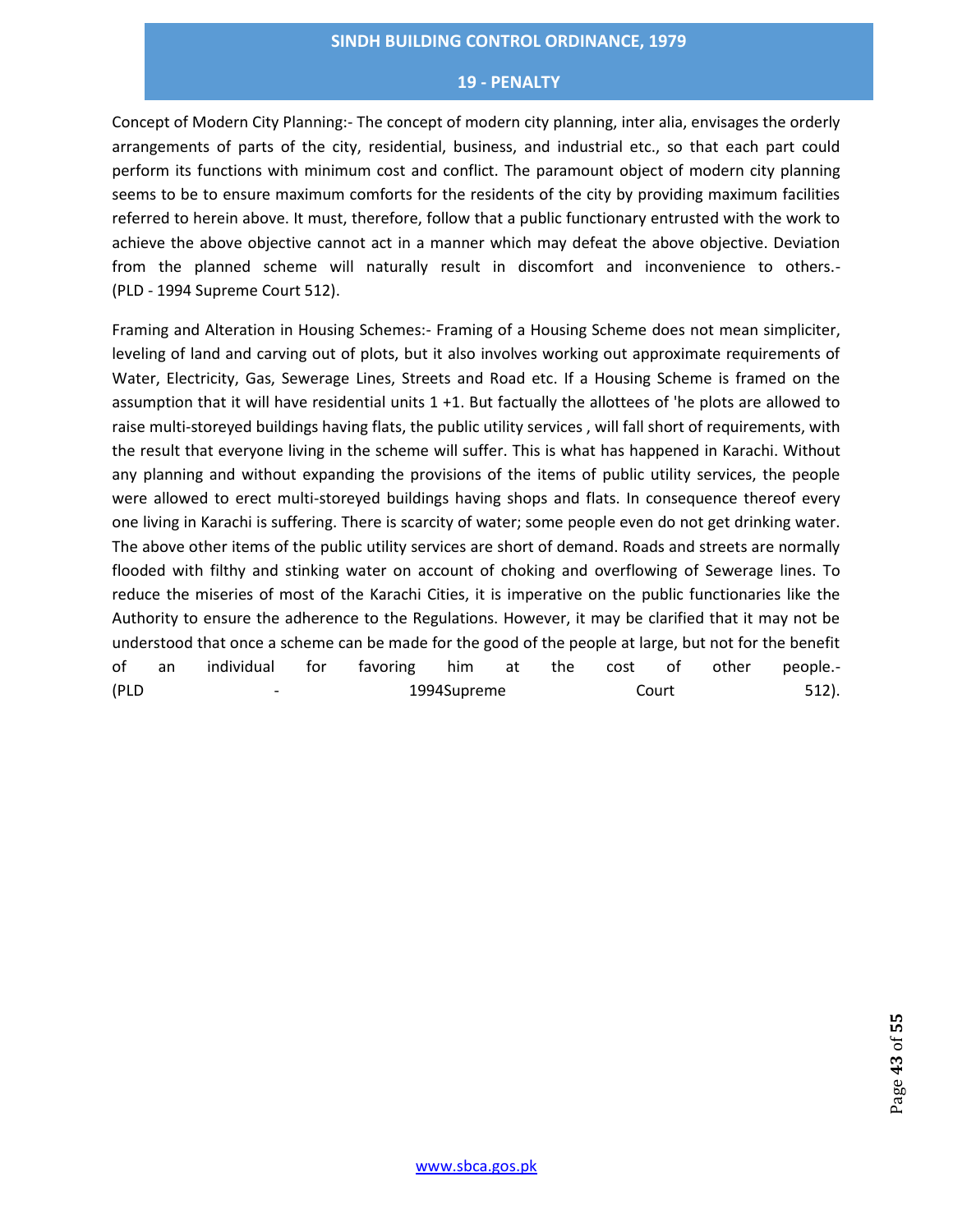## **20 - INDEMNITY**

20. Indemnity. - No suit or legal proceedings shall lie against Government or the Authority or any person in respect of anything done or intended to be done in good faith under this Ordinance. **Comments** 

The provisions of Section 20 gives protection to the Authority and its officers against any litigation for the acts done by them in good faith in the discharge of their duties.

Contention that Karachi Development Authority acting as Authority under Ordinance having approved plan, any suit challenging same barred under Section 20 of Ordinance - Held, misconceived. Section only protects Government Authority, and its officers from being sued for acts done in good faith in discharge of their their their contracts of their their their contracts of the duties.

(R.G. Shewani Co-operative Housing Society Ltd. V Haji Ahmad. PLD 1983 Kar. 11).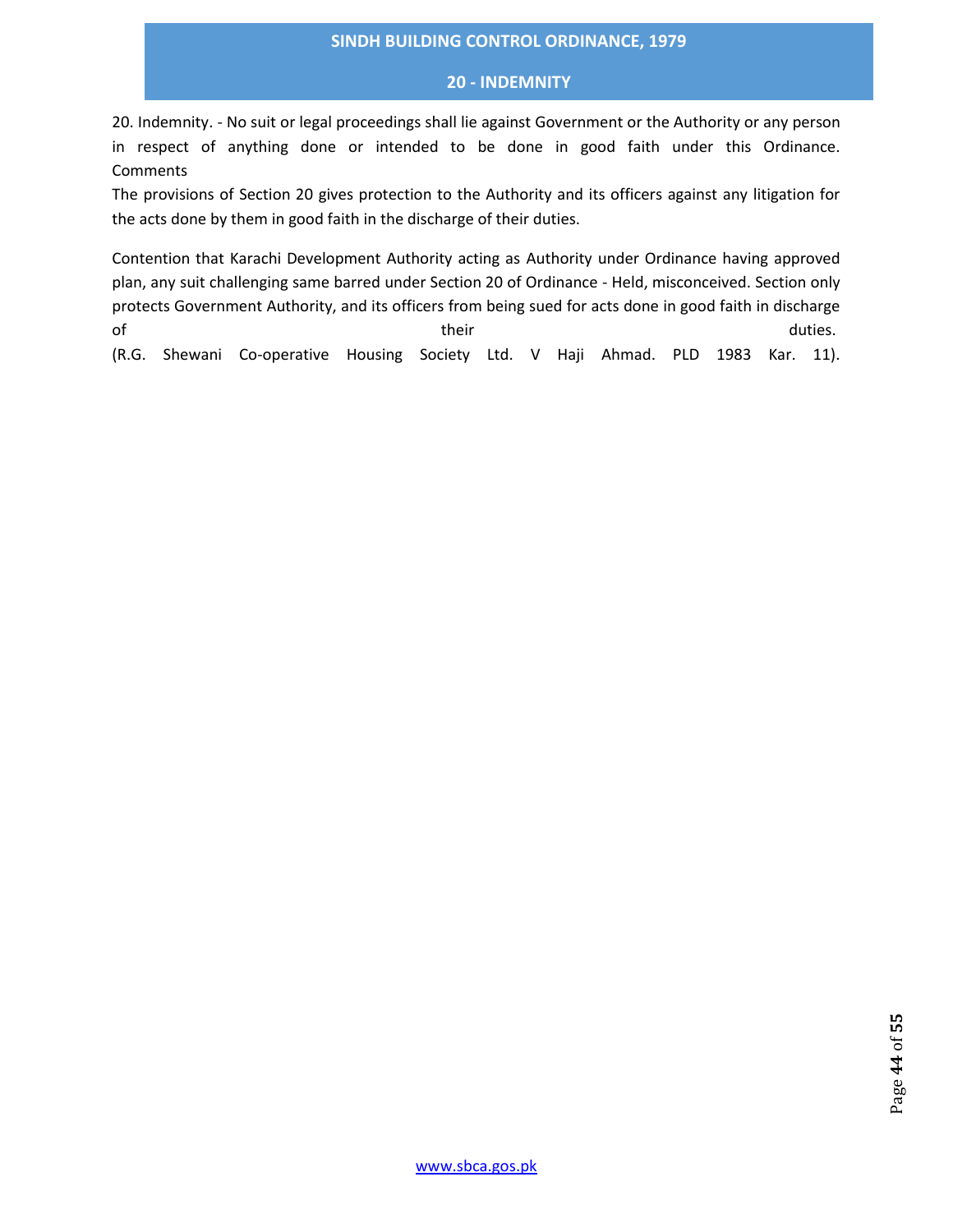**20A - NOTICE FOR INSTITUTION OF SUIT**

"[20-A. Notice for Institution of Suit.-No suit shall be filed again the Authority or any of its employees in respect of anything done or purported be done by the Authority or such employee under this Ordinance except after expiration of sixty days next after notice in writing has been delivered to or left the office of the Authority or employee as the case may be.

## **Comments:**

The Section 20-A provides a period of 60 days, after notice, before the suit is filed against the Authority. In the case of Karachi Development Authority V Evacuee Trust Board, reported in PLD 1984 Kar. 34, High Court of Sindh laid down that notice required under Article 131, KDA Order, 1957, would be necessary before institution of the suit against KDA, if the suit is filed in respect of any Act purportedly to be done under the said Order or Rules or Regulations made there under. This principle is also applicable in present case, and the Section 20-A of the Sindh Building Control Ordinance, 1979, will be attracted only in respect of anything done or purported to be done by the Building Control Authority or its employees within the four corners of the said Ordinance and not otherwise, and so also it will not be attracted where any act is done with malafide intentions or in colorable exercise of the Authority vested.

S. 20-A "Act done under the Ordinance V of 1979 • Commotation - Notice was necessary requirement in case of filing of a suit to challenge anything done or purported to have been done by the Authority or its employees under the Ordinance. No order could be deemed to be an order passed under the Ordinance or any statute, if same was not passed in exercise of powers granted by the said Ordinance or statue, and therefore, would be without jurisdiction.

(Noor Muhammad V Building Control Authority - 1992 CLC 723).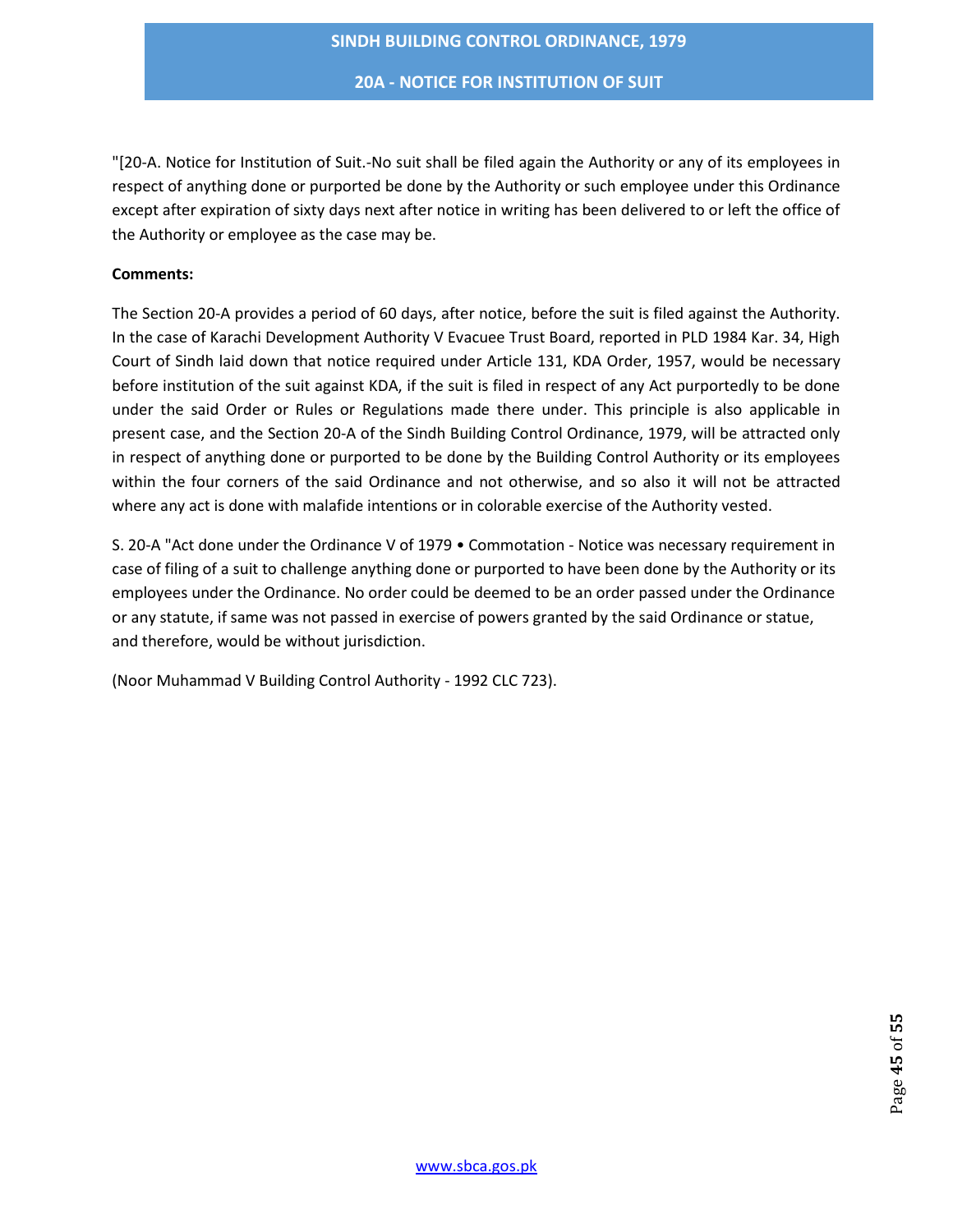## **21 - POWERS TO MAKE RULES**

21. Power to make rules.-Government may, make rules for the purpose of giving effect to provisions of this Ordinance.

## **Comments:**

S. 21(3) Sindh Local Government Ordinance (XII of 1979) Section 35 Constitution of Pakistan (1973) Art. 4 - Allotment of Plot by Chief Minister - Validity - Applicants' argument that Chief Minister being Chief Executive of Province could allot plots was not warranted by the law. Constitution of Pakistan has specified field of activity of the executive and Government -being run by law and not by men, every action of executive must be backed bylaw and if any act of executive was not backed by law (as in allotment of plots) then guarantee given in Art. 4 of the Constitution that to be dealt with in accordance with law is an inalienable right of every citizen would become meaningless. Chief Minister being not authorized by the laws to allot plots, allotment of plot in question to applicant was not warranted in circumstances.

(M/s. Qasimabad Enterprises V Province of Sindh and others • 1997 CLC 1246)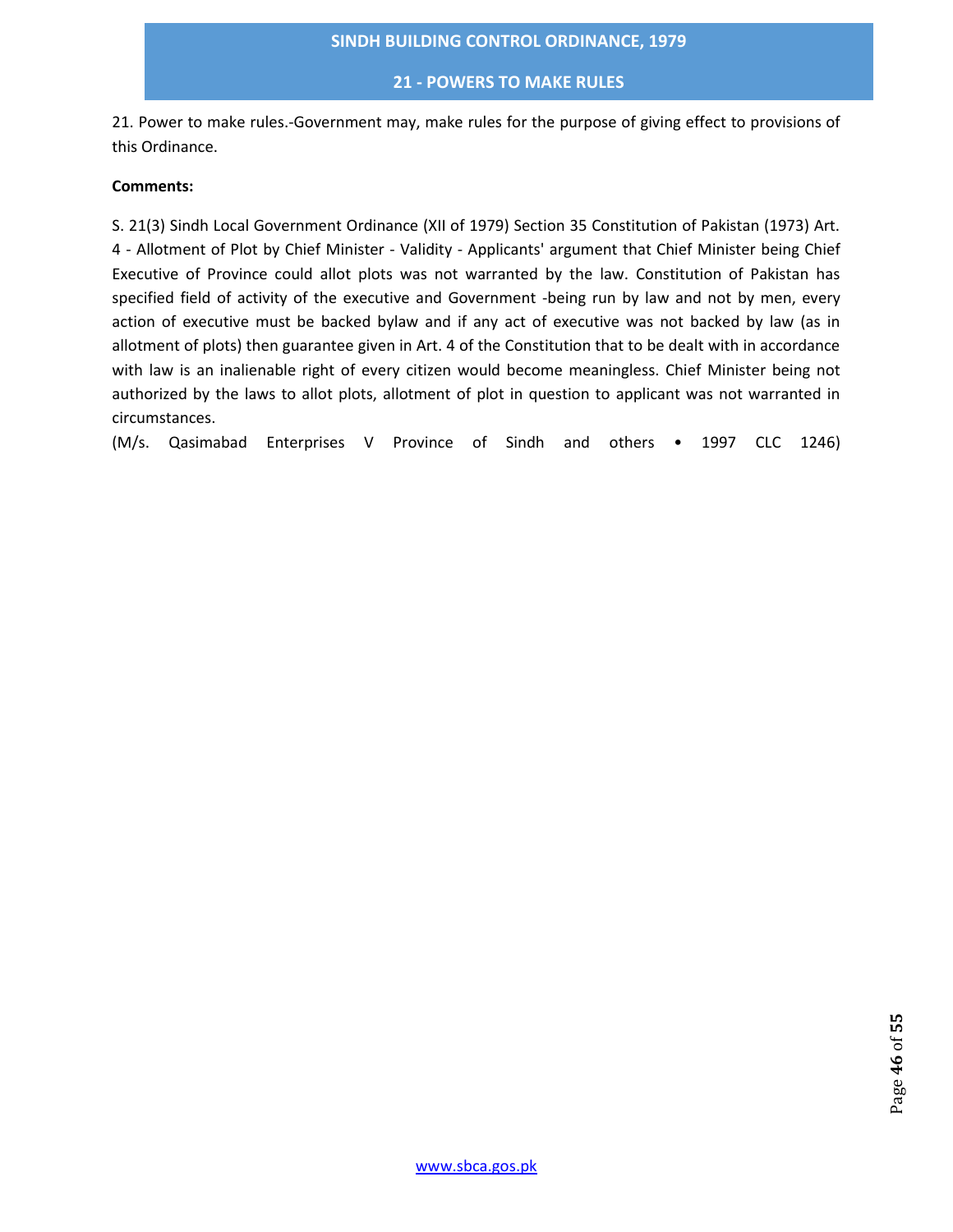## **21A - REGULATION**

"[21-A. Regulations.-(l) The Authority, may frame Regulations not in consistent with the provisions of this Ordinance and the rules made thereunder, for carrying out the purposes of this Ordinance. (2) In particular and without prejudice to the generality of the foregoing power, such regulations may provide for—

(a) The recruitment, tenure of office, terms and conditions of service of the officers, advisers, experts, consultants and employees appointed by the Authority and disciplinary action against them; (b) the manner of approval, grant of no objection certificates to builders or developers and rates of fees therefore;

(c) the manner of grant of occupancy certificate and fees therefore; (d) the manner of attestation of documents or information; (e) the manner of preparation, supervision' and submission building plans; (f) the qualifications, manner of grant and terms and conditions of a fees for licences to architects, building designers, inspecting engineers, inspecting architects, building supervisors, structural engineers, town planners and regulation of their functions and remuneration; (e) the manner of grant and terms and conditions of licence builders or developers and fees for such licences;

(f) procedure for cancellation of transfer or sale; (g) the details of the building or plot required to be mentioned in the advertisement for its sale by the builder or developer, as the case may be;

(h) rates of fees for supplying copies of any document of information

(i) terms and conditions of compounding of offences;

(j) rates of interest payable under this Ordinance.

(3) The Karachi Building and Town Planning Regulations, 1979, in the case of the Authority of Karachi and the bye-laws of the council concerned in other cases, duly published shall until the regulations are framed under the section, be deemed to be the regulations, not framed; provided that they are not inconsistent with the provisions of this Ordinance and the rules framed thereunder.]

## **Comments**:

1.-—Ss. 21-A(3) & 2—Karachi Development Authority Order (5 of 1957), Art. 85—Karachi Building and Town Planning Regulations, 1979; V( II—Karachi Building and Town Planning Regulations, 1979 having statutory force, Karachi Building Control Authority which was the Authority competent; under Sindh Building Control Ordinance, 1979 to grant approval of a building, plan was under statutory obligation to provide setback or outline or building; line of a proposed building as per Karachi Building and Town Planning Regulations, 1979 while according approval to its plan—Provision of Section 2, Sindh Buildings Control Ordinance, 1979 would override Art. 85 of the Karachi Development Authority Order, 1957 to the extent extent of inconsistency. (M/s. Excell Builders and others V. Ardeshir Cawasjee and others 1999 SCMR 2089).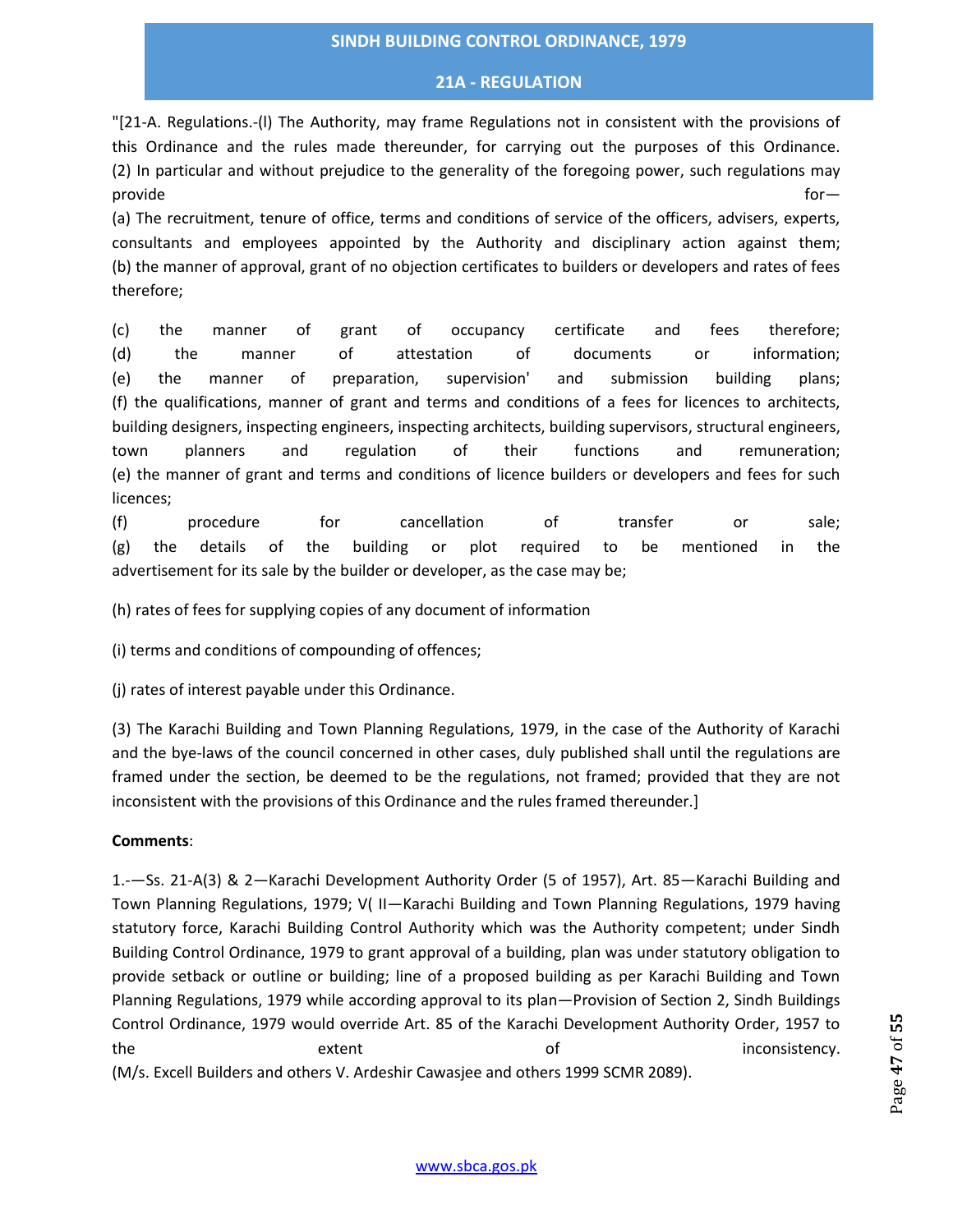## **21A - REGULATION**

2.—-Preamble—Karachi Development Authority Order (5 of 1957), Preamble—Karachi Building and Town Planning Regulations, 1979, Preamble- Conversion of residential plot on a main road into a commercial plot on account of change in the situation and grant of permission for high-rise building having 17/18 floors—Conditions—Requirement—Need for minimum floors so as to cause minimum inconvenience to residents—Simpliciter the fact that the conversion of a residential plot on a main road into a commercial plot is warranted on account of the change in the situation, would not justify the violation of any provision of any law or building bye-laws or Regulations, nor it would warrant grant of permission for a high-rise building having 17/18 floors-- •Government or the Authority concerned was under obligation to decide the question of number of floors keeping in view the extent of availability of utility services like water, electricity, gas, sewerage lines, streets and roads in the locality involved and the permission for construction of a proposed building should be a minimum floors, which may cause minimum inconvenience and discomfort to the residents of the locality. (M/s. Excel Builders and others V Ardeshir Cawasjee and others •1999 SCMR 2089).

3.—-Preamble—Karachi Development Authority Order (5 of 1957), Preamble—Karachi Building and Town Planning Regulations, 1979, Preamble- "Permission to building of high-rise buildings in violation of laws and Regulations—Conflict of views between two judgments of Supreme Courtrendered in Multiline Associates V, Ardesher Cowasjee and other PLD 1995 SC 423 and in the case of Abdu! Razak V. Karachi Building Control Authority PLD 1994 SC 512 to the extent of inconsistency, view taken in the case of Abdul Razak V. Karachi Buidling Authority was correct. (1999 SCMR 2089)

4. The Authority, under Section 21-A, is conferred with powers to frame regulations. Such Regulations must be framed within the provisions of the Sindh Buildings Control Ordinance, 1979 and the Rules made thereunder. The object of framing regulation is to carry out the purposes of the Ordinance. Regulations framed by the Authority held un-reasonable by the Supreme Court. (PLD 1993 Supreme Court 210).

5. Regulations/Rules framed under statute: Once a Court finds that the regulations/rules framed under the statutory powers are within the ambit of relevant statute, it can not sit in in judgment over the wisdom and effectiveness or otherwise of the policy Said down by the regulations making body and it can not declare regulations to be ultravires merely because the court considers that the impugned regulations will not serve the object and the purpose of the Act. [Karachi Building Control Authority V Hashwani S. and Sons Ltd., (PLD 1993 Supreme Court 210)]

6. Regulations framed by Authority: Regulations framed by Authority under Section 21-A of the Ordinance have no rational nexus with the objects referred to in Sections 6, 7 and 21-A (2) (b) and (e) of the Ordinance and thus are ultravires on that account, (PLD - 1993 Supreme Court 210).

7. Regulations Un-reasonable: If a regulation is not workable, since it places one party in dominating position as to dictate its terms, it can not be said to be reasonable. Regulations framed by Building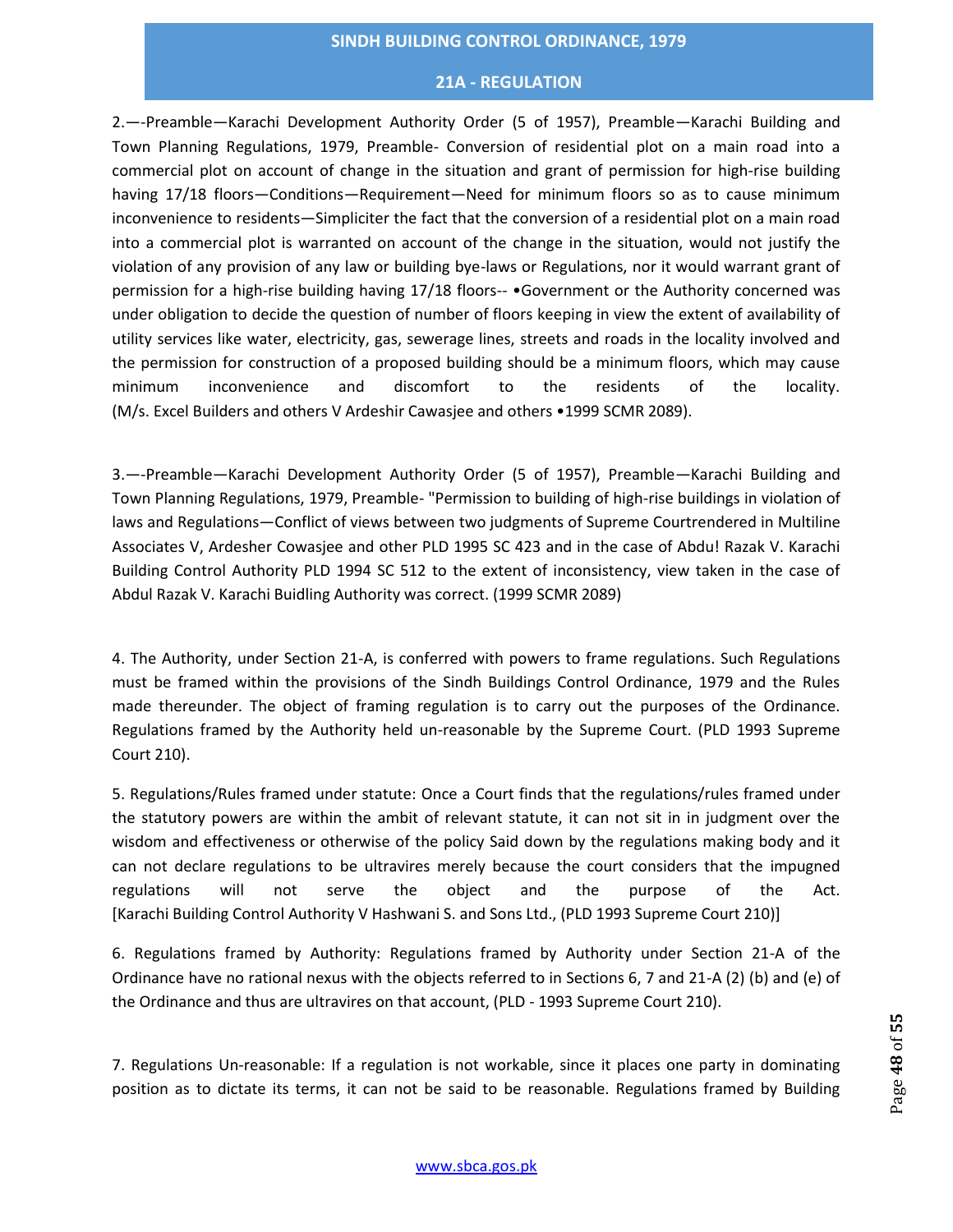#### **21A - REGULATION**

Control Authority under Section 21-A of the Ordinance being unfair and impracticable were thus unreasonable.

Word "Reasonable" defined: The Concise Oxford Dictionary, Seventh Edition, defines the work "reasonable" as follows;-"reasonable" (-Z-) a. 1. Having sound judgement sensible, moderate not expecting too much, ready to listen to reason. 2, in accordance win reason, not absurd, within limits of reason, no greatly loss or more that might be expected, inexpensive, not extortionate, tolerable, fair. 3 (arch) endowed with faculty of reason,

From the above quoted meaning of the word "reasonable" it evident that the question whether a particular thing or regulation reasonable or not will depend on various factors. If a regulation is not workable, it places one party in dominating position as to dictate its terms, can not be said to be reasonable.

(PLD 1993 Supreme Court 210).

8. Framing of Regulations: Initially, the regulations were framed by committee of experts constituted by the Government of Sindh under notification No. SO (vi) 8 (27)/72 dated the 30th Oct., 1978. Obviously, these regulations were not framed under any rule making power derived from a statute. However, these regulations subsequently were adopted by the Sindh Building Control Ordinance, 1979, and thus have acquired a legal 1 status after the promulgation of the said Ordinance. The Section 21-A empowers the Authority appointed under Section of the Sindh Building Control Ordinance to frame regulations and according to sub-section (3) of Section 21-A, until new regulations are framed, the Karachi Building and Town Planning Regulations, framed by the Committee of experts, shall be deemed to be the regulation framed under the said Ordinance. However, according to the proviso to sub-section (3) the regulations must not be inconsistent with the provisions of the Ordinance and the Rules framed thereunder. N.S. Bindra, in his book Interpretation of Statutes and General Clauses Act, 4th Edition, at page 731, while referring deeming provisions used in legislation states: "when a statute enacts that something shall be deemed to have been done which in fact and truth was not done, the Court is entitled to and bound to ascertain for what purposes and between what persons the statutory fiction is to be resorted to and full effect must be given to the statutory fiction and it must be carried to its logical conclusion". The said learned author in the said book, at page 5.61 has further observed, when an act enables an authority to make regulations, a regulation which is validly made under the act i.e. which is intra vires of the regulation making authority, should be regarded as though it were itself an enactment." Therefore, in our opinion, the said regulations in the present case have clearly been clothed with statutory authority by virtue of Section 21-A of the Ordinance. It is also pertinent to point out that new regulations have yet been framed under the Ordinance. (Ardeshire Cowasjee V Multiline Associates - PLD 1993 Karachi 237 at page 262 and 263).

**SCHEDULE** 

24[ \* \* \* \* \* \* \* \* ]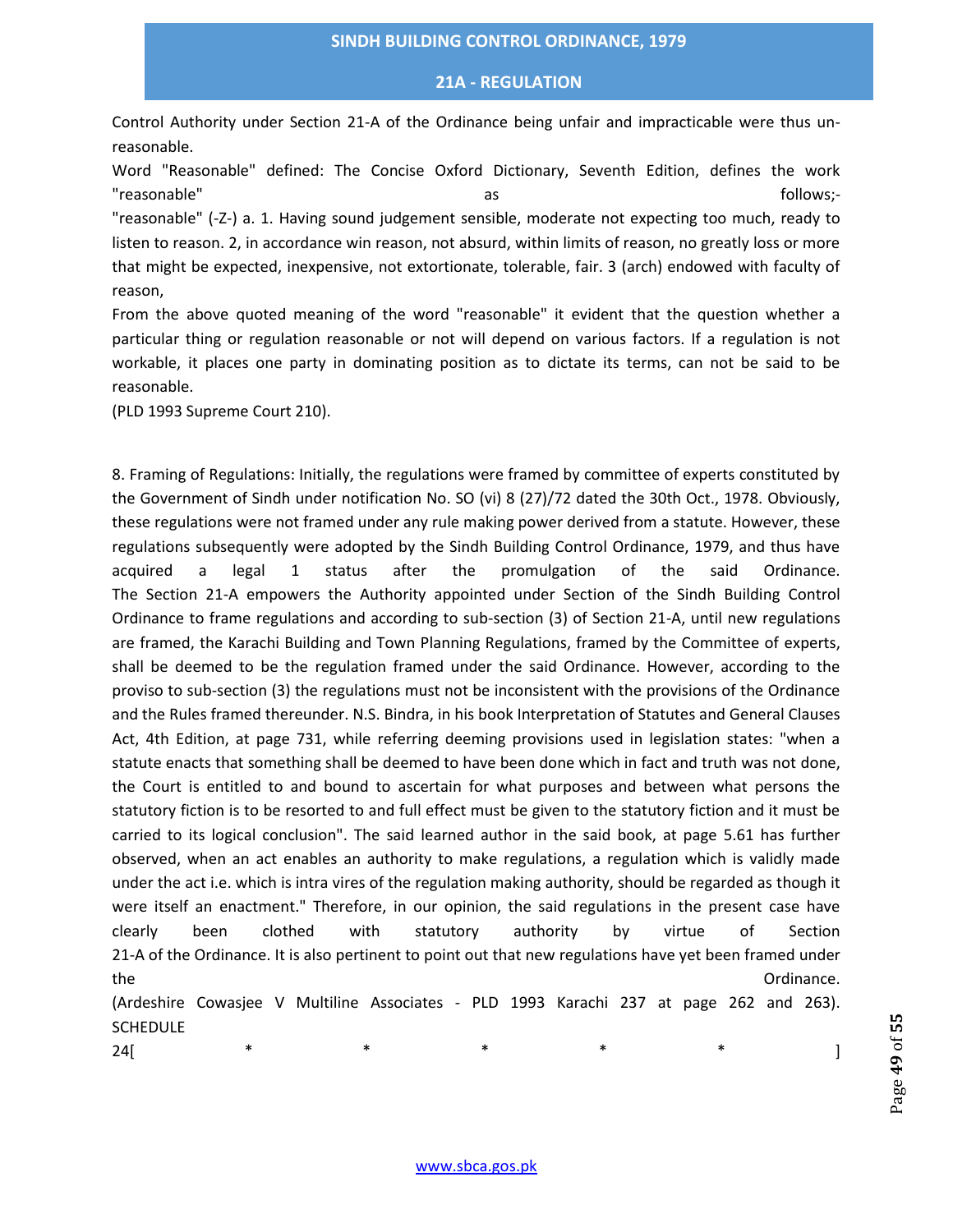## **KARACHI BUILDING CONTROL LICENSING REGULATION, 1982**

| [Sindh         | Govt. | Gazette.        | Ext                                                                                                   | Part | I-A1             |
|----------------|-------|-----------------|-------------------------------------------------------------------------------------------------------|------|------------------|
| <b>KARACHI</b> |       | <b>BUILDING</b> | <b>CONTROL</b>                                                                                        |      | <b>AUTHORITY</b> |
| Dated          |       | April           | 8.                                                                                                    |      | 19               |
| 1979)          |       |                 | (Master Plan & Environmental Control Department Authority under Sindh Building Control Ordinance,     |      |                  |
|                |       |                 | No. 10, 1/PLA/MD & EC/82: In evergica of the nowers confer under Section 21 (A) of the Sindh Building |      |                  |

1/PLA/MP & EC/82:- In exercise of the powers confer under Section 21 (A), of the Sindh Building Control Ordinance No. V of 19 (S.B.C.O. Amendment Ordinance of 1982) the Authority is pleased to make the following Regulations, namely:-1. Short title and commencement and extent.-(l) The regulations may be called the Karachi Building Control Control Licencing Control Regulation 2982. (2) These regulations shall come into force at once. (3) These regulations shall extent to the whole Karachi Division.

2. Definitions.- In these regulations, unless the context otherwise requires, the following expressions shall have the meanings hereby respective assigned to them, that is to say:-

(a) "Form" means a form prescribed by the Authority for the grant licence.

(b) "Committee" means a Committee or Committees appointed under these regulations for the grant of licence.

(c) "Licence" means sanction granted to any person to act as a Architect, Building Designer, Inspecting Engineer, Inspecting Architect, Structural Engineer, Building Supervisor, Town Planner, Builder or Developer for the purposes of the Ordinance and the rules, regulations. (d) "Licencees" means a person to whom a licence is granted or deemed to have been granted under these Regulations.

(e) "Ordinance" means Sindh Building Control Ordinance, 1979.

3. Eligibility to apply.- Any person who holds the qualifications and experience as prescribed in Part-1 of these regulations may apply for a licence on the prescribed form. 4. Manner of grant of Licence.- (1) Every application for licence shall be accompanied by such fee as prescribed in a Part and II, and these regulations. (2) If the application is rejected, the fee shall be refunded. 5. Licencing Committees.- (1) Application for Licences of Architects, Building Designers and others shall be considered by a Committee consisting of:-(a) Director, MP & EC. Chairman (b) Controller of Buildings. Member (c) Representative of Deputy Director, Military Member Lands **Example 20 and Cantonments**, Cantonments, Cantonments, Cantonic Marachi. (d) One representative each from: (i) Federation of Architects and Engineers, Member Pakistan.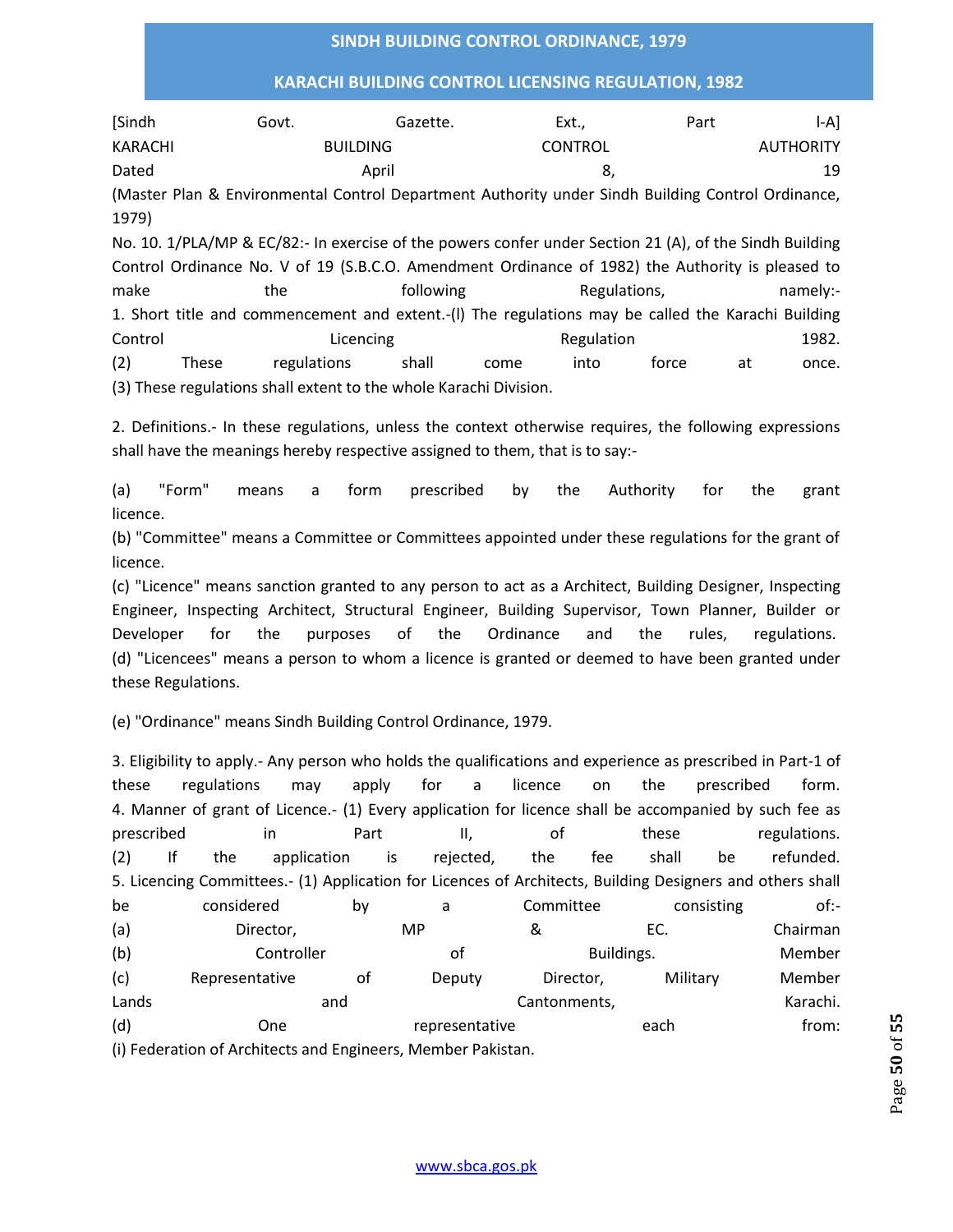## **KARACHI BUILDING CONTROL LICENSING REGULATION, 1982**

| (ii)     | Pakistan                            | Engineering |          |    |                     |                 | Council. |            |                   | Member |          |            |
|----------|-------------------------------------|-------------|----------|----|---------------------|-----------------|----------|------------|-------------------|--------|----------|------------|
| (iii)    | Institute                           |             |          |    | οf                  | Architects,     |          |            | Pakistan.         |        |          | Member     |
| (iv)     | Institute                           |             |          | οf | Engineers,          |                 |          |            | Pakistan.         |        |          | Member     |
| (v)      | Institute                           | οf          | City     |    | Regional<br>and     |                 |          | Planning   | Member            |        | (Karachi | Chapter).  |
| (vi)     |                                     | Deputy      |          |    | Controller<br>οf    |                 |          |            | Buildings,        |        |          | Secretary  |
| Incharge |                                     |             |          |    |                     | οf              |          |            |                   |        |          | Licencing. |
| 2.       | Applications                        | for         | licences |    | οf                  | <b>Builders</b> | and      |            | <b>Developers</b> | shall  | be       | considered |
| by       | a                                   |             |          |    | Committee           |                 |          | consisting |                   |        | $of:-$   |            |
| (1)      | Director,                           |             |          |    | Land<br>Management, |                 |          |            | KDA.              |        |          | Convener   |
|          | (2) Controller of Buildings. Member |             |          |    |                     |                 |          |            |                   |        |          |            |

4) Add. Director (HQ) Resettlement Department, Member KDA. (5) Superintending Engineer (Dev). KDA. Member

(6) Deputy Controller of Buildings, Incharge of Secretary Licencing.

(3) The Committee shall preferably hold its meeting once a month.

6. Function of the Committee.-(l) The Committee shall scrutinize all applications and inspect all documents and recommend to the Authority for the grant or reject of the licence in the light of these regulations.

(2) The Committee, before recommending or rejecting a licence, shall also see besides prescribed qualifications and experience, the capability of supervision" of construction work by the applicant and in case of builders and developers, the staff, equipment and other related matters.

(3) The Committee shall interview the applicants before the issue of a licence.

(4) On the recommendations of the Committee, Controller of Buildings or an Officer authorized shall issue a licence or inform the applicant of the rejection with reasons. (5) The Committee shall hear the appeals against the suspension of licence order issued by Controller of Buildings and submit its findings to Director General, KDA for final decision or other guidance in the matter.

7. Period.- The licence granted under these regulations shall be valid for a calendar year ending 31" December.

8. Renewal.- The application for renewal of licence granted under these regulations accompanied by such fee as prescribed shall be made to the Authority at least 30 days before expiry of the existing licence. 9. Revocations.-Without prejudice to any other action that maybe authorised under the Ordinance or the Rules framed thereunder, the Authority may revoke or suspend the licence if the licencee violates any of the conditions of the grant of licence.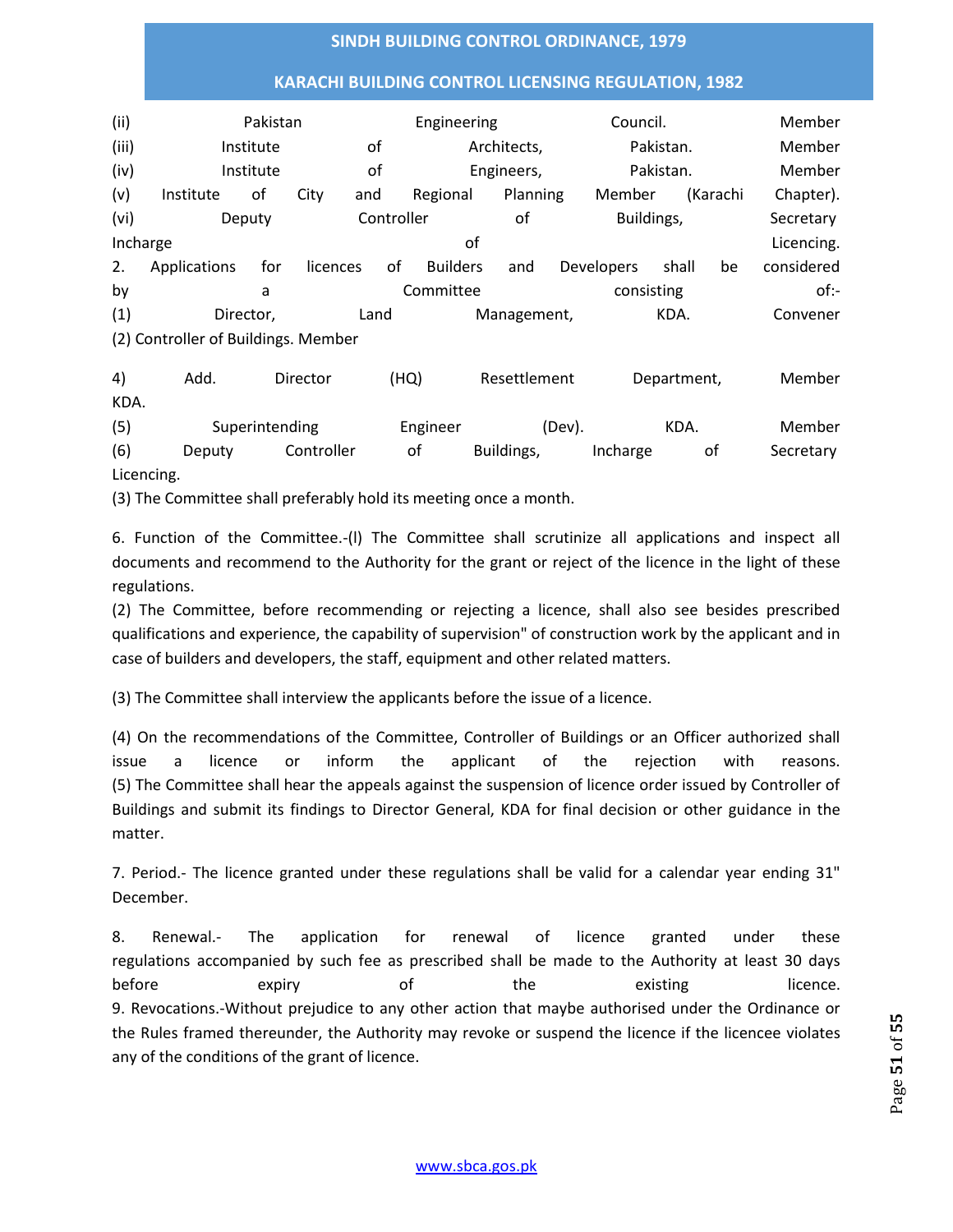## **KARACHI BUILDING CONTROL LICENSING REGULATION, 1982**

10. Appeal.-(l) Any person aggrieved by an Order of the Authority under these regulations may within thirty days of such order prefer an appeal to Director General, KDA. (2) Government in the case of the order made by the Director General KDA whose decision in the matter shall and the final. The set of the set of the set of the set of the set of the set of the set of the set of the set of the set of the set of the set of the set of the set of the set of the set of the set of the set of the

PARTI

A - Architect:

(1) Degree or 5 years Diploma in Architecture or its equivalent from any recognized institution by the Government plus two years experience in Architectural Designing and Supervision of Building Construction.

OR

(2) Four years Diploma Course from the Karachi Government School of Architecture, Government of Pakistan completed not later than 1974, with eight years practical experience in Architectural Designing and Supervision of Building Construction. OR

(3) Twelve years of continuous professional practice as a licensed architect from any local Authority. No fresh licence under this category shall be granted after 12 months of the enforcement of these regulations.

OR

(4) A Civil Engineer who has a degree in Civil Engineering or its equivalent from institutions recognized by the Government and is registered with Pakistan Engineering Council, plus ten years experience in Architectural Designing and Supervision. No fresh licence under the category shall be granted after 12 months from the date of enforcement of these regulations. (5) Member of a National Institution or Association recognized by the Government or by an International Organisation of Architects, as may be prescribed by the Government. B and the state of the Building Contract Contract Designer: (1) Degree in Architecture or 5 years Diploma from any recognized institution. OR

(2) Degree in Civil Engineering or its equivalent qualifications recognized by Pakistan Engineering Council with two years experience in Architectural Design and Supervision of Building Construction. (3) Ten years experience in Architectural Designing and Supervision of Building Construction with a licenced Architect and five years practice under a licence granted by any local authority. No fresh licence shall be granted after 12 months of the enforcement of these regulations.

OR

(4) Diploma in Civil Engineering from any recognized Institution plus five years minimum experience in Architectural designing and construction and have licence of supervisor under the Ordinance. C and the state of the state of the state of the state of the state of the state of the state of the state of the state of the state of the state of the state of the state of the state of the state of the state of the stat Degree in Civil Engineering or any other equivalent qualification'\ recognized by the Government of Pakistan and Pakistan Engineering Council, with two years practical experience in building designing and supervision of building Construction and registered in the Civil Division of the Pakistan Engineering Council, and a Registered Engineer. D **D** and the *D* and *D* and *D* and *D* and *D* and *D* and *D* and *D* and *D* and *D* and *D* and *D* and *D* and *D* and *D* and *D* and *D* and *D* and *D* and *D* and *D* and *D* and *D* and *D* and *D* and *D* and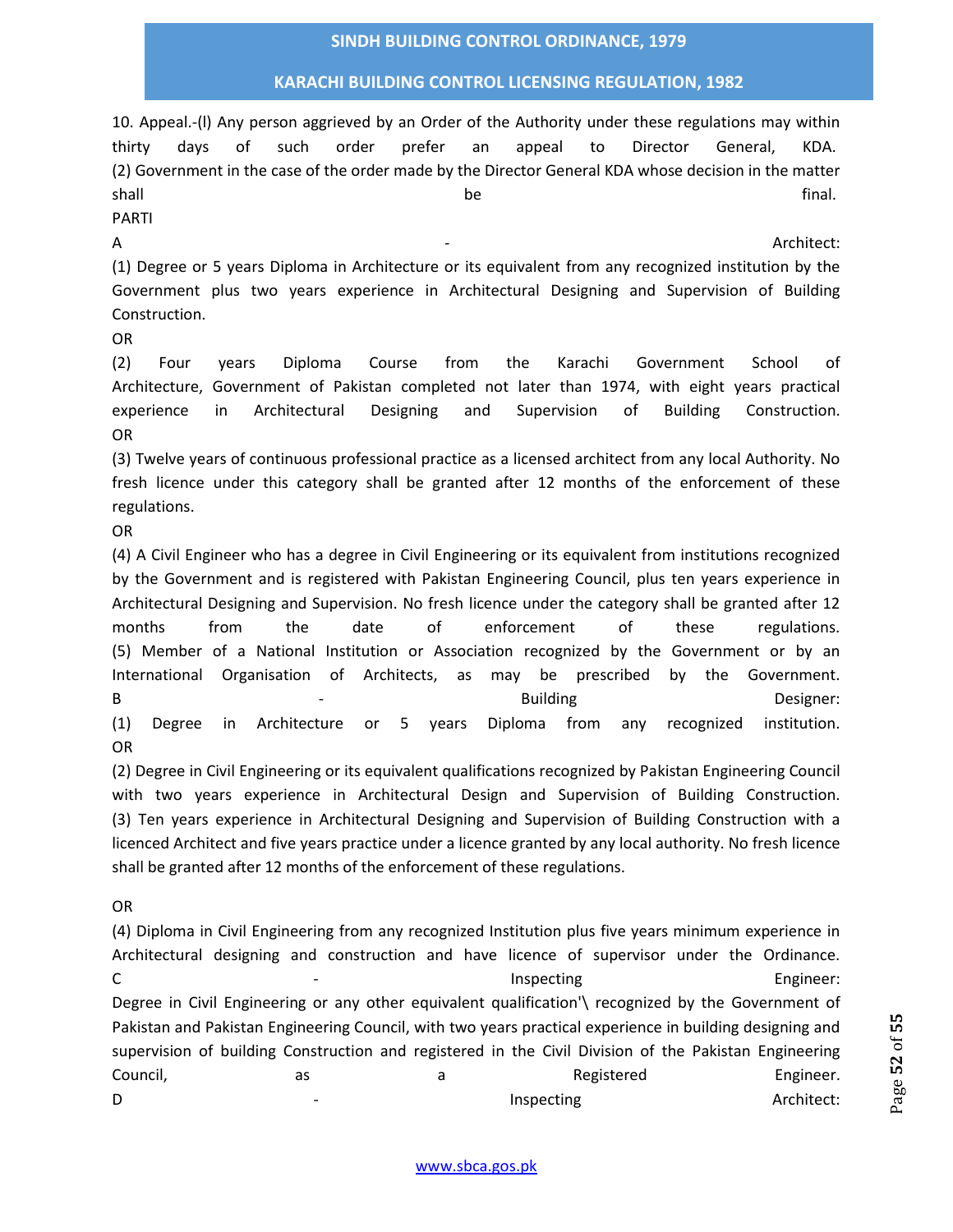## **KARACHI BUILDING CONTROL LICENSING REGULATION, 1982**

Same as A (1), (2), (3) and (4). E Supervisors: The Supervisors: Supervisors: Building Supervisors: Supervisors: (1) Three years Diploma in Civil Engineering from recognize Institution plus two years experience of supervision of building construction. OR (2) Three years certificate course in Civil Engineering from recognized Institution plus three years experience of supervision of building construction. OR (3) Two years certificate course in Civil Engineering from recognized Institutions plus four years experience of supervision of building construction. OR (4) One year certificate course in Civil Engineering from recognized institutions plus five years experience of supervision of building construction. OR 5) Practical experience of supervision of building construction for more than fifteen years. No fresh licence under this category shall be granted after 12 months of the enforcement of these regulations. F F - Structural Engineer: Engineer: Structural Engineer: (1) Recognized post-graduate degree or equivalent qualifications in Structural Engineering and registered as Consulting Engineer, in the Civil Division of Pakistan Engineering Council plus practical experience of of two two years in Structural **Subset Construction Construction** Designing **Construction Construction** Buildings. OR (2) Degree in Civil Engineering or its equivalent and registered in the Civil Division of Pakistan Engineering Council, as Consulting Engineer, plus practical experience of five years in Structural designing. G 5 - Town Town Planner: (1) Post graduate degree of Diploma, of at least 2 years duration in City, Town or Regional Planning, from a foreign institution recognized by the Government plus one year practical experience and an Associate member of Institute of City and Regional Planning, recognized by the Government. OR (2) Degree in City, Town or Regional Planning from any recognized institution of Pakistan and an Associate member of Institute of City and Regional Planning as recognized by the Government, with 2 year's experience. The practical practical practical controller experience. OR (3) Diploma in Ekistics from the centre of Elastics, Athens with 8 year's practical experience in City. Town or Regional Planning and an Associate Member of Institute of City and Regional Planning, as recognized by the the Government. OR

(4) Post graduate degree in any Social Science with a postgraduate diploma or certificate in City. Town or Regional Planning from any foreign institution recognized by the Government and a licentiate member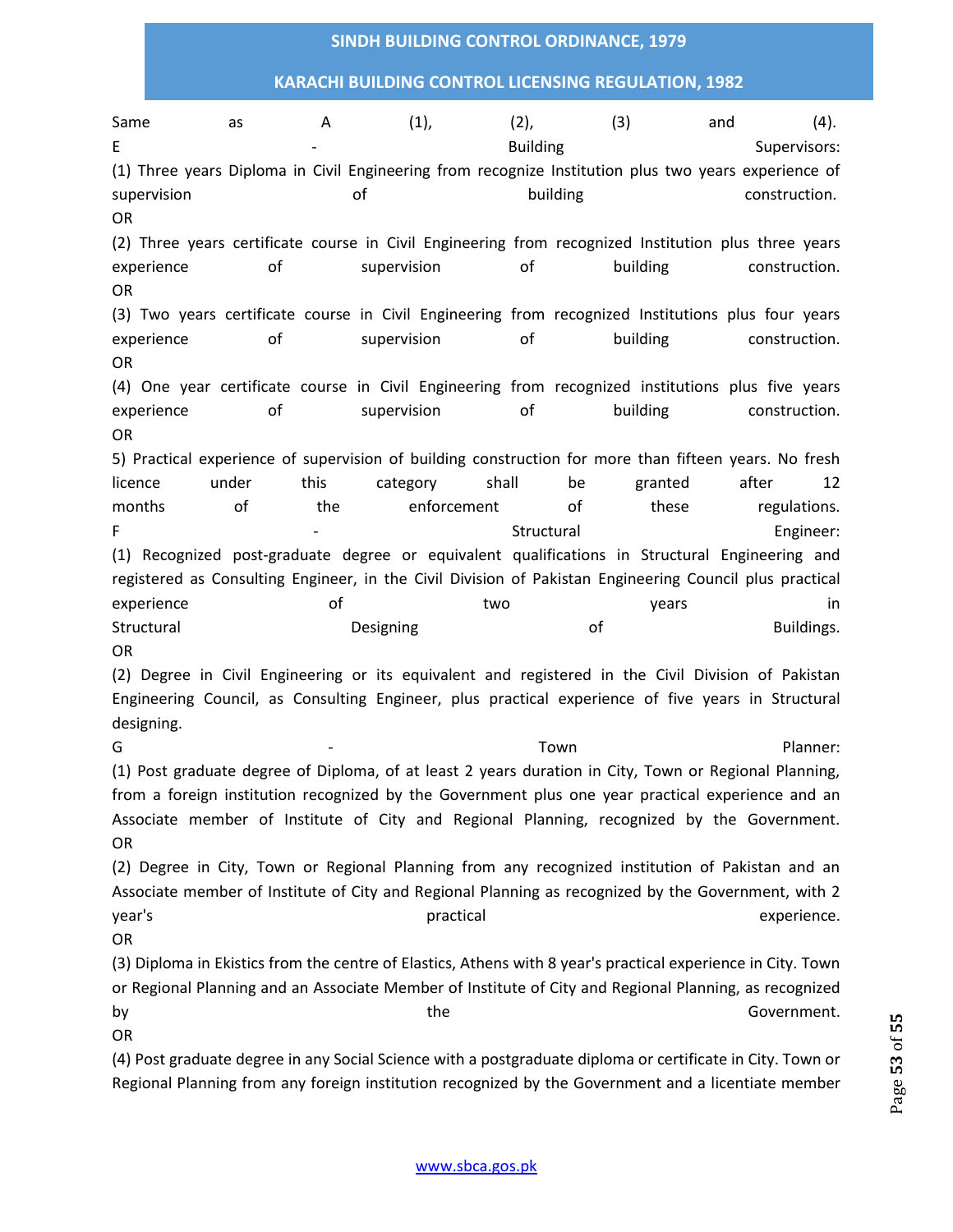## **KARACHI BUILDING CONTROL LICENSING REGULATION, 1982**

of Institute of City and Regional Planning as recognized by the Government, with 15 years practical experience in City, Town or Regional Planning, and may plan upto 10 (ten) acres.

PART - II

| The<br>(1)           | fees                    | shall      | be      | paid<br>Licence | at     | the        | following                                                                                                | rates:-<br>$to:-$ |
|----------------------|-------------------------|------------|---------|-----------------|--------|------------|----------------------------------------------------------------------------------------------------------|-------------------|
|                      | (a)Architect/Inspecting |            | Rs,     | 250.00          |        | and        | for                                                                                                      | renewals          |
| Architect            |                         | Rs,        |         | 100.00          |        |            |                                                                                                          | annum             |
| (b)Building          |                         | Designer   | Rs.     |                 | 150.00 | per<br>and | for                                                                                                      | renewals          |
| Rs. 75.00 per annum  |                         |            |         |                 |        |            |                                                                                                          |                   |
|                      |                         |            |         |                 |        |            |                                                                                                          |                   |
| (c)                  | Inspecting              | Engineer   |         | Rs.             | 250.00 | and        | for                                                                                                      | renewals          |
| Rs. 100.00 per annum |                         |            |         |                 |        |            |                                                                                                          |                   |
| (d)                  | <b>Building</b>         | Supervisor |         | Rs.             | 150.00 | and        | for                                                                                                      | renewals          |
| Rs. 75.00 per annum  |                         |            |         |                 |        |            |                                                                                                          |                   |
| (e)                  | Structural              | Engineer   |         | Rs.             | 250.00 | and        | for                                                                                                      | renewals          |
| Rs. 100.00 per annum |                         |            |         |                 |        |            |                                                                                                          |                   |
| (f)                  | Town                    | Planner    |         | Rs.             | 250.00 | and        | for                                                                                                      | renwals           |
| Rs. 100.00 per annum |                         |            |         |                 |        |            |                                                                                                          |                   |
| (g)                  | Developer               |            | Rs.     | 2,500.00        |        | and        | for                                                                                                      | renewals          |
| Rs.                  |                         |            | 1000.00 |                 |        | per        |                                                                                                          | annum             |
| (h)                  | <b>Builder</b>          | Rs.        |         | 2,500.00        |        | and        | for                                                                                                      | renewals          |
| Rs.1000.00           |                         |            |         |                 | per    |            |                                                                                                          | annum             |
|                      |                         |            |         |                 |        |            | (2) No objection certificate Rs. 1000.00 per acre of the under Section 5 of the Sindh gross area         |                   |
| <b>Building</b>      |                         |            |         | Control         |        |            |                                                                                                          | Ordinance         |
| (Amending            |                         |            |         |                 |        |            |                                                                                                          | Ordinance)        |
| 1982.                |                         |            |         |                 |        |            |                                                                                                          |                   |
| <b>PART-111</b>      |                         |            |         |                 |        |            |                                                                                                          |                   |
|                      |                         |            |         |                 |        |            | (Architect/Inspecting Architect, Building Designer, Inspecting Engineer, Building supervisor, Structural |                   |
| Engineer             |                         |            | and     |                 |        | Town       |                                                                                                          | Planner).         |
|                      |                         |            |         |                 |        |            | The Authority may suspend or cancel the licence in addition to the action under the relevant statute in  |                   |
| case                 |                         |            |         | the             |        |            |                                                                                                          | licencee:-        |
|                      |                         |            |         |                 |        |            | (1) Disobeys or fails to comply with any regulation or directions issued by the Authority from time to   |                   |
|                      |                         |            |         |                 |        |            | time or any rules framed.under the S.B.C.O. 1979 and the provisions of the Ordinance.                    |                   |
|                      |                         |            |         |                 |        |            | (2) Executes or supervises any unauthorized work or any work which is being raised without approval of   |                   |

building plan or is not in accordance with the plans approved therefore by the Authority. (3) Does not inform in time the Authority for any unauthorized work carried out by his client, which is not in accordance with the plans approved therefore by the Authority. (4) Executes or supervises carelessly or negligently the work for which he has been employed.